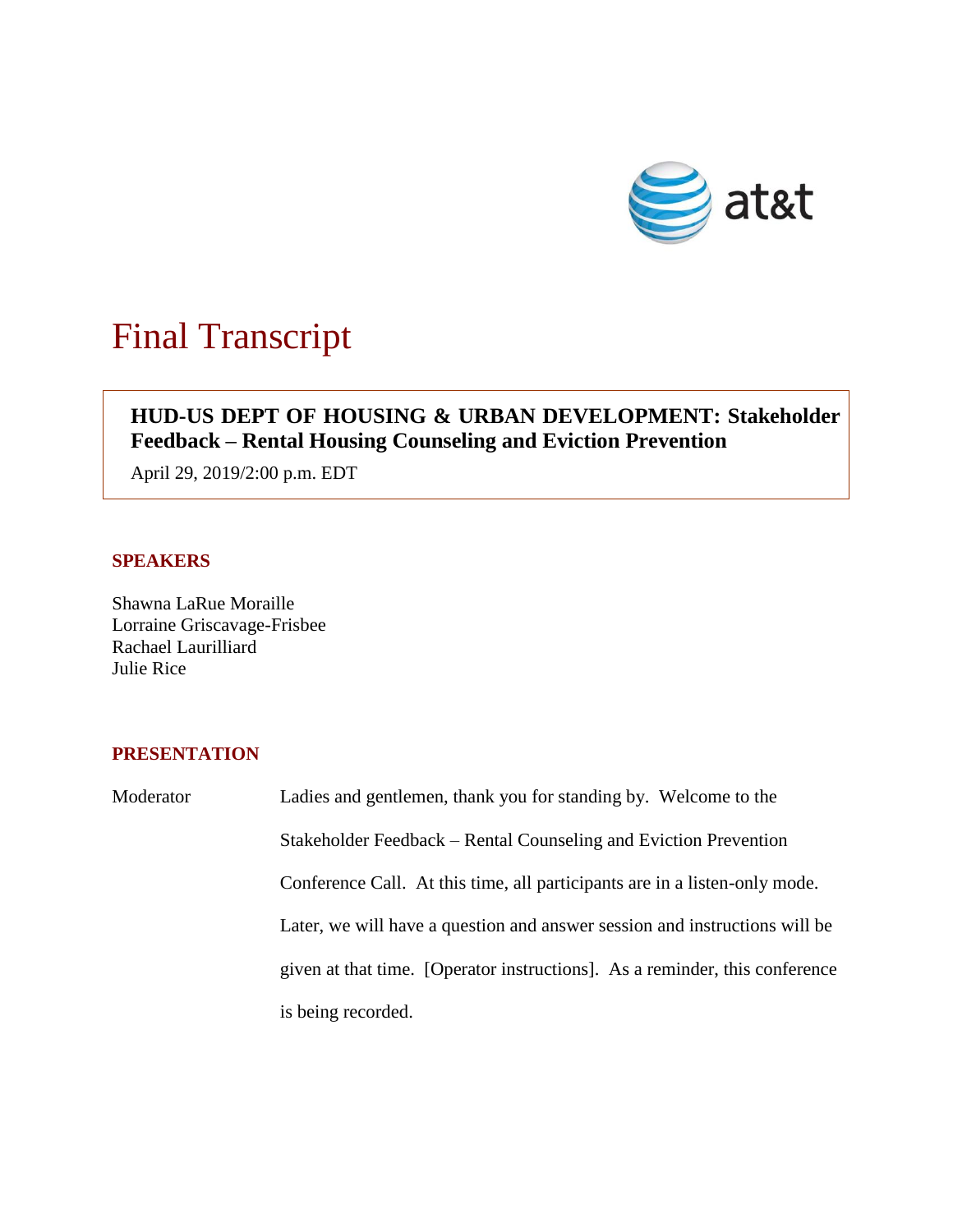I would now like to turn the conference over to your host, Shawna Moraille. Please go ahead.

Shawna Good afternoon or good morning, depending upon where you are. This is Shawna Moraille, I'm a technical assistance provider to HUD and I am working for HUD on this particular webinar. This is the Stakeholder Feedback – Rental Housing Counseling and Eviction Prevention and audio is only available by conference call, so I wanted to make sure that the folks know.

> We are recording any presentations done by the team here, as well as at the end of the call when we open it up for further feedback. The playback number along with the PowerPoint and a transcript, we will be posting that on the HUD Exchange. It usually takes about seven to ten days. Whenever we post the materials, we'll make sure that our training digest is updated, so you have that information and link readily available.

 here to get your feedback and we are going to use a system called We did send out handouts prior to the webinar. They're also available in the control panel within GoToWebinar. Just click on the document and you can download. This webinar is a little bit different because we are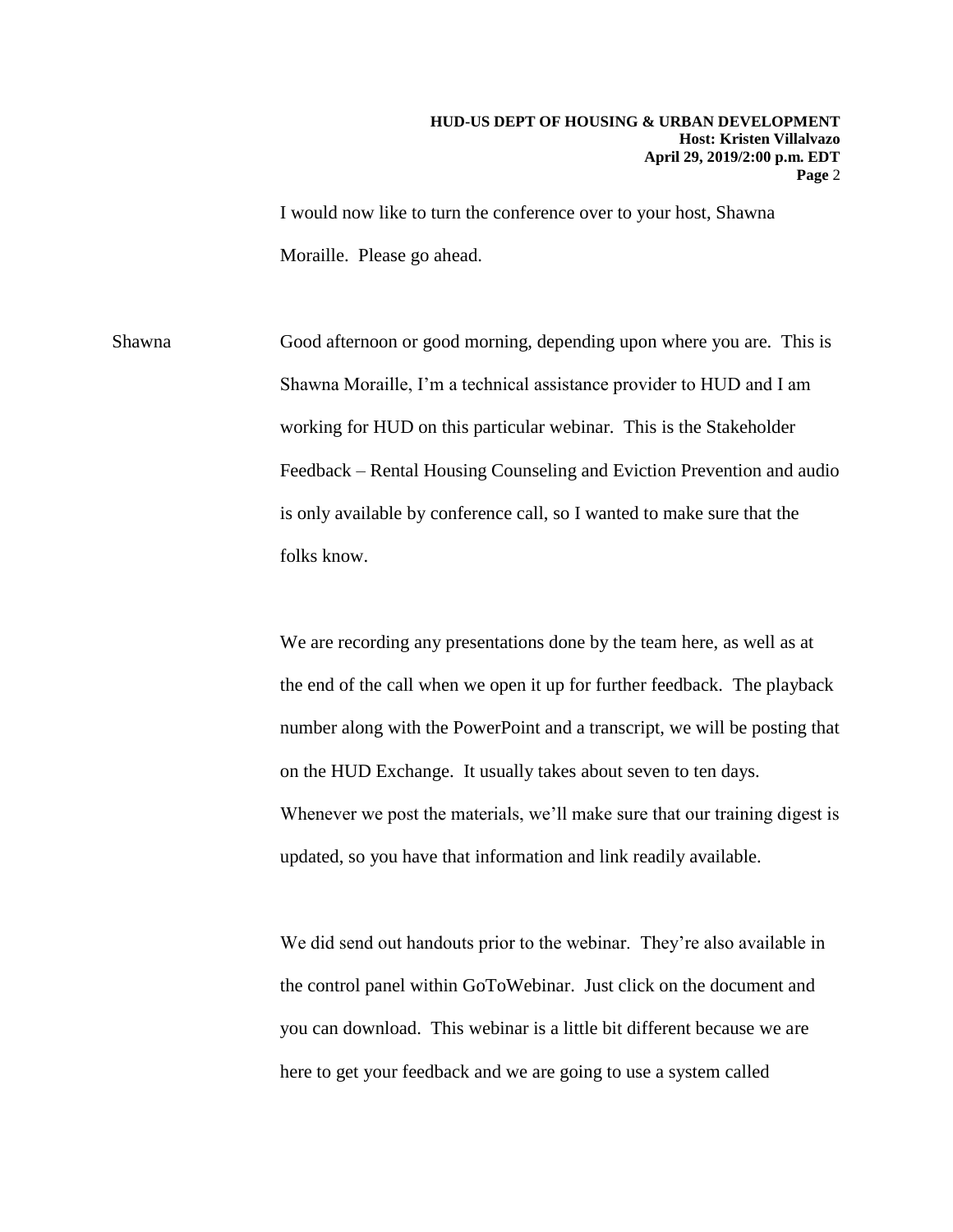Mentimeter. My colleague, Rachael Laurilliard, will be going through Mentimeter in just a few moments and give you some instructions there.

 using Mentimeter for all your written feedback, however if you do have Almost the entire presentation today is to gather your feedback in this Mentimeter software as opposed to using the normal channels. We will be any technical issues with your phone or with GoToWebinar, please go ahead and type them into the question box that's highlighted for you on the screen in red or if maybe you have some programmatic questions, where you just simply want to type in a question related to HUD's Housing Counseling Program, feel free to use the question box for that purpose.

At the end, as we mentioned, we will open it up for any final verbal feedback. You will have instructions provided by our operator, Terri, and she will go through that at the end of the call. Please make sure that your phone is muted throughout today's webinar.

 Again, I'm Shawna Moraille or I'm Shawna LaRue Moraille legally and I'm joined with my colleague, Rachael Laurilliard. We are a technical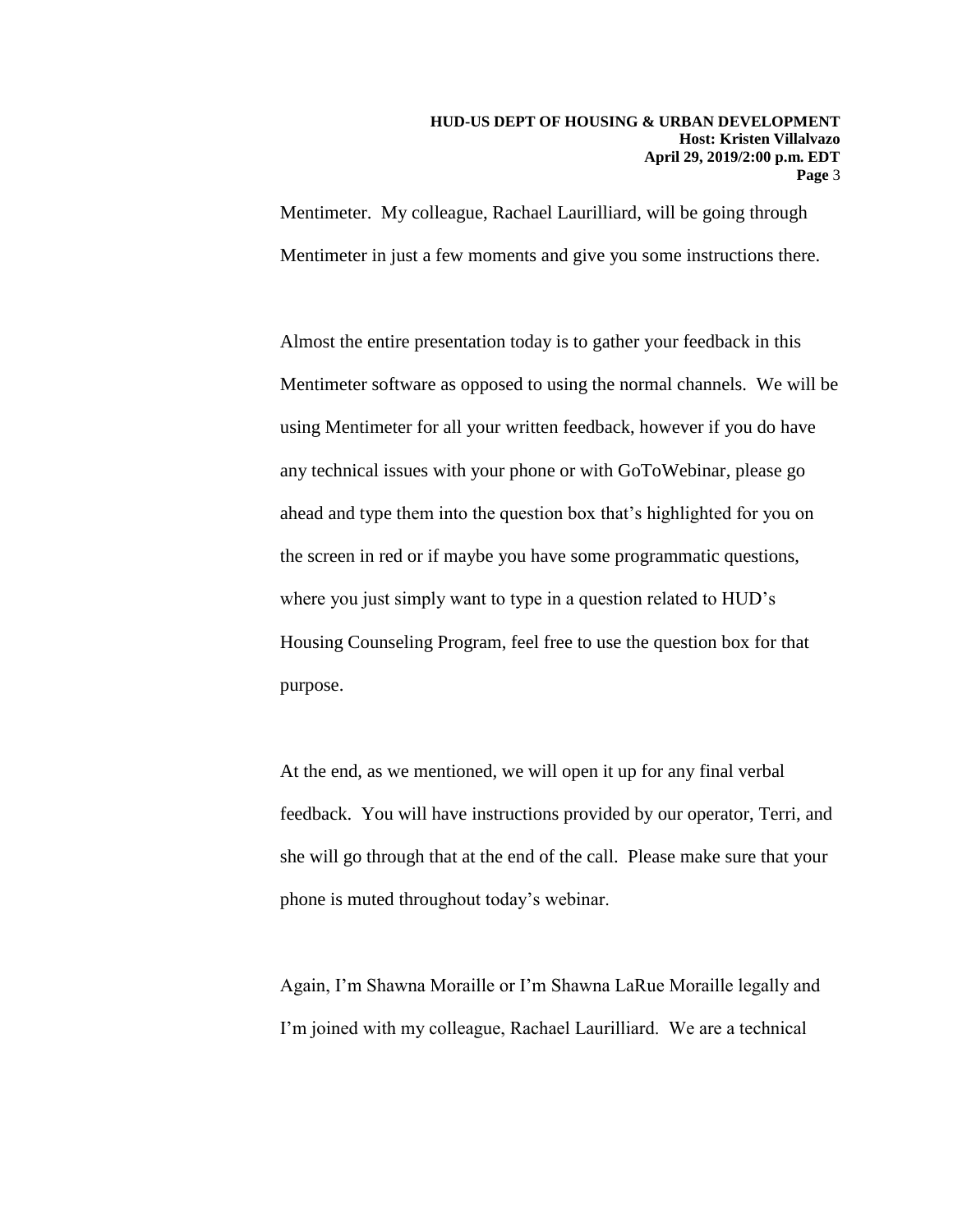assistance provider. We work for HUD's Housing Counseling Program underneath a technical assistance contract.

We also have other HUD staff that are going to be available here on this webinar: Jane Charida, Julie Rice, Terri Carr and Virginia Holman will be on this call monitoring your written feedback and they're in the Office of Housing Counseling, mostly in Capacity Building as well as a few other offices.

I am pleased to introduce Lorraine Griscavage-Frisbee, who's the Deputy Director of the Office of Capacity Building within HUD's Office of Housing Counseling. Lorraine?

Lorraine Alright. Well, thank you very much, Shawna, and welcome, everyone. Good morning and good afternoon depending on your time zone. I want to thank all of you for taking time from your busy day to join us for this important stakeholder meeting.

> webinar that is a stakeholder meeting and the exciting thing about using As Shawna told you, we're trying something new and we're very excited with this technology. This is the first time we've used Mentimeter for a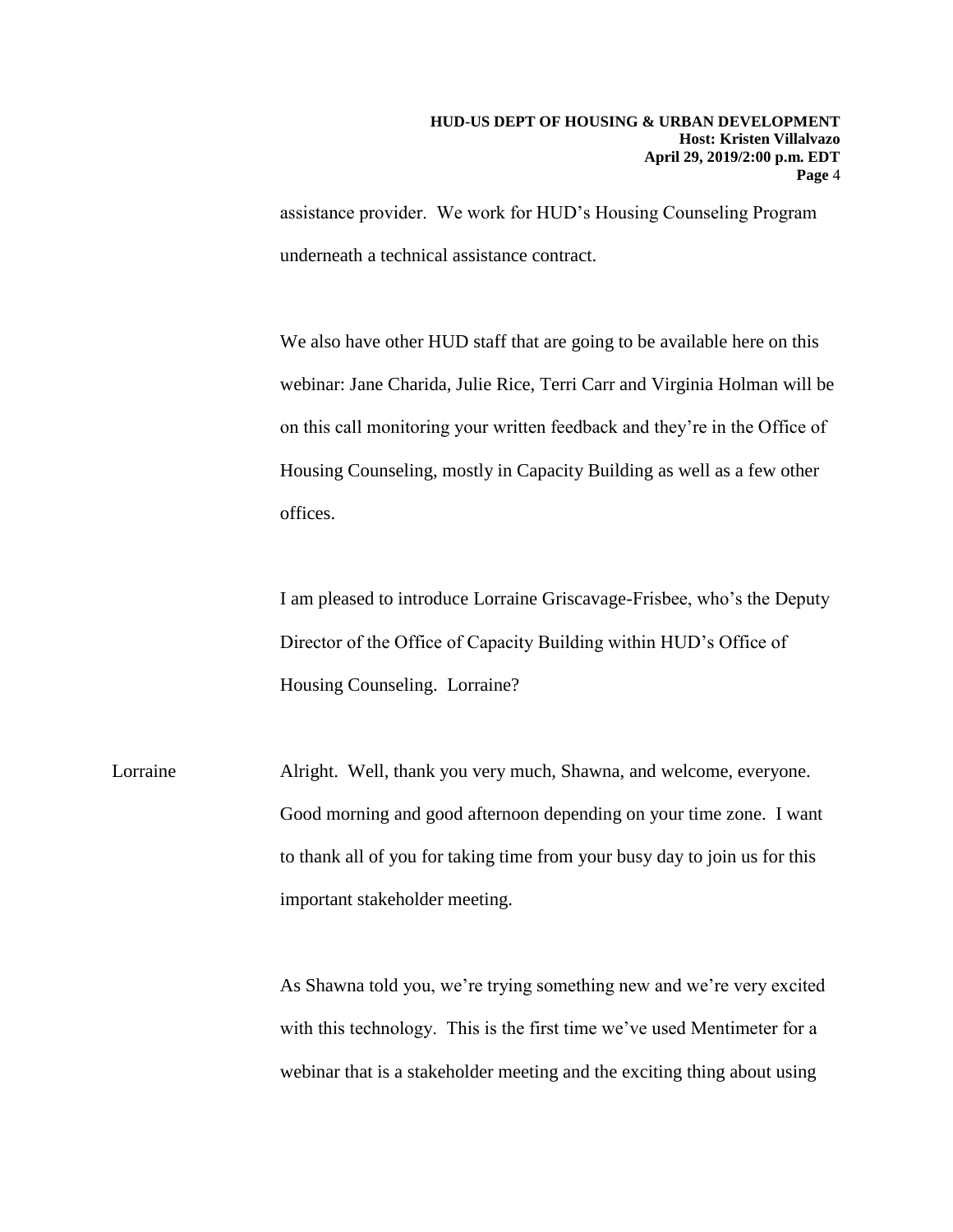Mentimeter is we're not limited to the number of polling questions as we are with GoToWebinar or GoToMeeting. It's really going to be a great way to facilitate collecting your feedback.

One thing that I do want to point out to you is if you see someone has already put your answer that you were thinking about on the screen, do not let that deter you from also submitting that answer. Because what we do is we collect the number of responses and if you don't share that same response, we're not going to know which responses are the most popular or the one that strikes the chord the most with all of you.

Please make sure that you participate in every Mentimeter question, even if you already see what you were thinking because that's good. That means everybody is thinking along the same lines and it's going to give us stronger feedback.

 interaction. We'll open up the lines and love to hear what else you'd like Also, as we said, at the end we'll have the opportunity for verbal to share with us. I do have a reminder for HUD staff. If you are participating in this webinar, please don't participate in the Mentimeter portion, just observe how it works for future stakeholder meetings.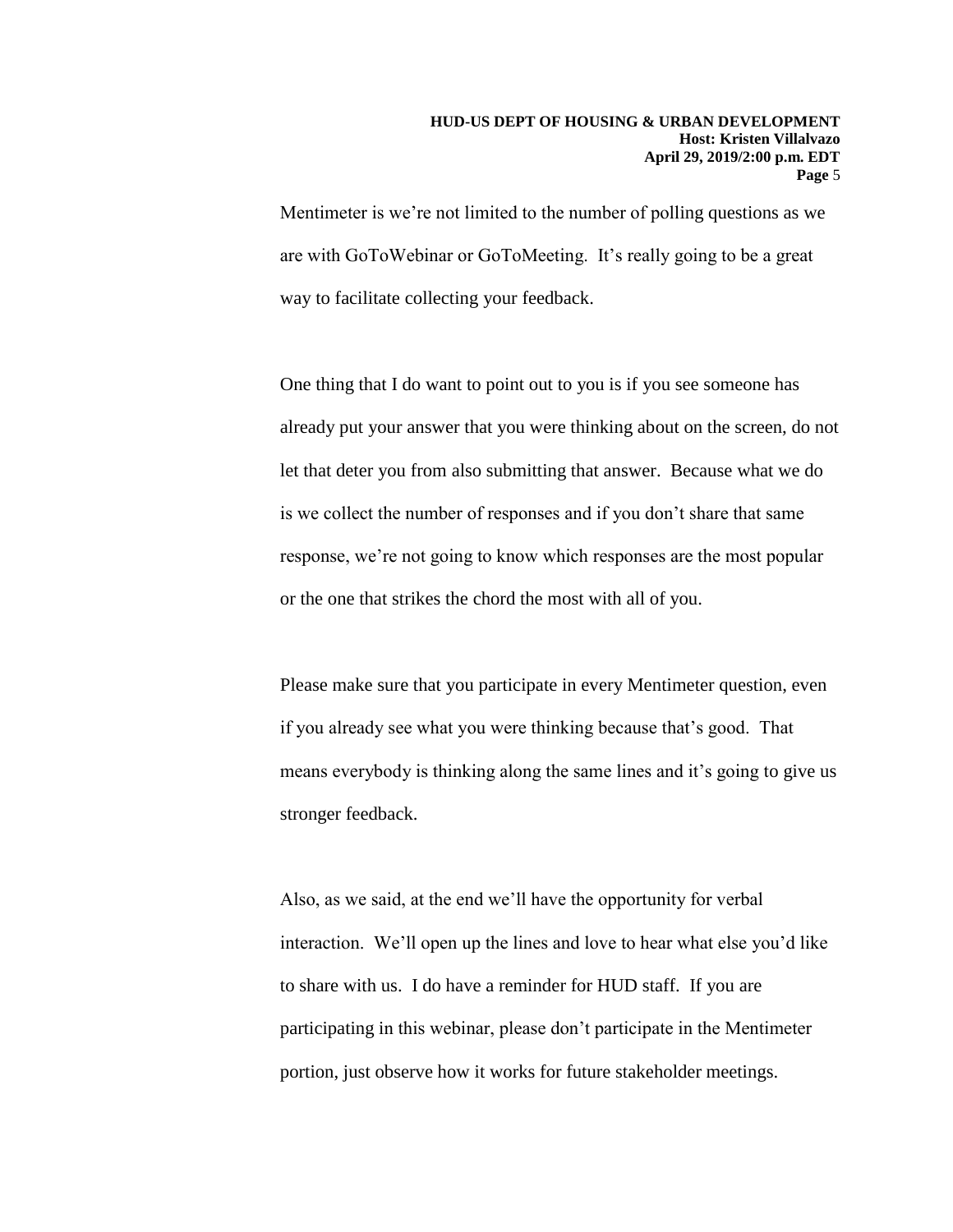in your area and rental. What kind of data do you use? What kind of data Let's talk a little bit about the subject matter and what we hope to accomplish by today's webinar. We're going to focus on four primary areas when it comes to rental counseling services and eviction prevention. We're interested in how rental counseling fits in with your whole service plan and we're also interested in knowing how you learn about evictions would you find useful that you currently don't have access to?

your rental counseling and your eviction prevention for your clients. We also need to know your suggestions for how we can help you improve Then, lastly, we want to know your opinion on what barriers you perceive at either the federal, the state or the local level that interferes with your ability to serve your rental clients and help prevent evictions.

Now, going to the next slide, what we're going to use with all of this feedback is first of all, to help ICF. They're our technical assistance provider and they manage the HUD Exchange and they help us develop many toolkits and online trainings. The data that we collect is going to be very useful to us and to them to help determine what additional technical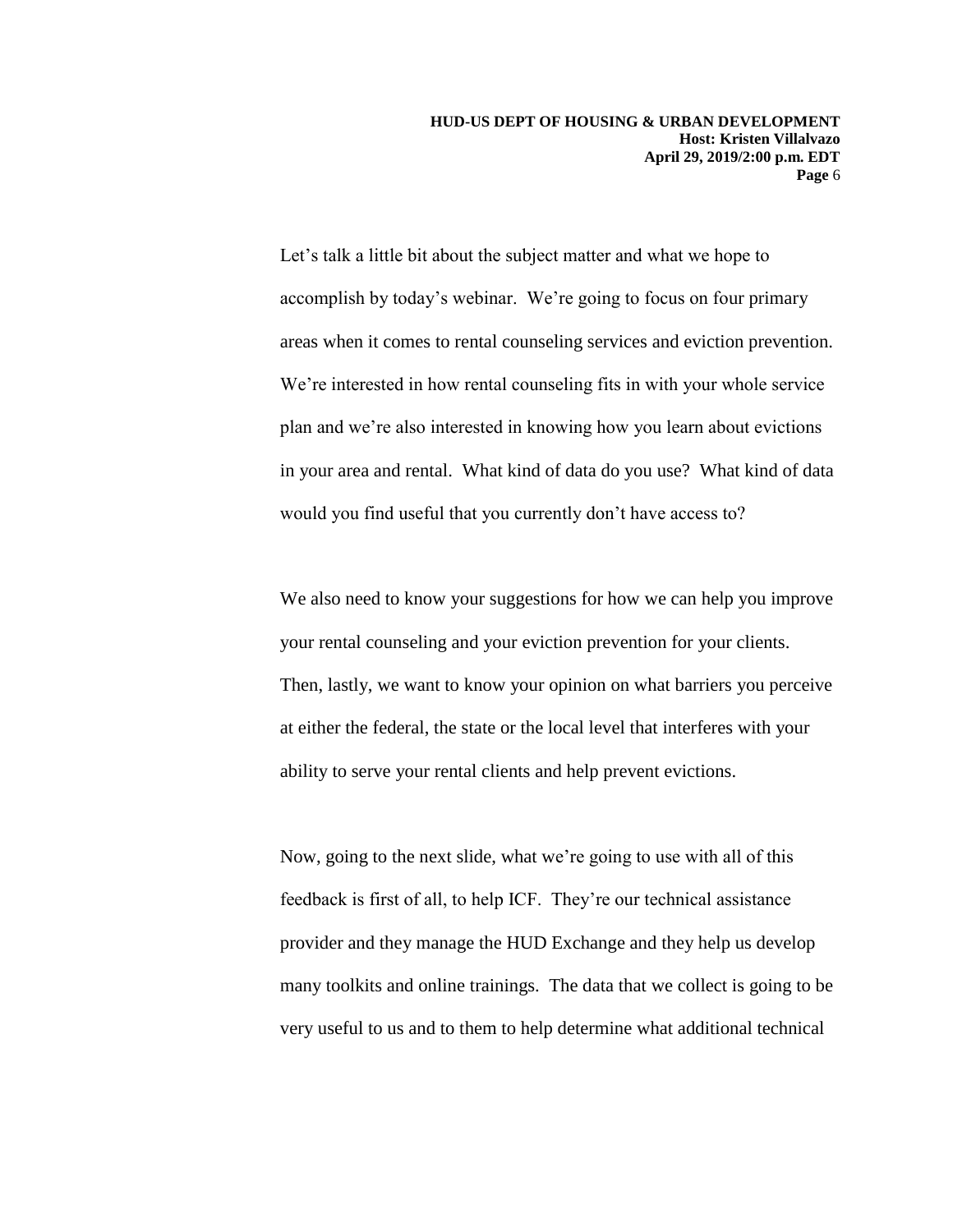assistance tools or perhaps training or other ways we can assist you, so it's very important for your feedback.

Also, another purpose we have is Congress asked us to find out more information and report back to them on rental counseling and evictions, so we're very excited that Congress is interested in this topic and we're looking forward to sharing your opinions as a whole with them. Don't worry, we're not going to say, well Jane Doe at ABC Counseling told us this or Joe Smith said that.

 on all across the country because we have agencies from all parts of the United States participating today and we thank you very much. This also What we're going to do is we're going to aggregate all the information that we collected and report to them, so again, that is very important why everybody needs to participate in the Mentimeter polling and your help, we very much appreciate that. It's going to help us gauge what is going gives you the opportunity to tell us your story, especially at the end when we will be soliciting verbal comments.

With that, I'm going to turn it over to Rachael, who's going to provide us more detail and instructions on how to use Mentimeter. Rachael?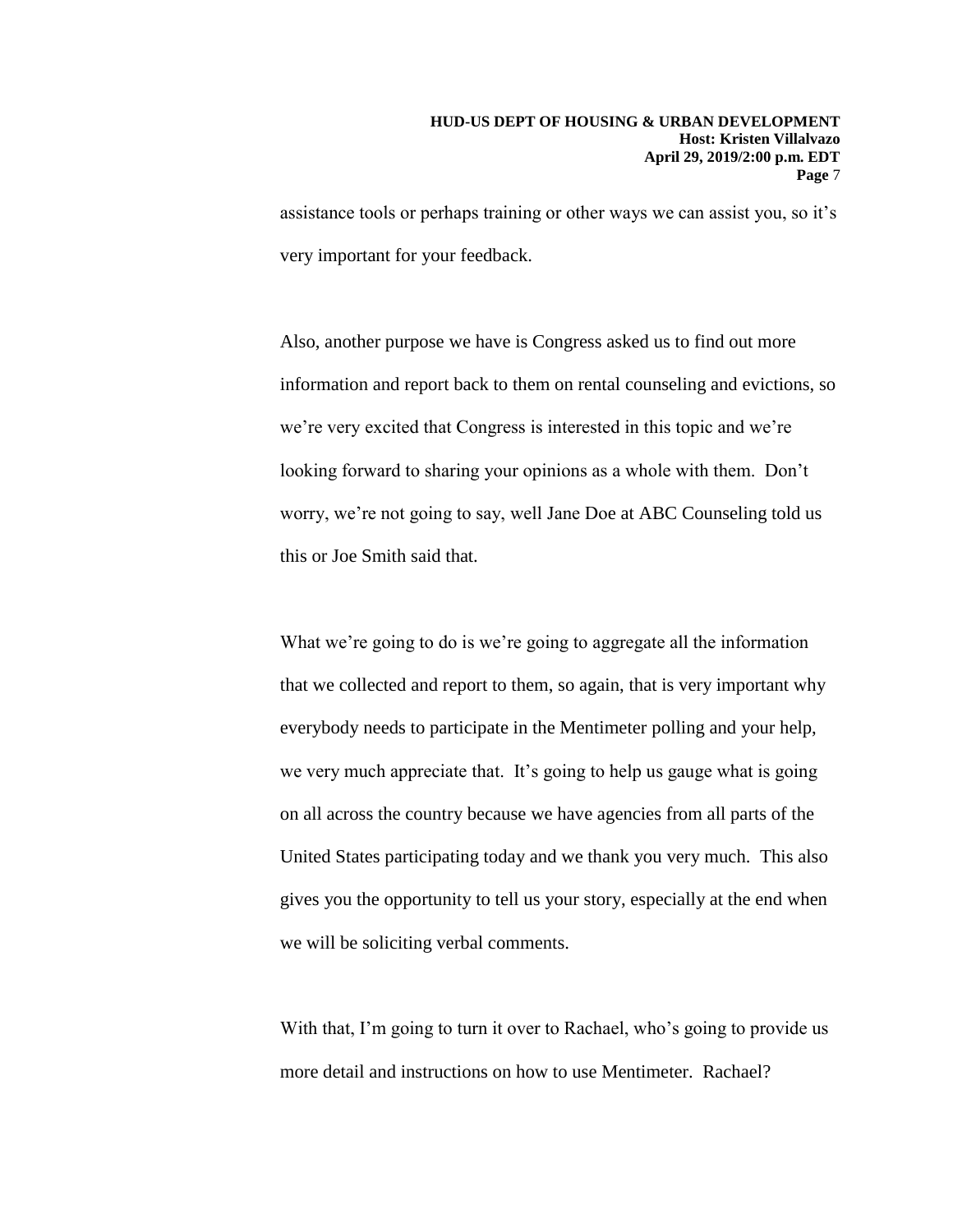Rachael Great. Thanks so much, Lorraine. I'm Rachael, and as has been mentioned, I work with ICF, the technical assistance provider, and I'm going to be launching Mentimeter today and helping us through the polling process.

> Like Lorraine said, we are really excited about Mentimeter. It's a really cool platform and it has a lot of functionality, different types of questions we can ask. You'll see word clouds and ranking questions, multiple different types of ways to submit your responses today.

 way to use Mentimeter. Just go to your smartphone's web browser, like I We're really excited to use it and it's pretty easy to use. All you have to do is go to www.Menti.com and once you get there, you'll put in a code. In this picture on the screen, you'll see a smartphone. That's a pretty easy said, type in www.Menti.com and then you'll put in the code that I'll pull up on the screen in just a second.

You can also join using your web browser. If you don't have your smartphone available or any other device, that's totally fine. You can just use your computer and open up a new web browser and type in the same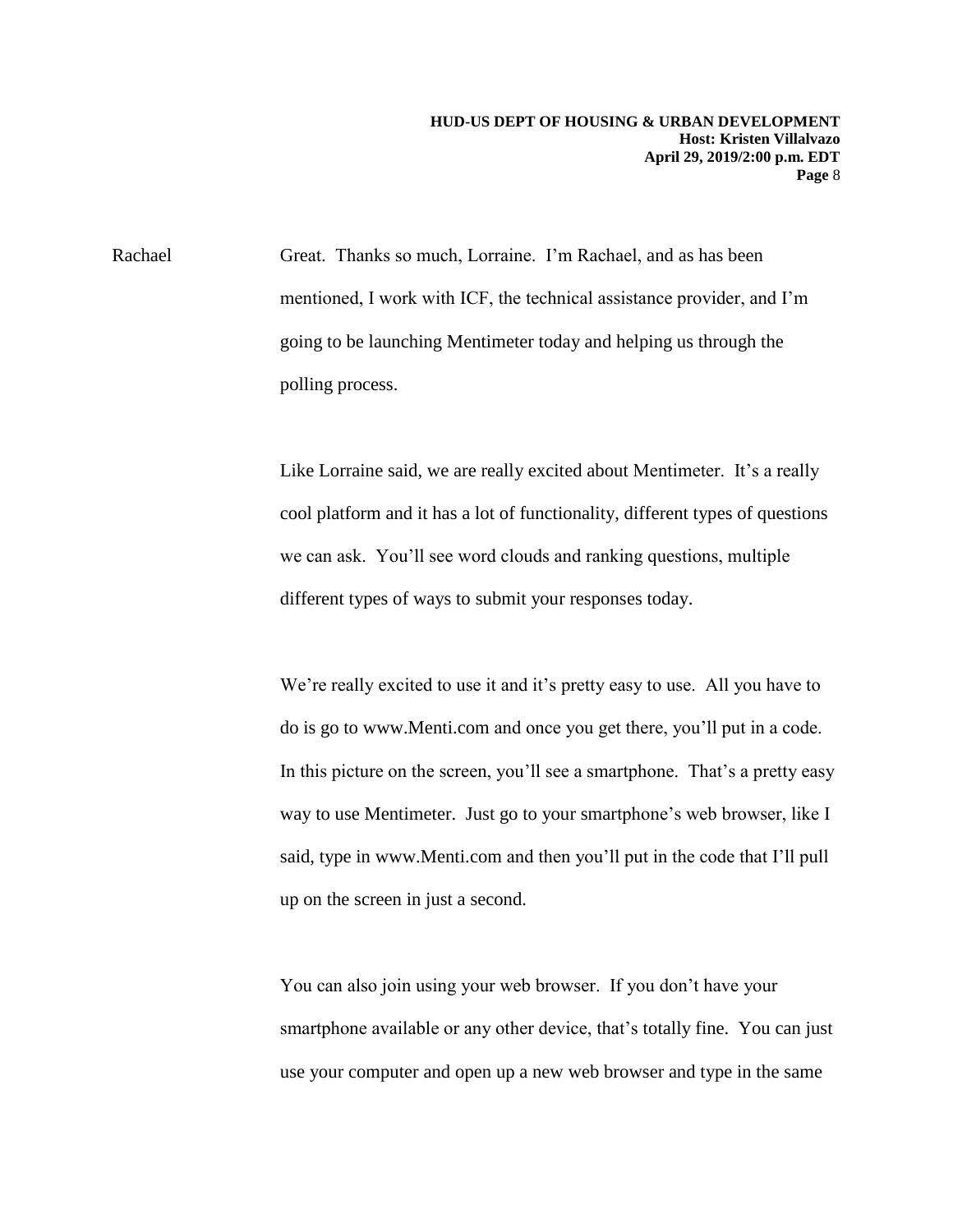address, same code. It should look exactly the same as using it on your phone.

I'm going to go ahead and pull up Mentimeter now, go ahead and do that.

Shawna This'll be the first time we're actually seeing the code, as well, for folks.

 always be at the top of the screen. If you exit out or you lose your place, Rachael I'll read the code aloud. The code is 732723. You can see it on the top of the screen and these instructions about how to access are populating again. If you need the code at any time, throughout this presentation, it will or something and you need to re-put that code back in, it's always at the top of your screen.

> Again, it's 732723. Once you login, and I can see a couple of folks have already responded to this question, we just want to gather a little bit of preliminary data. We are asking you to enter your organization name, your email address and your service area.

This is all confidential, but we really would like you to fill this out. It's very important, so that we can match the results that you put in throughout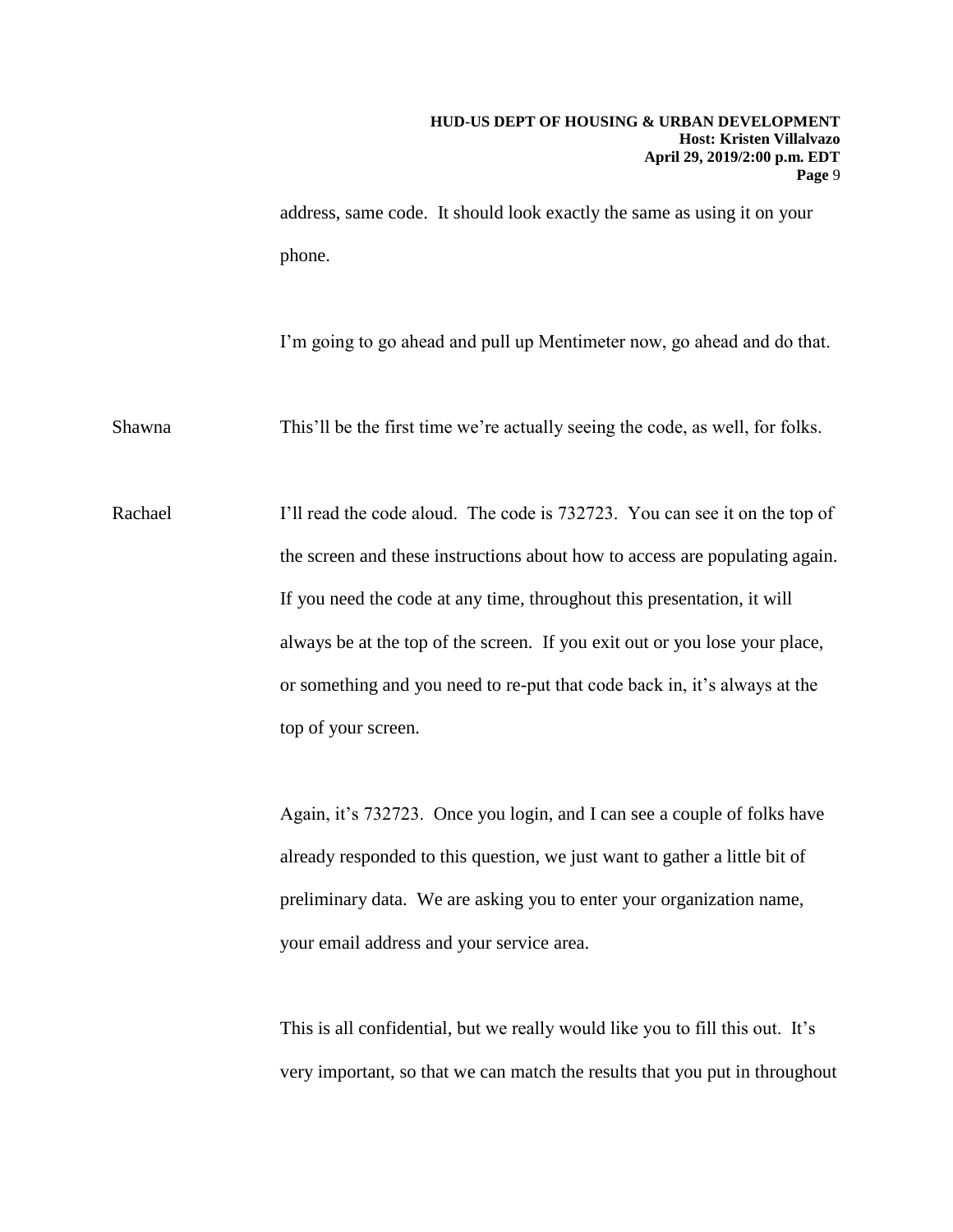this session with your agency's service area and also maybe your agency's size.

For example, there are different problems with eviction and different experiences people have with eviction across the United States based on state and region, so that's really helpful data for us to look at and also bigger organizations might have different experiences and service offerings than smaller organizations, so having this data is going to be really helpful for us.

Just keep in mind, we won't be contacting you following this webinar or anything like that and we'll be using this data in the aggregate, in our memo.

Shawna If I could just add, for a second, Rachael, too. You might have remembered that Lorraine said earlier that we want to know the region as well, so that type of service area is really going to help us with regional responses so that we categorize that correctly. That maybe in the Northeast, they might need some additional help in terms of tenant/landlord requirements or something like that, but they might have different needs in the Southeast, for example.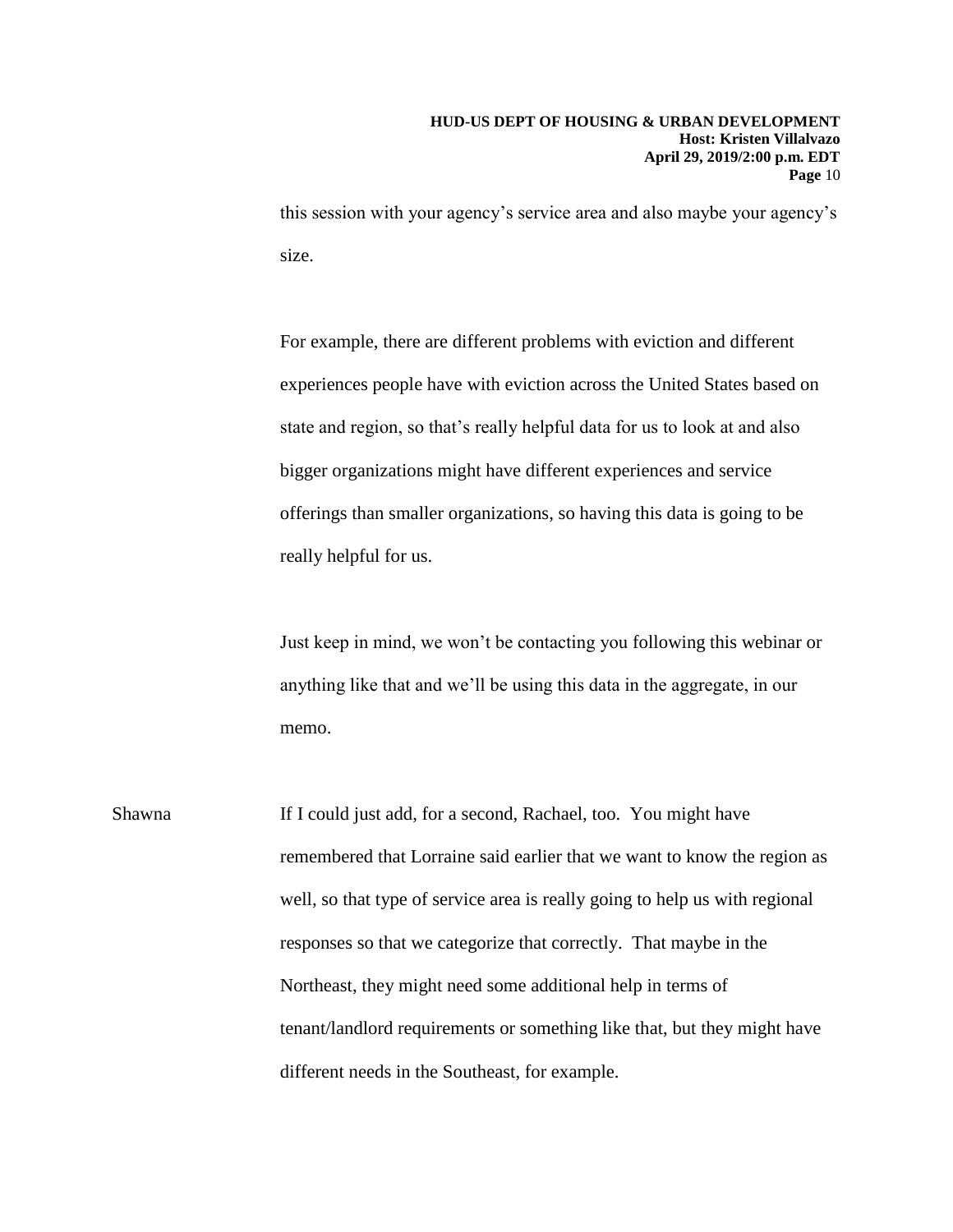Rachael Yes, absolutely. Thanks, Shawna. It'll be really interesting for us to match up the different locations folks are in versus their responses and also their agency size, things like that. I see about 30 people have responded to this question so far. That's great. I think we have about 60 or so, 65 folks on the attendee list, so I'm going to give it another minute or so and let as many folks as possible answer this question.

> responding to a previous slide, so let's say you're still submitting answers Just a note about how Mentimeter works, as we're going through this webinar, I will be changing the Mentimeter slide and if you are stuck to the prior question, that's totally fine, but you might have to click, go to current slide at the top of your screen, either on your phone or in your web browser, so that you make sure you're answering the current question that we're asking.

But, we'll make sure we give adequate time for everyone to type in their responses, and I know this is the first time a lot of people might be using this website, so we'll definitely make sure everyone has adequate time to enter their answers and provide their feedback.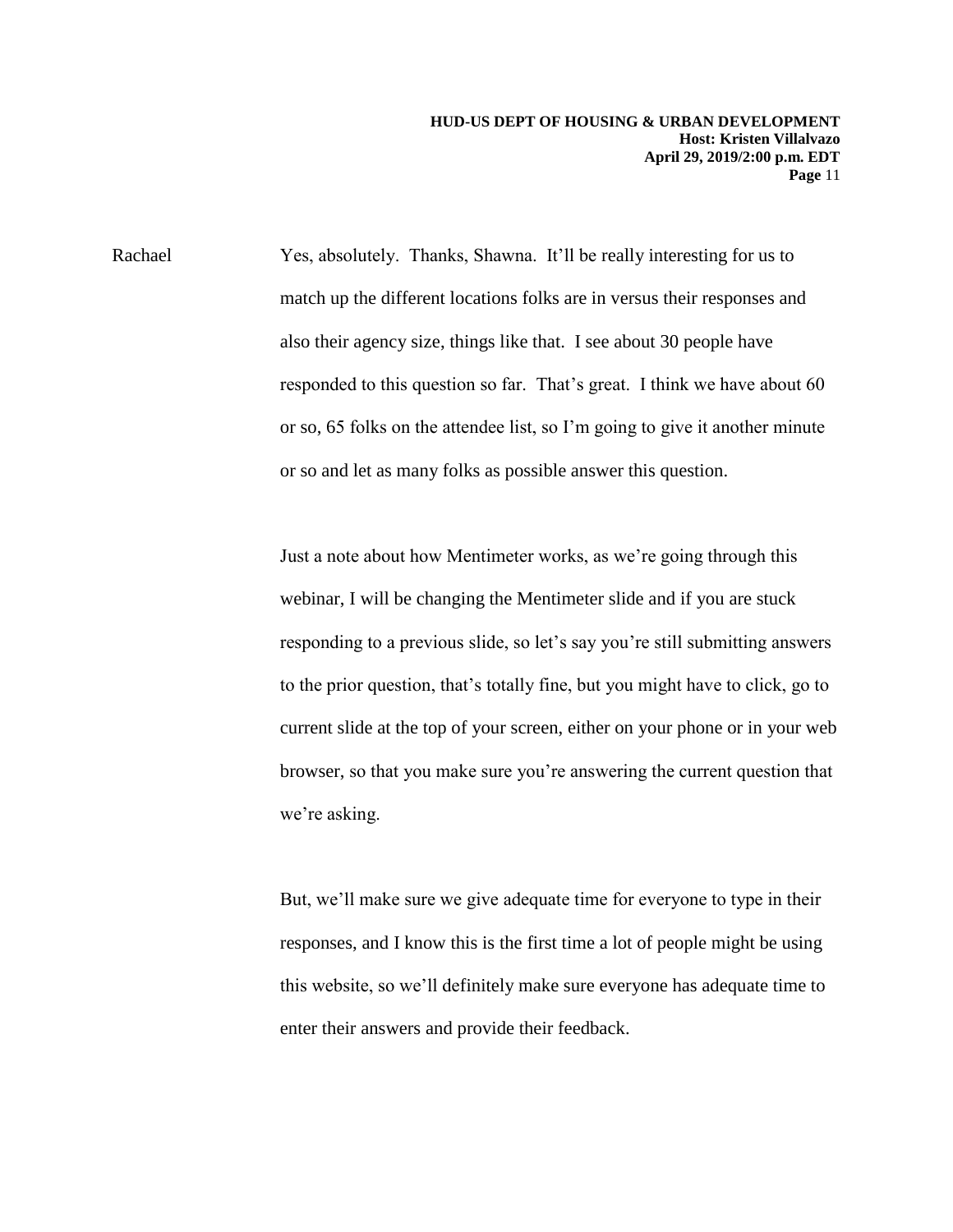Shawna Can I also provide another tip too, Rachael?

Rachael Of course.

 you, are you sure you want to not submit an answer? It'll give you that Shawna Sometimes Mentimeter, if you leave a question blank, it'll actually ask opportunity as well in case you left something blank erroneously.

Lorraine Shawna and Rachael, I just want to remind everyone, we're not collecting this information so we tie responses specifically to an agency. We're not going to report on that. It's as you both mentioned, it's very important for us to understand the issues in each geographic area, so please—we only have 42 but we have about 64 people involved, so please share this information so we can get started and move onto all the great questions we have for you.

Shawna Thanks, Lorraine. I was looking at a couple more coming in.

 so to respond. Alright. While we take our last few responses in here, I'll Rachael It looks like we're at 45, that's great. I'll give folks another 30 seconds or get started talking about the first, or Shawna, actually, will lead into the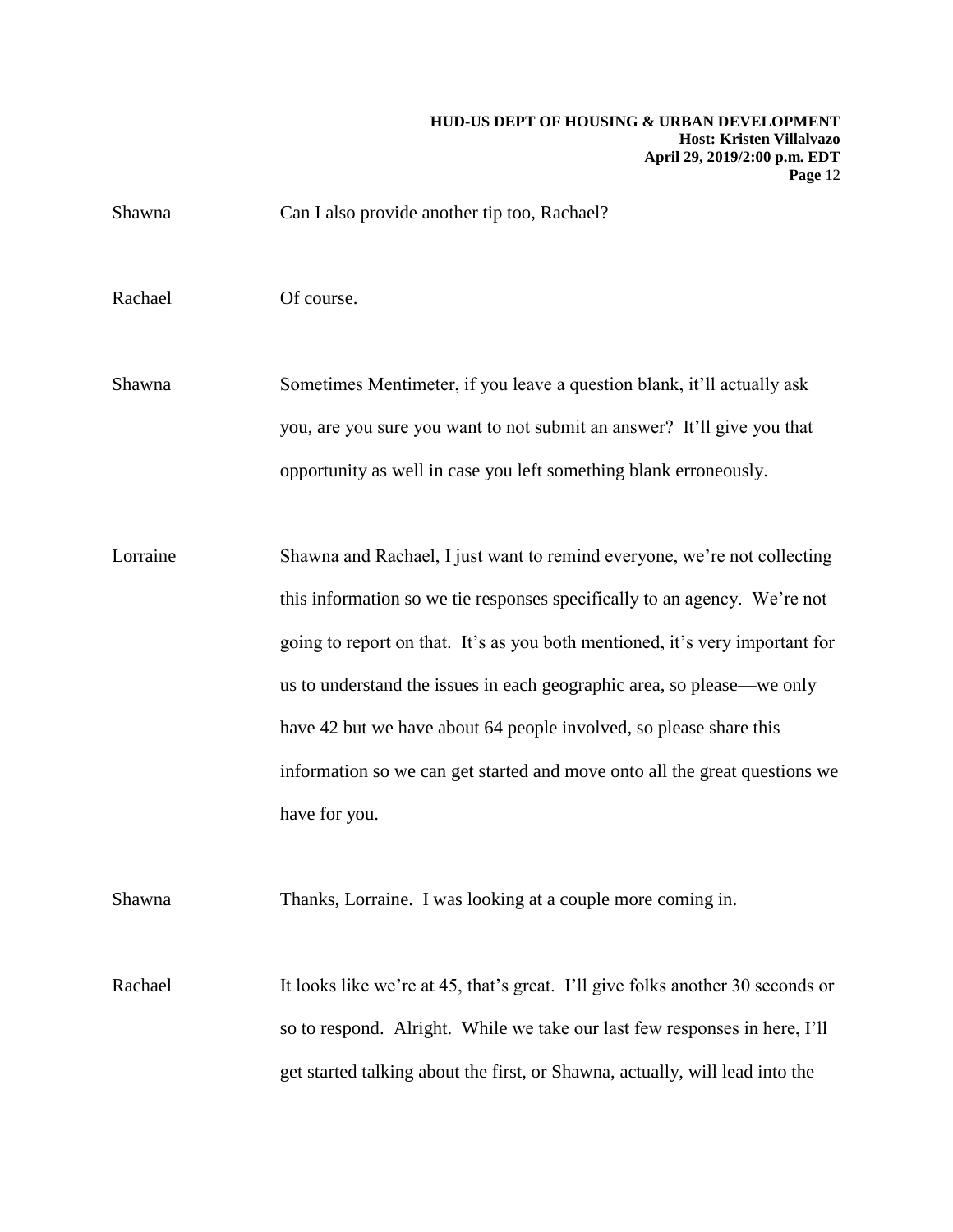first set of questions that we are going to ask you, which will be about current services provided.

Shawna, do you want to get started with that?

Shawna Thanks, Rachael. Lorraine mentioned we're going to collect feedback on four areas. The first one is current services provided and we actually have six questions that we're going to talk through. This is about all the amazing work that you're currently doing with your rental housing clients. This is really your opportunity to inform HUD's Office of Housing Counseling the number of clients that are at risk of eviction, and also the strategies that you have used that have been effective for serving those at risk of eviction.

> your rental housing counseling program? We're just looking for a list of Great. This is one of the most favorite types of questions that we get to ask using the Mentimeter software. This is called a word cloud. This particular question is about what topics does your agency cover as part of topics and you can type in and those people that provide the same type of word will get bigger as we see, so there are more folks that are providing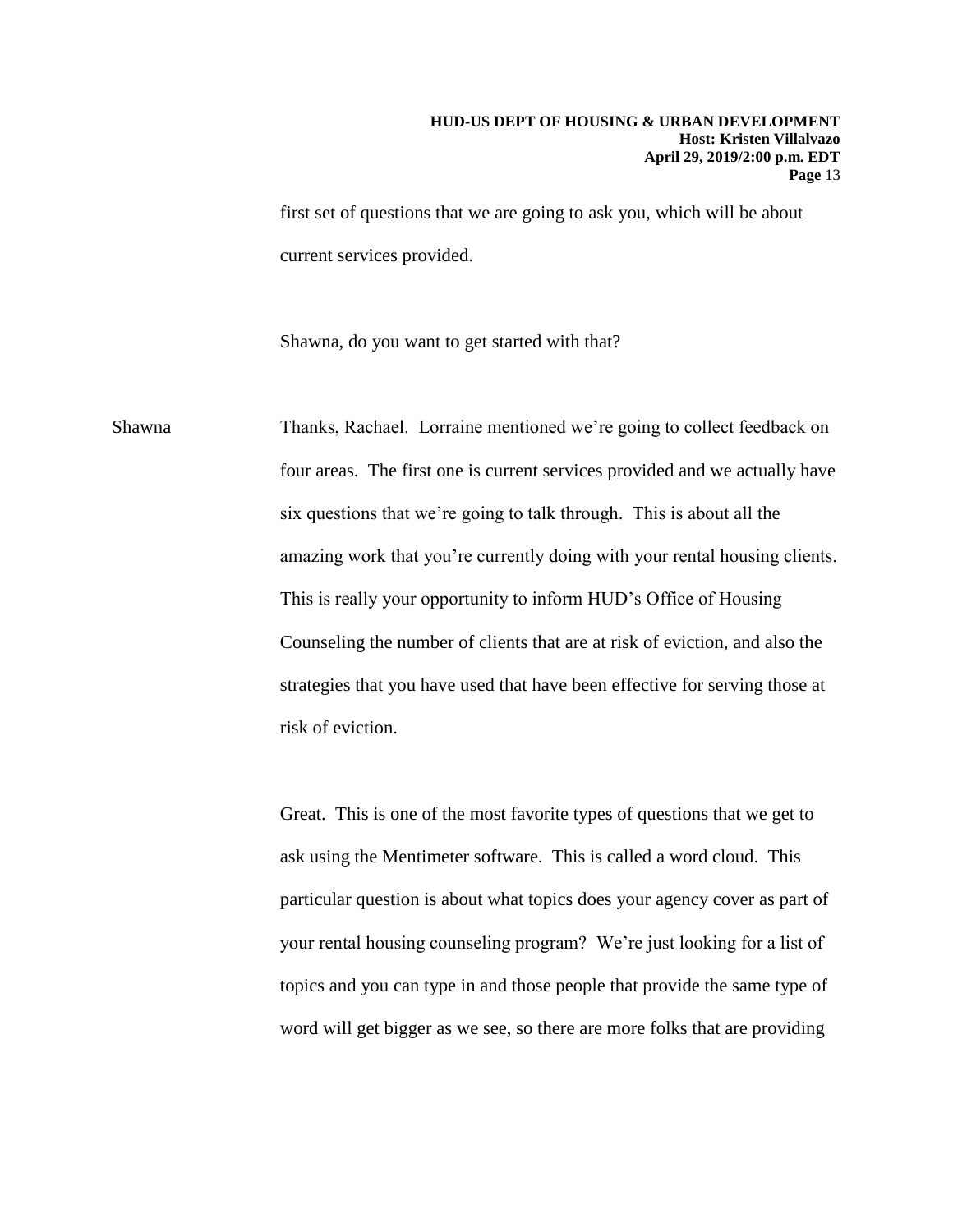unauthorized access, rental screening issues, those are bigger than some of the other ones.

 see the number of responses in the lower right-hand corner. Okay, I'm We'll wait a couple of minutes and get the responses, and you can actually seeing credits, I'm seeing rights.

Rachael If you see something on the screen that also applies to your agency, go ahead and put that same word in because the words will get bigger the more people who respond to it. Right now, budgeting is the biggest because most folks are putting in budgeting, which is great. That makes sense. We have 19, results are climbing, 25 now. That's great.

Shawna Lots of fair housing. I see, I think, both lease and leases. Okay, fair housing is coming through loud and clear. It's so interesting to gather, now that everything is getting really small. Okay, lots of different topics we're seeing here but fair housing, budgeting, credits, budget, tenant rights, rights, those seem to be the most popular answers. Okay, wonderful.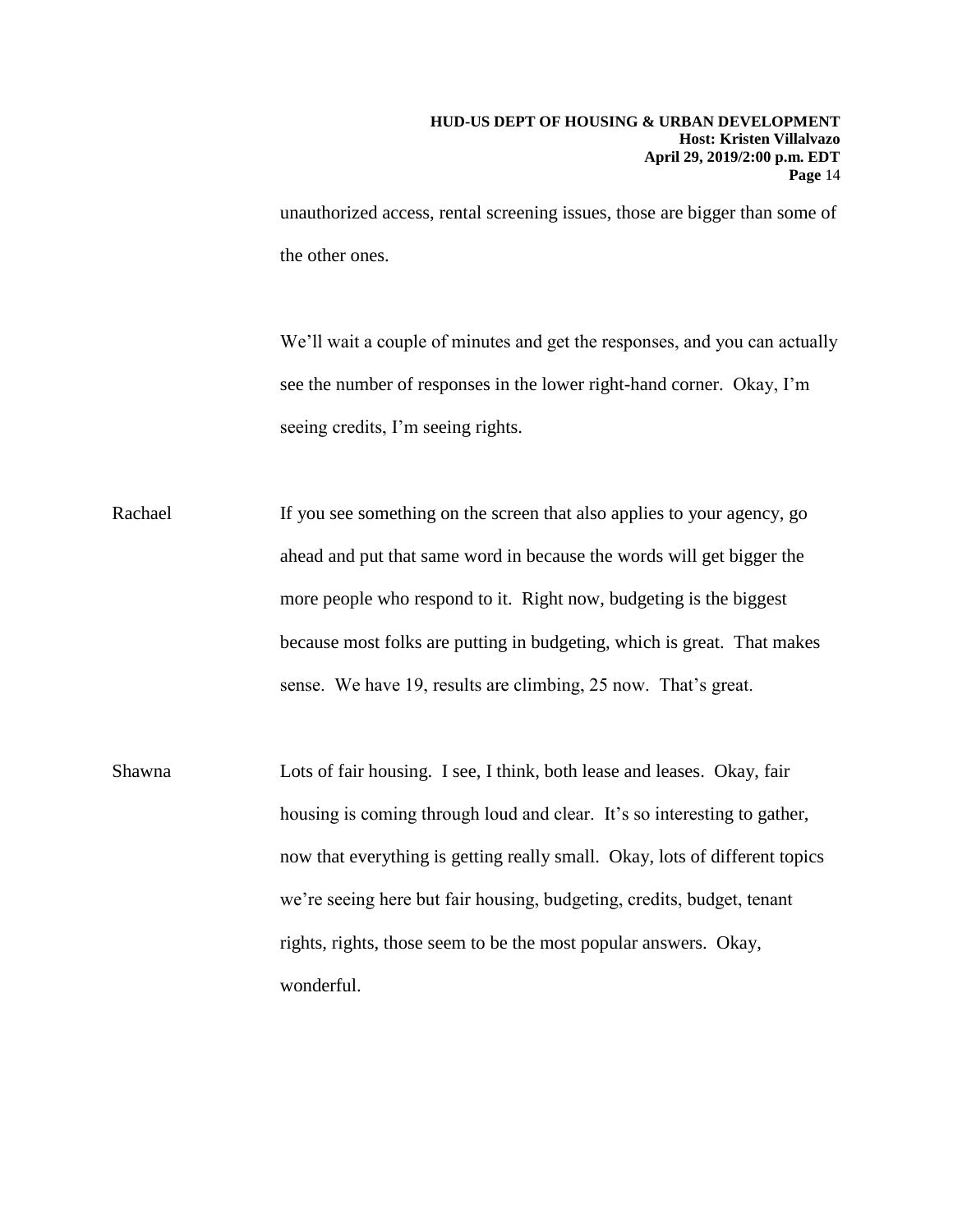theses word clouds are a really interesting way to gather feedback because Rachael Yes, it seems that we're still getting a few, which is great too. I think at the end, you have a picture of what everyone is providing and it's really great to look at when everyone is done submitting their feedback.

Shawna Okay, great. I think some of the other questions will take longer, so we'll go ahead and move along.

Rachael Thanks, everyone.

 counseling services does rental counseling comprise? We have 0% to Shawna Okay. This question is about what percentage of your agency's 24%, 25% to 49%, 50% to 74%, 75% to 99%, and 100%. We know that, as housing counseling agencies, you may offer a variety of topics. Some of you just do rental housing counseling, so we'll take a look at what responses you're providing in a couple of minutes. It looks like 75% to 99%, oh, changing over time. We know some of you just do rental housing counseling so we'll see if that 12% increases or decreases. Okay, about half the results are in.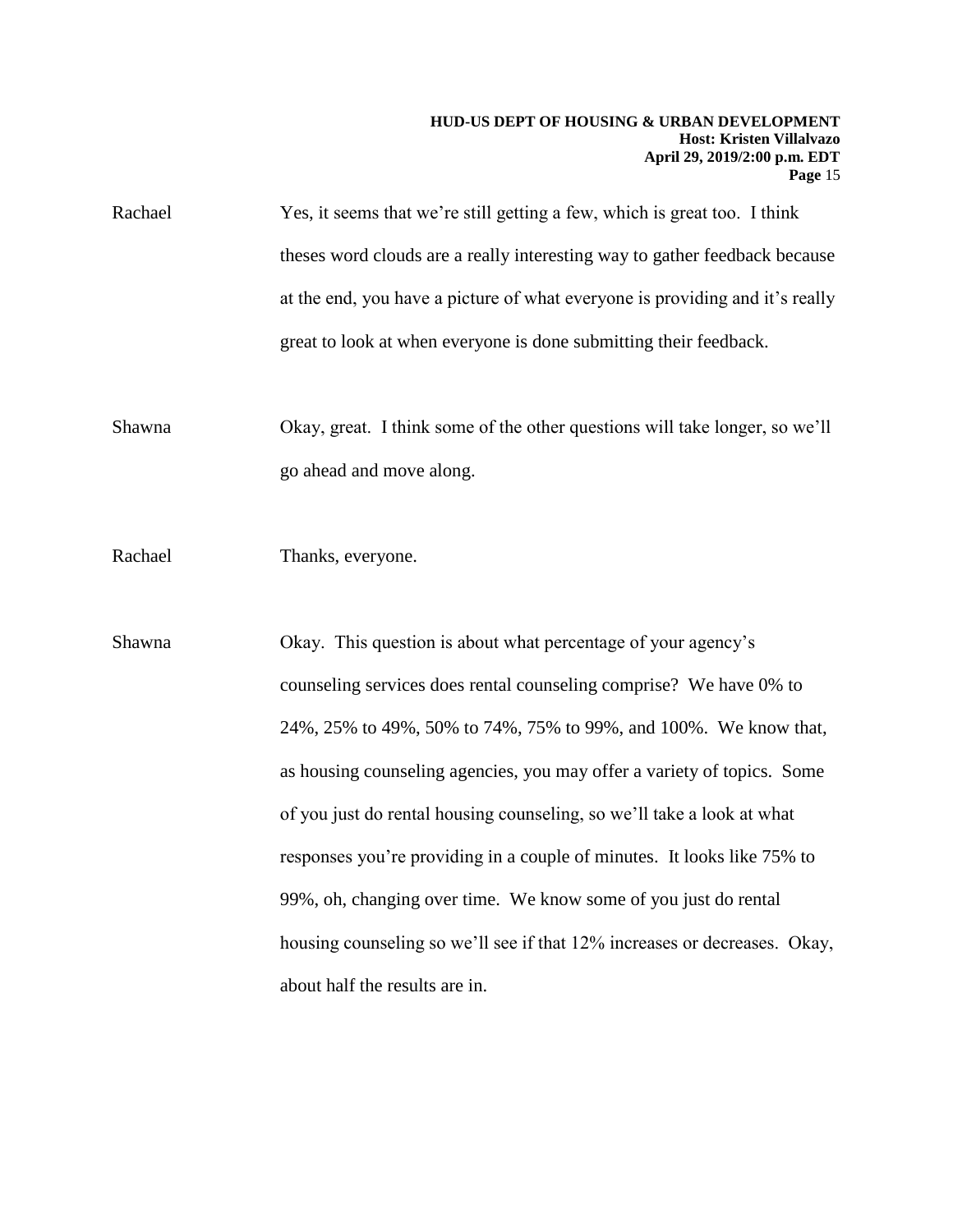Rachael If you're not quite sure what exact percentage of your services are rental counseling you can certainly use your best guess here.

Shawna Good point, Rachael. Okay it looks like 25% to 49% is in the lead.

Rachael I think we got about 47 or maybe a few more responses to that very first question where folks put in their information, so I'll try to monitor the number of responses we get and make sure we're allowing folks time to respond before we move on. It seems like we have about 45 right now which is great. If anyone else wants to submit their response, go ahead and get that in before we change the question.

I'll go ahead and go to the next slide.

Shawna Okay, thanks. Okay, so in a few words, how would you describe a client at risk of eviction? In this particular question, you're actually able to provide multiple responses, so you have several different fields that you're seeing on your screen right now. Go ahead and type in a response and you can hit submit and you can go back and keep submitting responses in terms of how you would describe a client at risk of eviction.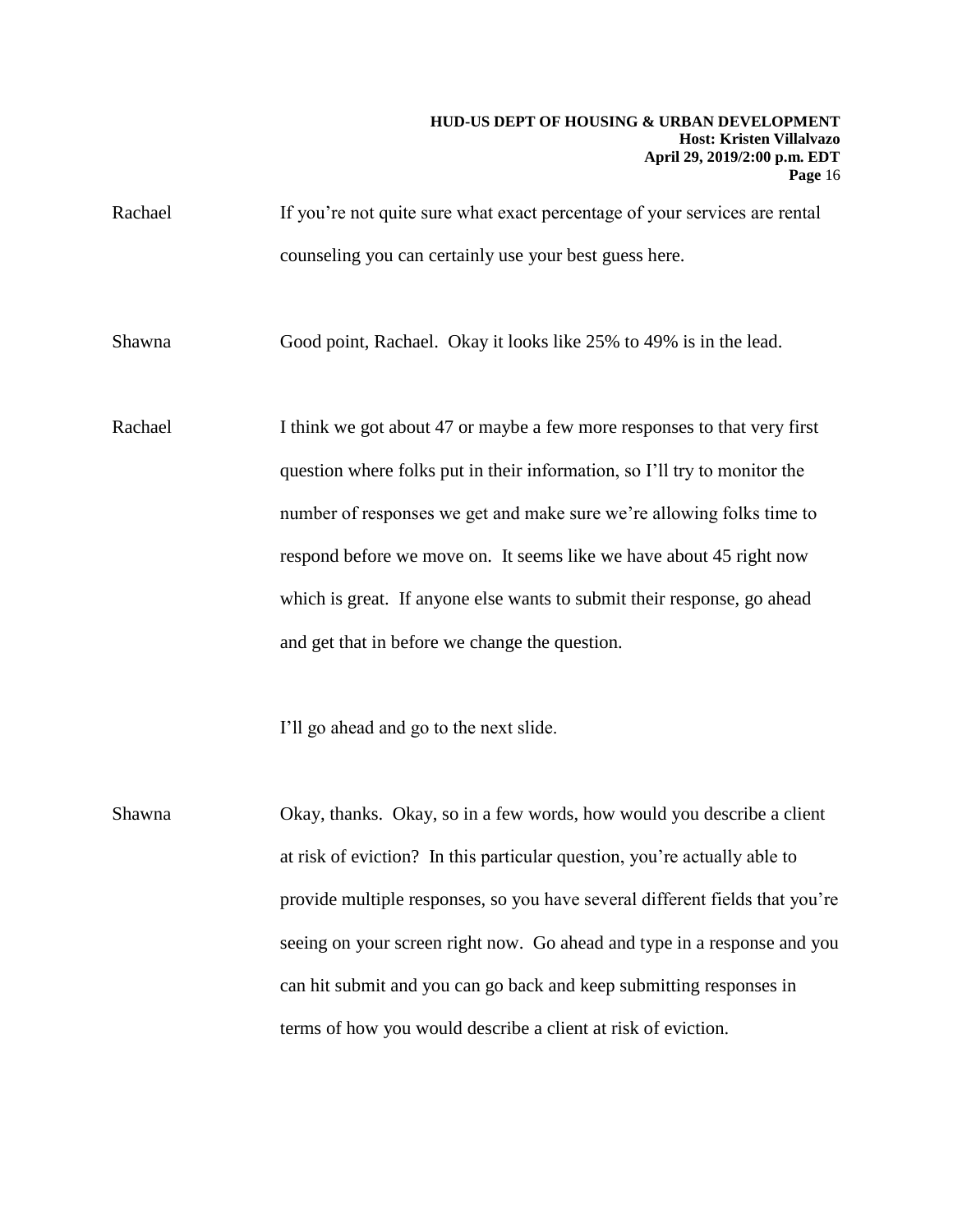non-payment. Okay, and then 30-days' notice. If you're seeing a you want to so that if you want to so that we see as many as possible in Okay, results are coming in. Okay, lots of non-payment. Okay, lots of response, and Rachael's going to scroll through, if you see a response that's identical to what you were going to write, go ahead and type that if certain categories.

Rachael I'm seeing a lot of financial-related descriptions like living on a very tight budget, expenses exceed income, non-payment's coming up a lot.

Shawna Delinquent, non-payment, those were both the same category, so it's helpful, still a lot of 30-day notices. A few of you also mentioned the three-day-pay-or-quit which we know is a scenario that many of you folks are seeing played out in the rental marketplace these days, depending upon where you live.

Rachael Client that does not know how to be a good tenant, violation of lease, lease violation, those are all sort of about client education.

Shawna Oh, and somebody's reminding us it's not just about rent but also being behind on utility bills or maybe competing bills.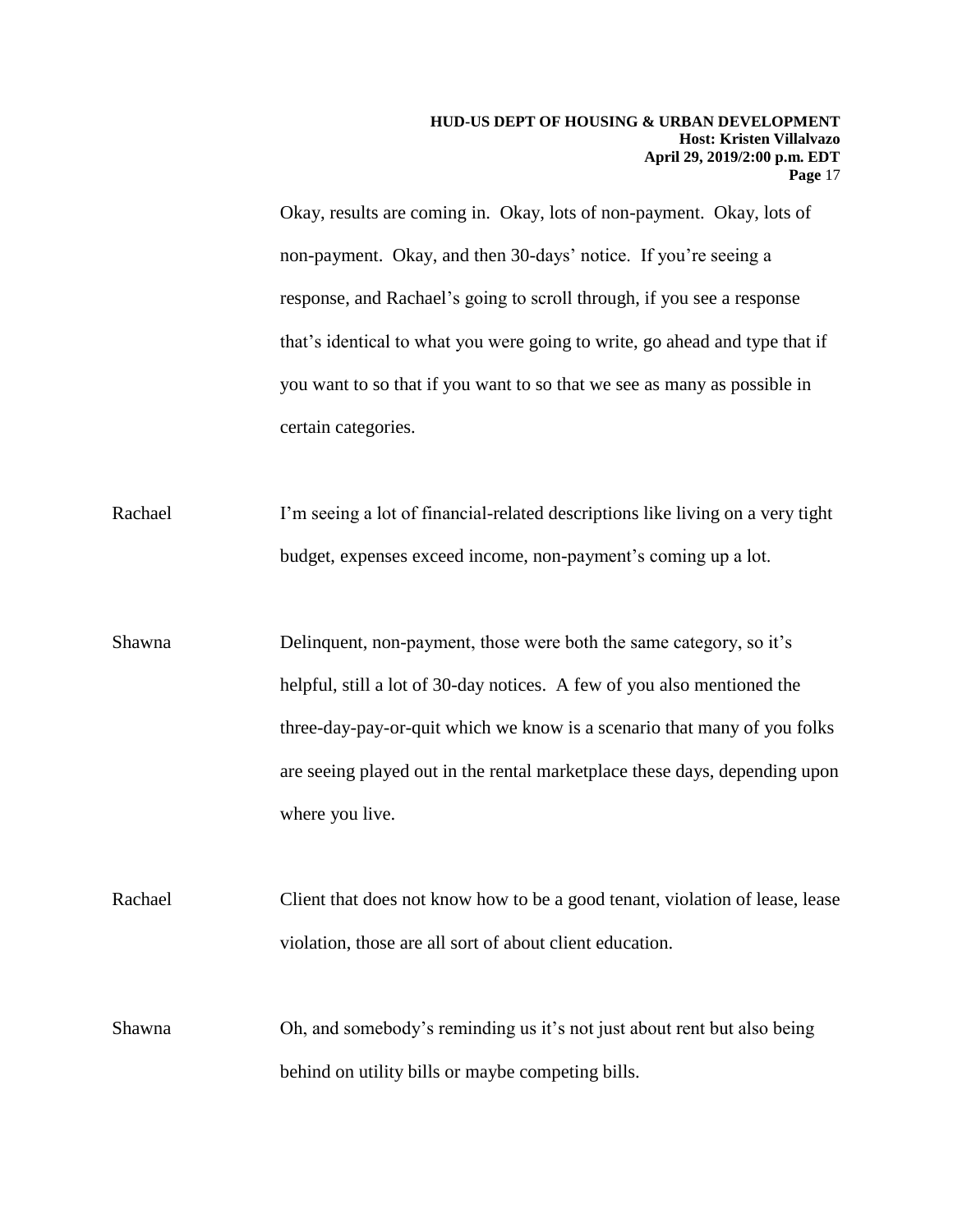Rachael Good point. We've gotten about 122 responses so far which is really great. It means everyone is submitting a few different answers. That's awesome.

Shawna A couple of you mentioning some cost burden here where housing costs are 50% or more of their income. That's really helpful.

Lorraine I really appreciate the variety of responses because it gives us a great picture of all the different types of clients and their issues you're dealing with. So, thank you very much for sharing your multiple responses here. It's extremely helpful to all of us.

Shawna Great point, Lorraine, great point. Many of you mentioned unaware of tenant rights. A couple of you have mentioned that. Different types of living environments where it might be roommate changes, or loss of the primary tenant, and then no savings, no emergency fallback, all very helpful to mention.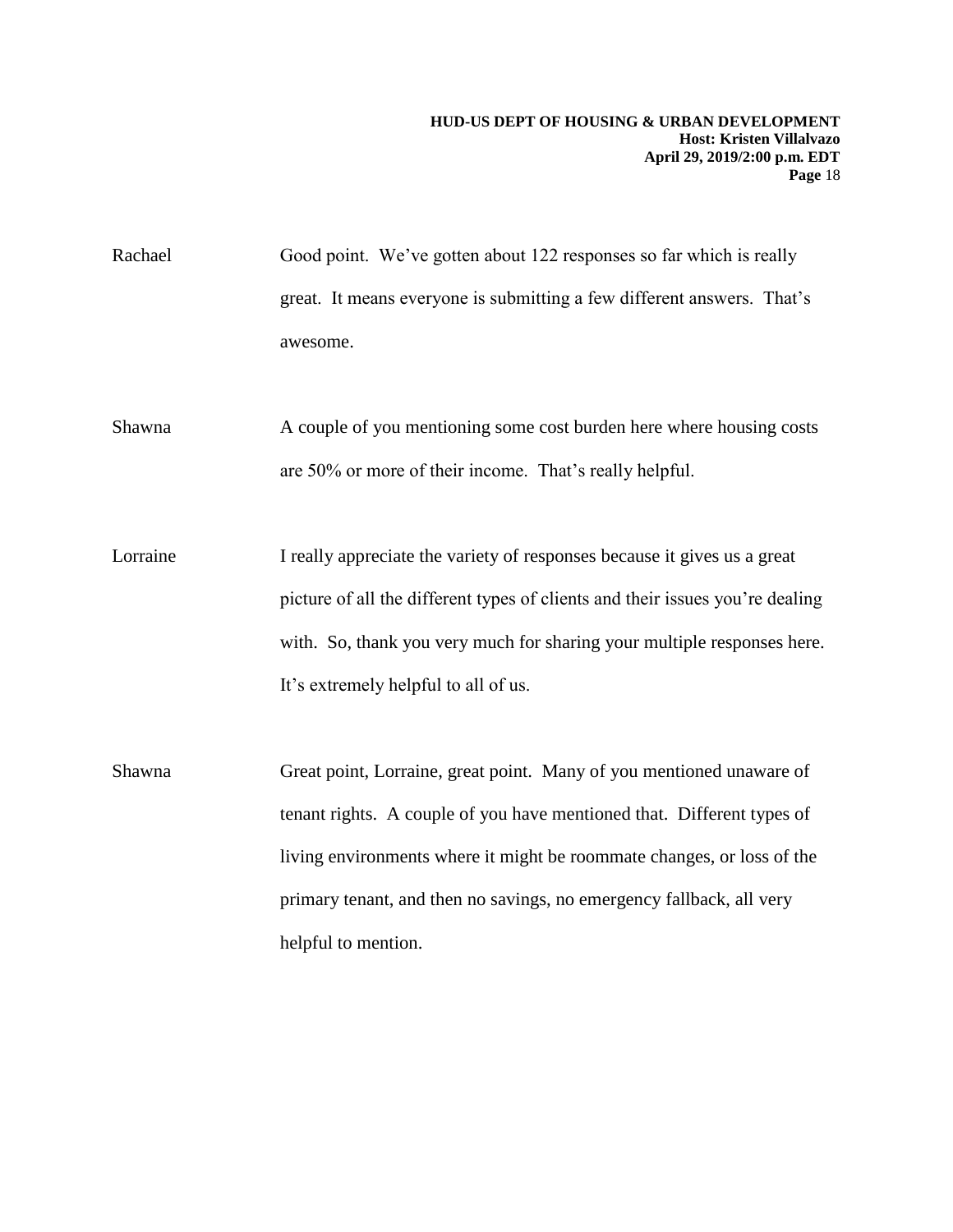A couple of you mentioned landlords. Okay, well I want folks to continue to provide responses but I think we have lots of feedback on this particular question. Thank you so much.

Rachael Thanks, everyone. I'll move on to the next question.

Shawna Okay, so the prior question where we did percentages was about your portfolio of who you're serving in terms of rental housing counseling. This question is about what percentage of your rental housing clients are at risk of eviction. We have the same percentages, 0 % to 24%, 25% to 49%, 50% to 74%, 75% to 99%, and 100%.

> We're asking this question because some of you are primarily dealing with clients who are at risk of eviction and some of you may not be. Some of you may be helping them with many other issues. It's not the primary reason why you're seeing them, okay, or working with them.

Rachael Just like the other questions, feel free to use your best guess here. You might not know off the top of your head, or you might not have the data to back this up, but you could have a sense of how many of your clients you would consider at risk of eviction. It seems like we have 37 responses so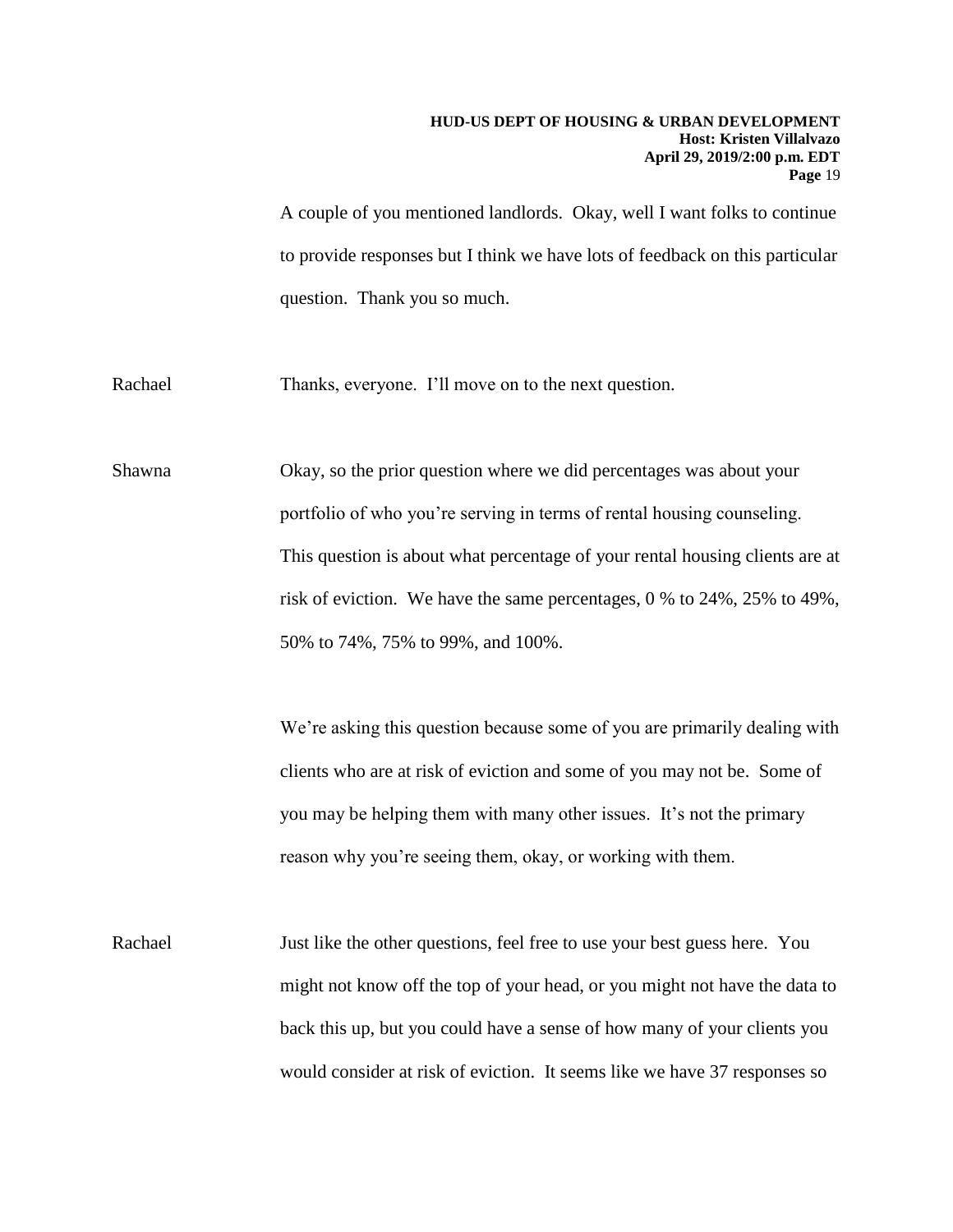far, so I'll give us another few seconds for everyone to get their responses in.

Shawna Based on what I'm seeing so far, we have a split here between those of you, like a quarter of you are below 24%. That number just jumped up to 33%, so we're actually split here between a third of you, 50% to 74%, and 0% to 24%, and then the other categories.

Rachael Great, we've had 43 responses for a little while now, so I'm going to move ahead to the next question. Thanks everyone for responding to that.

Shawna Okay so this is a little bit different question and this we need to take a little bit more time with. This is going to be a ranking question, and so this question is about what are the most effective strategies for counseling clients at risk of eviction. These are five different answers.

> You're going to be prioritizing them, one being the most effective strategy and five being the least effective strategy so you want to populate. On your side you'll see a number one or first and you go ahead and select among these five options which one is the most effective that you're doing. Then it'll have a plus sign, and then you fill out that particular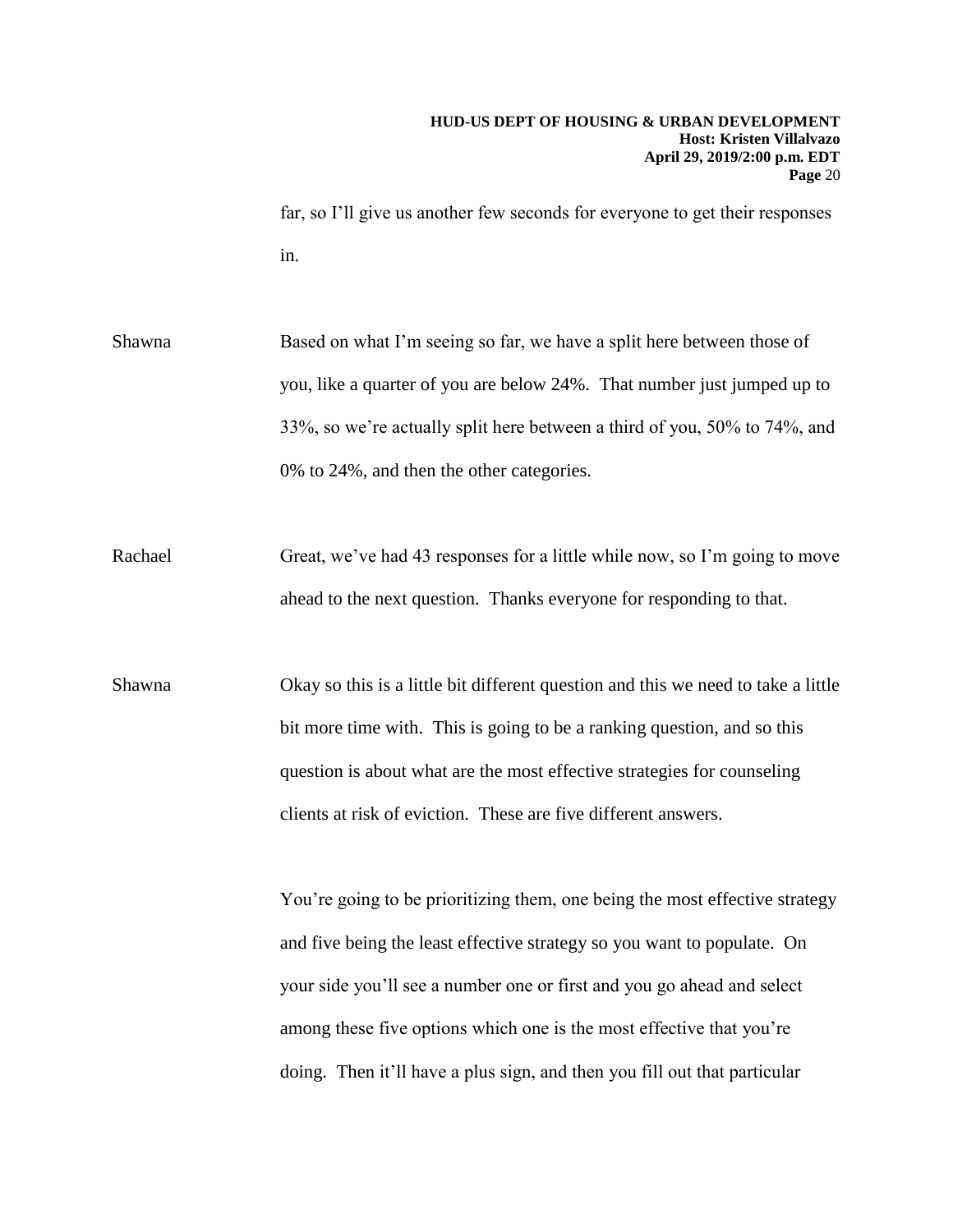space with the second most and keep going. You're just going to rank order again from one being the most effective all the way down to five, the least effective.

Okay, great, we're starting to see some responses. Don't rush on this one, folks. You want to make sure that you have them in the right order. You can change your selection and go back and change. Just don't hit submit yet until you're happy with either all five or if you're just looking at maybe there's only two in here that you feel like are the most effective, you can certainly choose less than the five. You can choose the top three, whatever category makes sense given your experience in serving this particular client base.

 seems like we have about 30 responses now, so waiting for a few more Rachael This is kind of a fun one to watch because the rankings might shift or you can see how many people responded to each one as time goes on so it folks to get theirs in.

Lorraine This is one in particular that we're very interested in seeing your responses in terms of developing more effective toolkits and training, so please take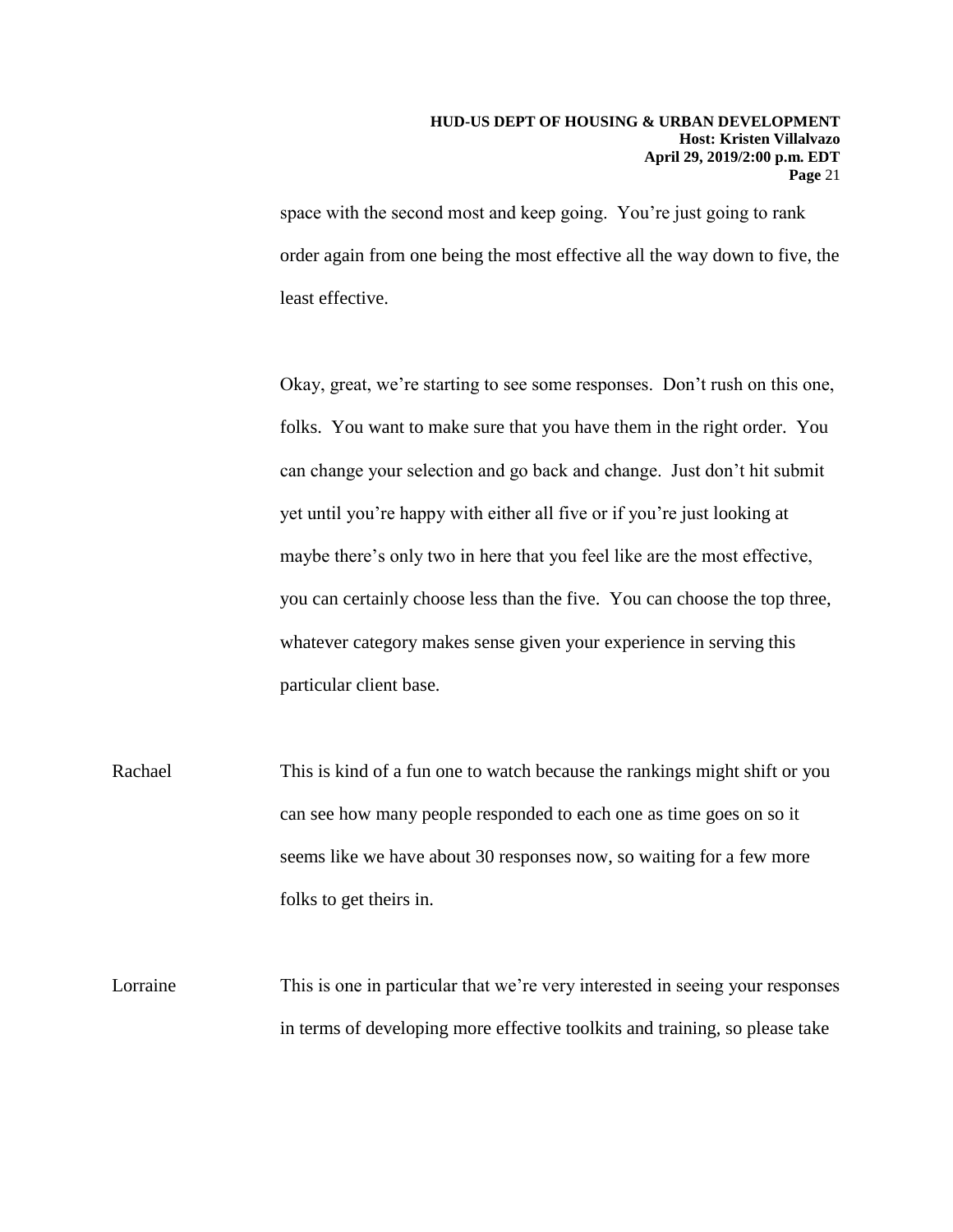the time to respond to this because that way we'll know what to emphasize in future technical assistance materials.

 the effective strategies so you'll be able to answer a subsequent follow up Shawna That's really helpful, Lorraine. Thank you for mentioning that. I will also want to make sure that you know that if you don't see what you think is the number one effective strategy, stay tuned. We have another question for you. This is the results that we were commonly seeing, given our background and our experience, but we certainly don't think we have all question in just a couple minutes.

Rachael I'm going to go ahead and move on to the next question in a minute, but just a reminder that if you're still working on a response to something and we move along, you can still finish responding and entering your answer and then when you're ready to move and join us on the current slide we're looking at, you can click go to slide on your screen. It looks like we have most of our responses so far, so that's great.

> It seems like creating a sustainable budget and providing access to resources are two top items [indiscernible]. Alright.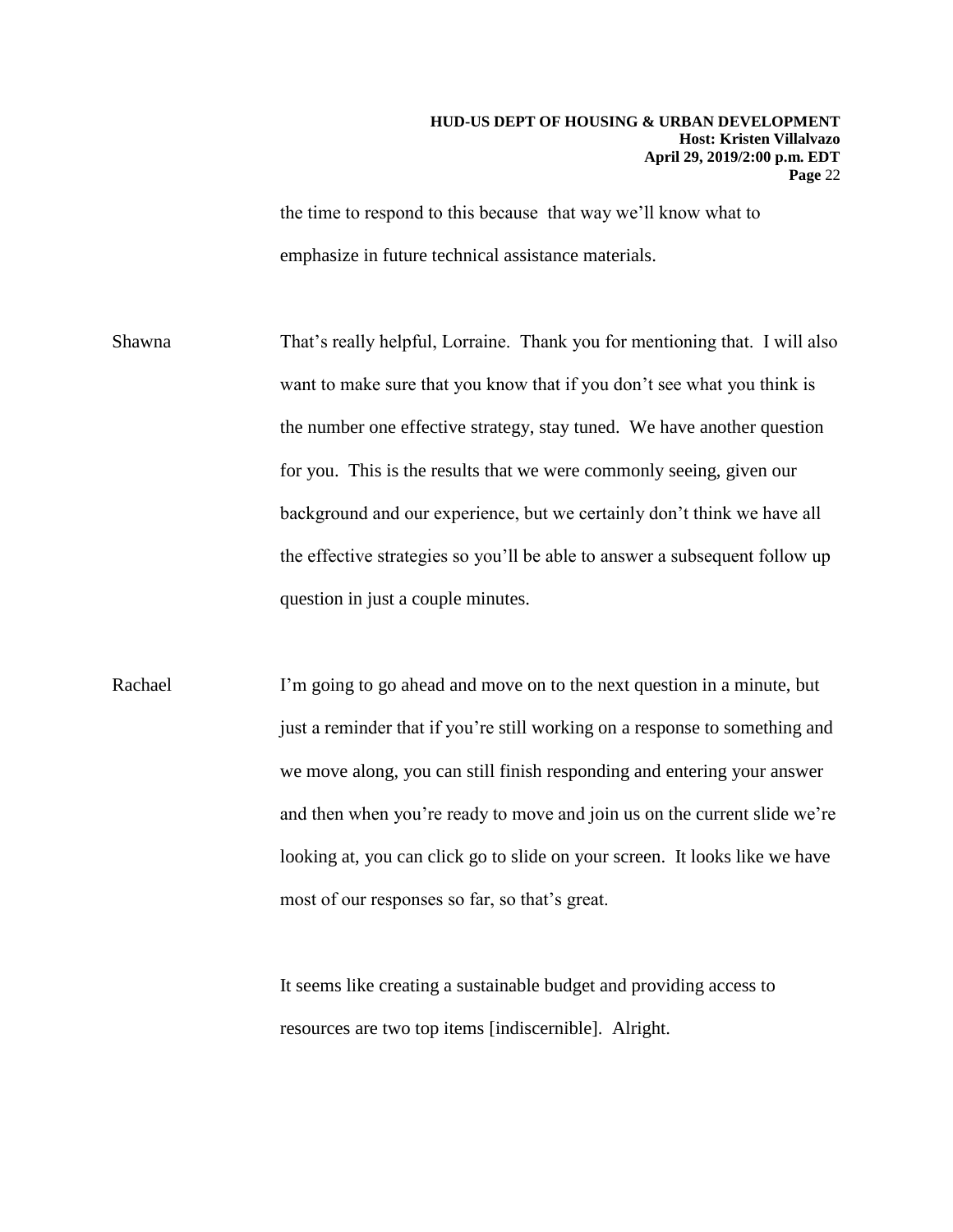Shawna Okay, this is your opportunity to tell us other strategies that are effective for helping clients avoid eviction. In this particular one, it's similar to a prior question that we had, you can submit multiple responses. You can submit a response. It's going to show on our screen, and then you're able to submit additional responses. So, go ahead and see what you can provide in terms of other strategies. Again, if you like what you're seeing on the screen, go ahead, and type it in as well. I think the reasonable accommodation requests—

- Rachael I'm seeing a couple of landlord responses, such as negotiating with landlords, talking to landlords about the issue, mediating between the landlord and the tenant.
- Shawna Additional funding, lots of you are mentioning that, additional financial resources, similar thing, and arrangements.

Julie Shawna, I'd also like to mention too, if someone feels there's a policy that needs changing and that would allow them to more effectively help clients, try to be a little bit more specific because policies is a really big topic. It would be helpful if we knew what you were thinking in terms of policy whether it was a HUD policy, as state and local policy. Does it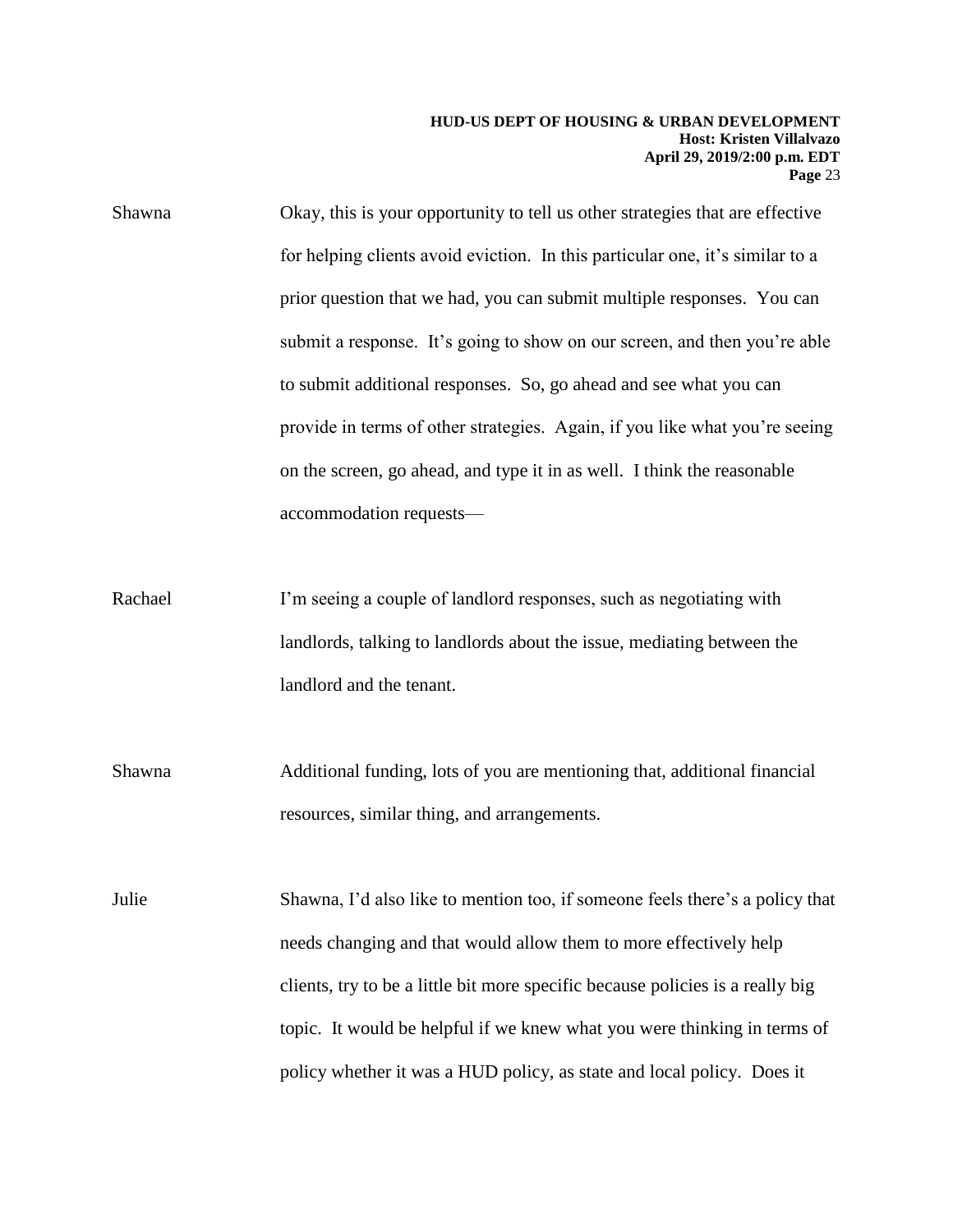apply to the tenant, to the landlord, to the housing counseling, or to HUD, or just something a little bit more specific?

 where you might want to use some additional words because we do have Rachael? Is that correct, maybe a little bit less? Shawna That's helpful, Julie. Thank you for mentioning that. If folks see that, I think I mentioned a couple of these were one or two words, this is one the space here. I think it's limited—is this the one that's 240 characters,

- Rachael Yes, there's definitely a character limit. I can't remember exactly what it is. Oh yes, 250.
- Shawna Okay. I don't think we mentioned this on one of the other open-ended, but I see that making sure that tenants don't hold back rent. Again, that's something that in our experience and our research as well, that there does appear to be a lot of misinformation on there about withholding rent will get a tenant, will help with the situation. In our experience it often hurts, so I appreciate those that are mentioning that type of thing as we're rolling through here.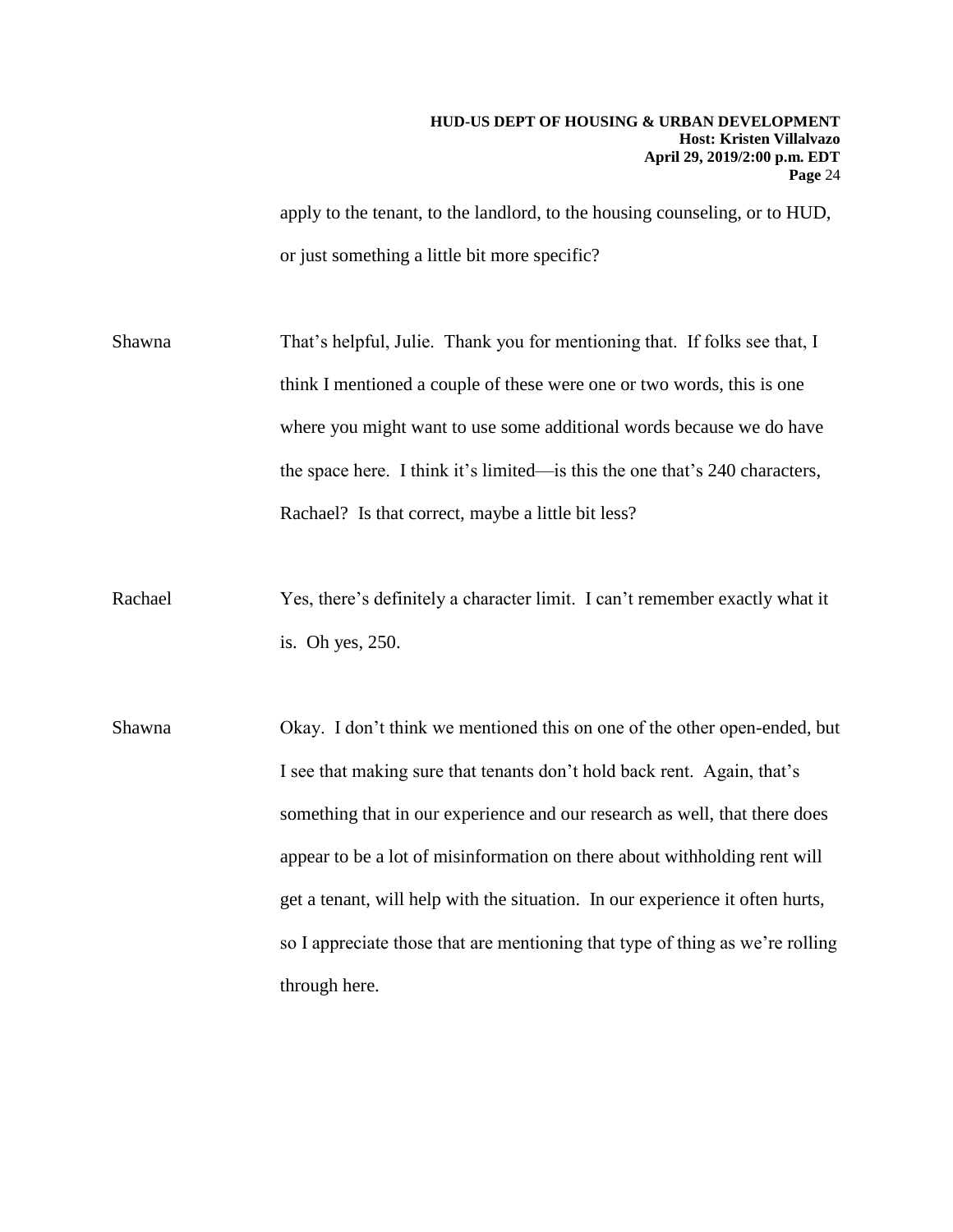great. Lots of payment plans, things like that. Alright, I think we're going Lots of things on education, just educating tenants, landlords, rights, etc., all really helpful to mention. LT is landlord-tenant laws. Okay, okay, to move on, but this is really helpful feedback, really helpful feedback on what other strategies are effective for helping clients avoid eviction.

So, I'm going to turn it over to Rachael and she's going to talk about the next set of questions.

 serve their clients and what are the data needs that agencies might have? Rachael Great. Thanks, Shawna. Now, we're going to move into the questions that focus more on the data that agencies are using. HUD is really interested in learning more about how agencies are currently using data to

> Your responses to this set of questions will help inform the development the future HUD resources and guidance regarding the use of data and also just give us a general sense on how agencies might be using data. For example, if you're utilizing data sources that we weren't aware of or anything like that, that will be really helpful for us to know.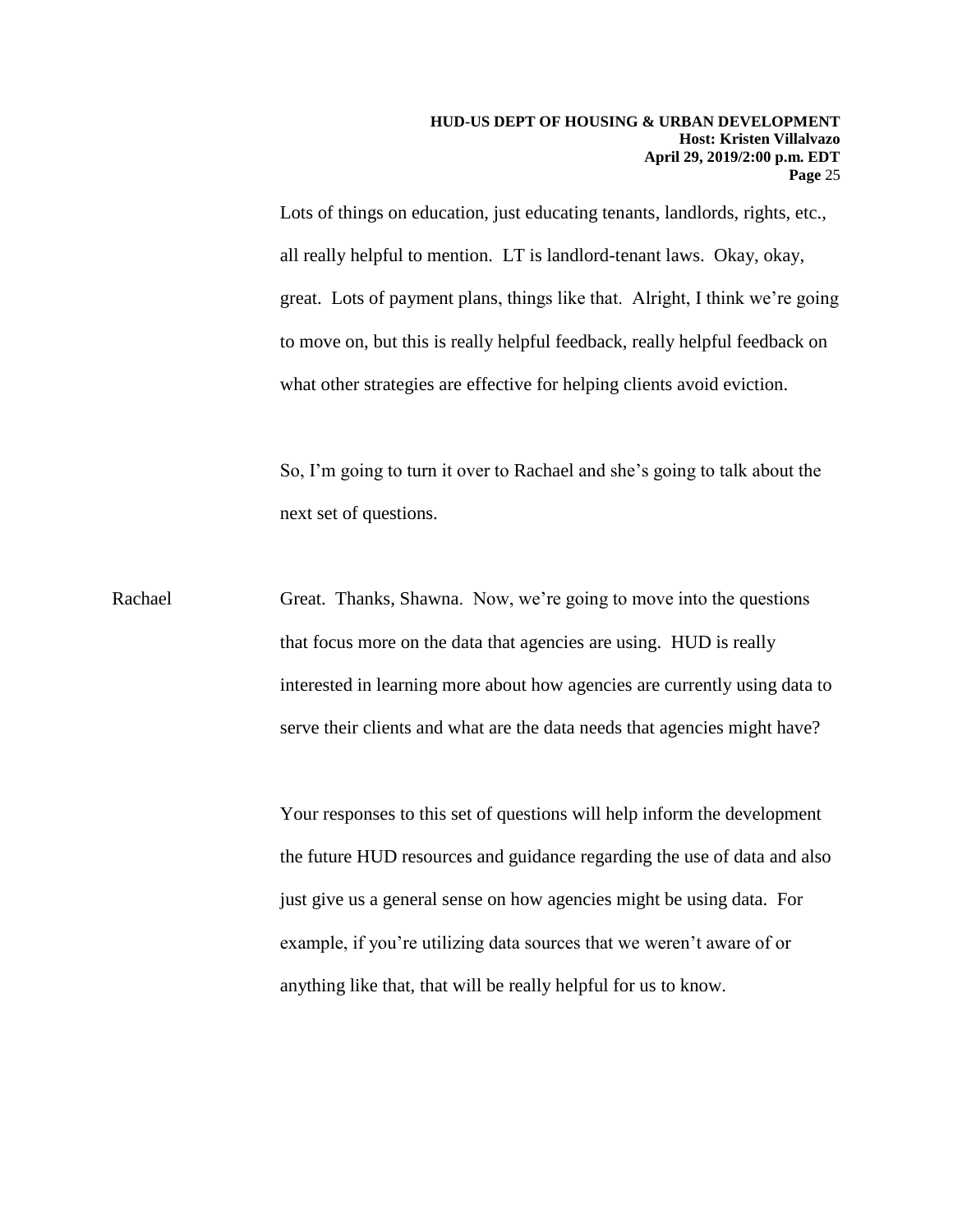use. If you're not using any data, that's totally fine. There's an option for Our first question is, what is the primary eviction-related data source that your agency uses when analyzing your targets or risk area? Please just select one response here. That's all you'll be able to select, so even if you're using multiple data sources, just select the primary one that you that. Just select, we do not use eviction-related data.

Alright, great. We have a couple people saying they use 9902 data. The majority of people are saying that you do not use eviction-related data. A couple of people have selected national level. A number were pretty evenly split between state and local level and client level data. You'll have an opportunity to provide more information on the exact data sources that you're using, but this should give us a sense of the data sources that folks are using most frequently.

It seems like we've gotten 42 responses so far. So, give another few seconds for folks to respond.

Shawna It is an interesting mix of responses so far. I'm excited to see the last five or six.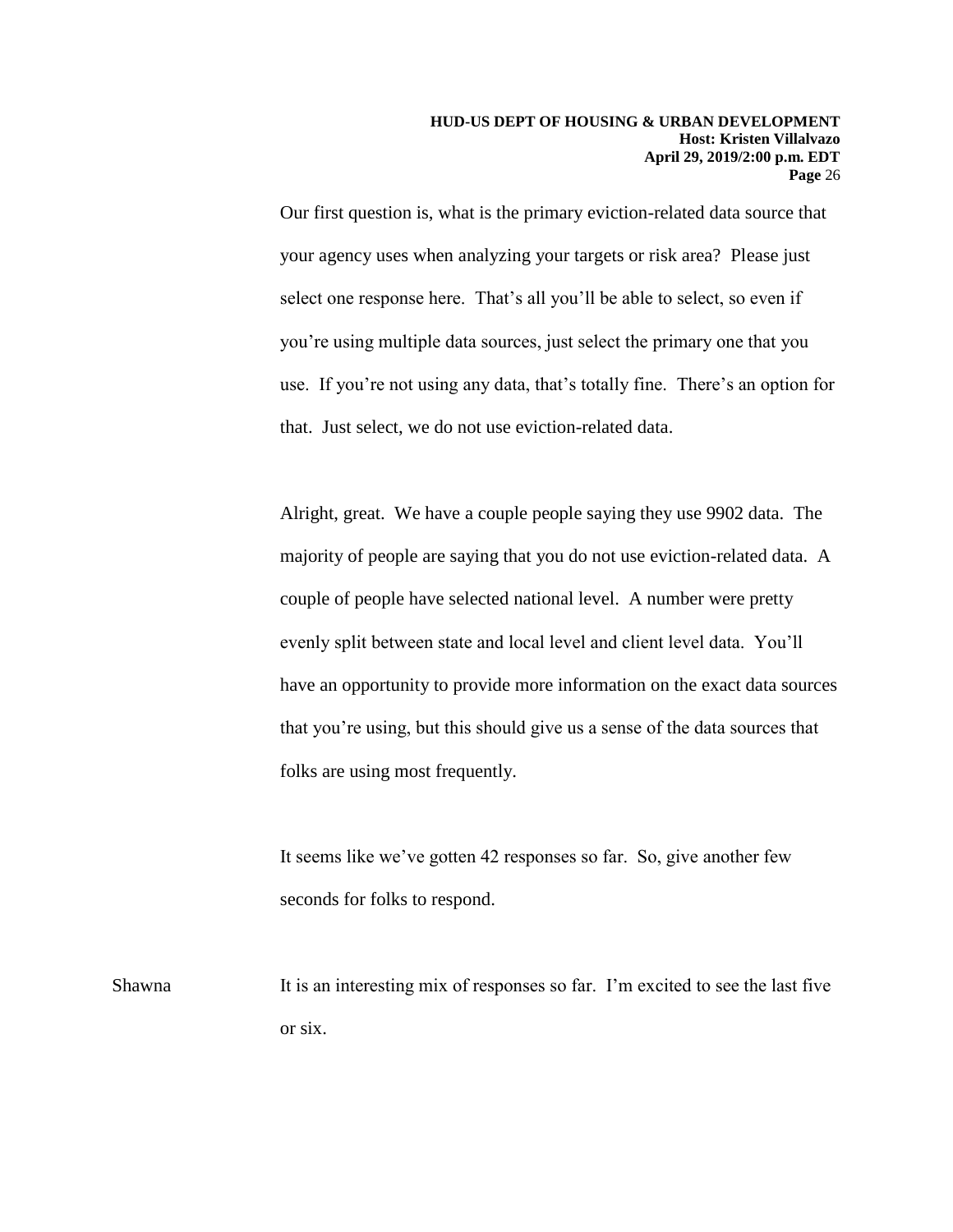Rachael Alright, it seems like we're staying pretty stagnant around 42 responses here. If you're still working on that question, you can go ahead and get that in while I move on to the next one.

> Alright, so this is an open-ended question. It's a follow up to our previous question. Be specific in what national, state, or local data sources you are using. You can submit multiple responses if you're using multiple different data sources. This will be interesting to see since we got a mix of responses on the last question, it will be great to see what exactly folks are utilizing.

the data set. I mean we want as specific as you all can make it. Shawna Just like Julie said earlier, census, it's good for folks to mention census, but if there's any particular type of data set, say census and then give us

Rachael We're getting some point-in-time count, HMIS data mentioned, a few folks have said census like Shawna mentioned, and internal database. If you're collecting internal data from your clients, outside of the 9902 data, if you want to enter a response that goes into more detail about what data you're collecting, that could be helpful too. People giving us websites. I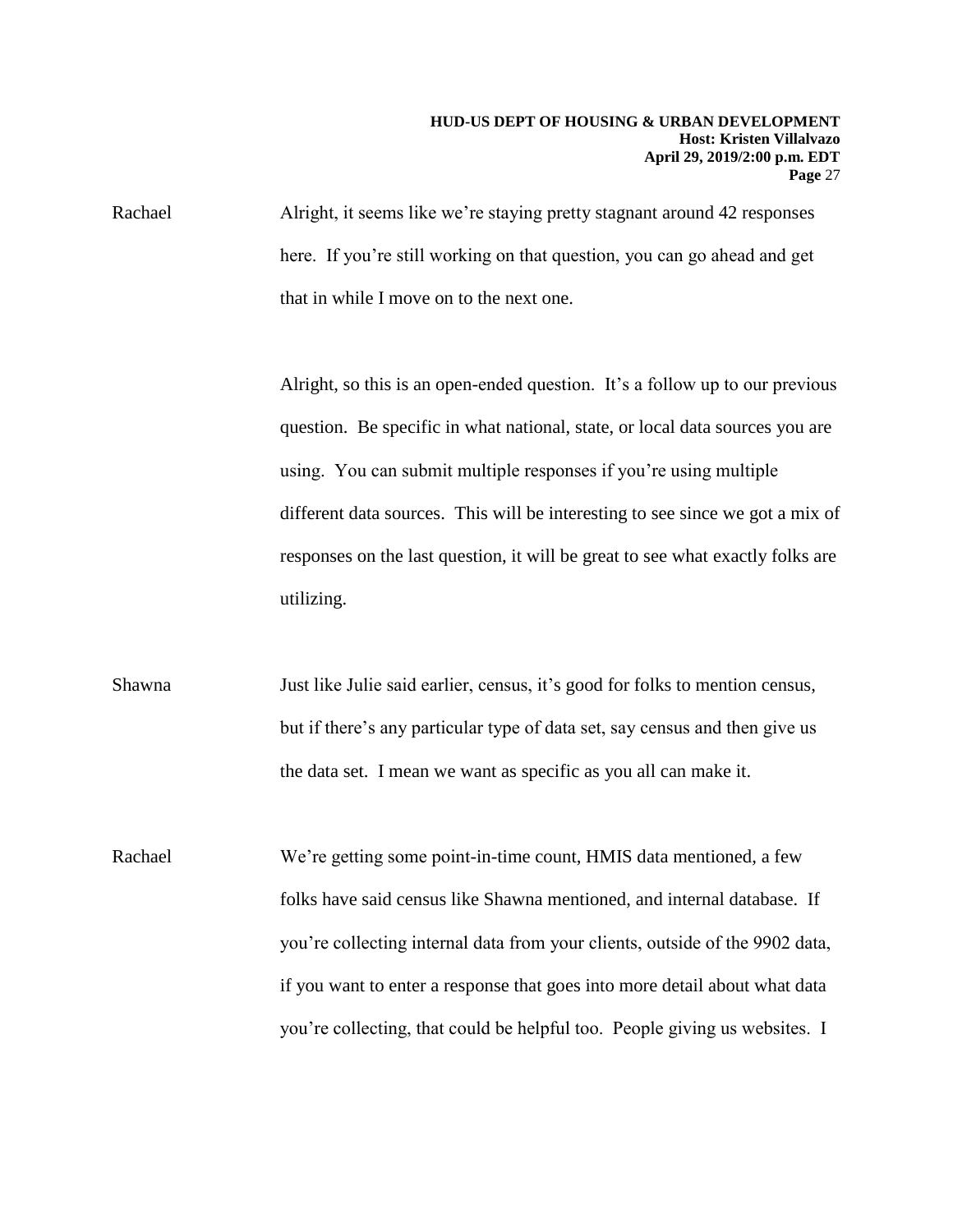love to see that. That's super helpful. If you're going to a specific website, you can go ahead and put that in.

Shawna Okay, someone wrote in federal database. If you can be more specific on which database, that would be wonderful. Anybody writing in about the 9902, it would be very helpful if you can give us what specific data you're looking at in the 9902.

Rachael If your CMS is creating special data sets or maps that you're utilizing, you can write in the name of your CMS file.

Shawna Good point, Rachael.

 seems like we've gotten about 55 answers, so give everyone a few minutes Rachael The way this question functions is we'll see new responses as they come in but I think it'll keep scrolling through our old responses as well. It to enter some additional responses if they have any.

 Shawna Eviction map, if you're also using eviction map or others, again you can repeat the answers here. It's very helpful if we see more than one answer.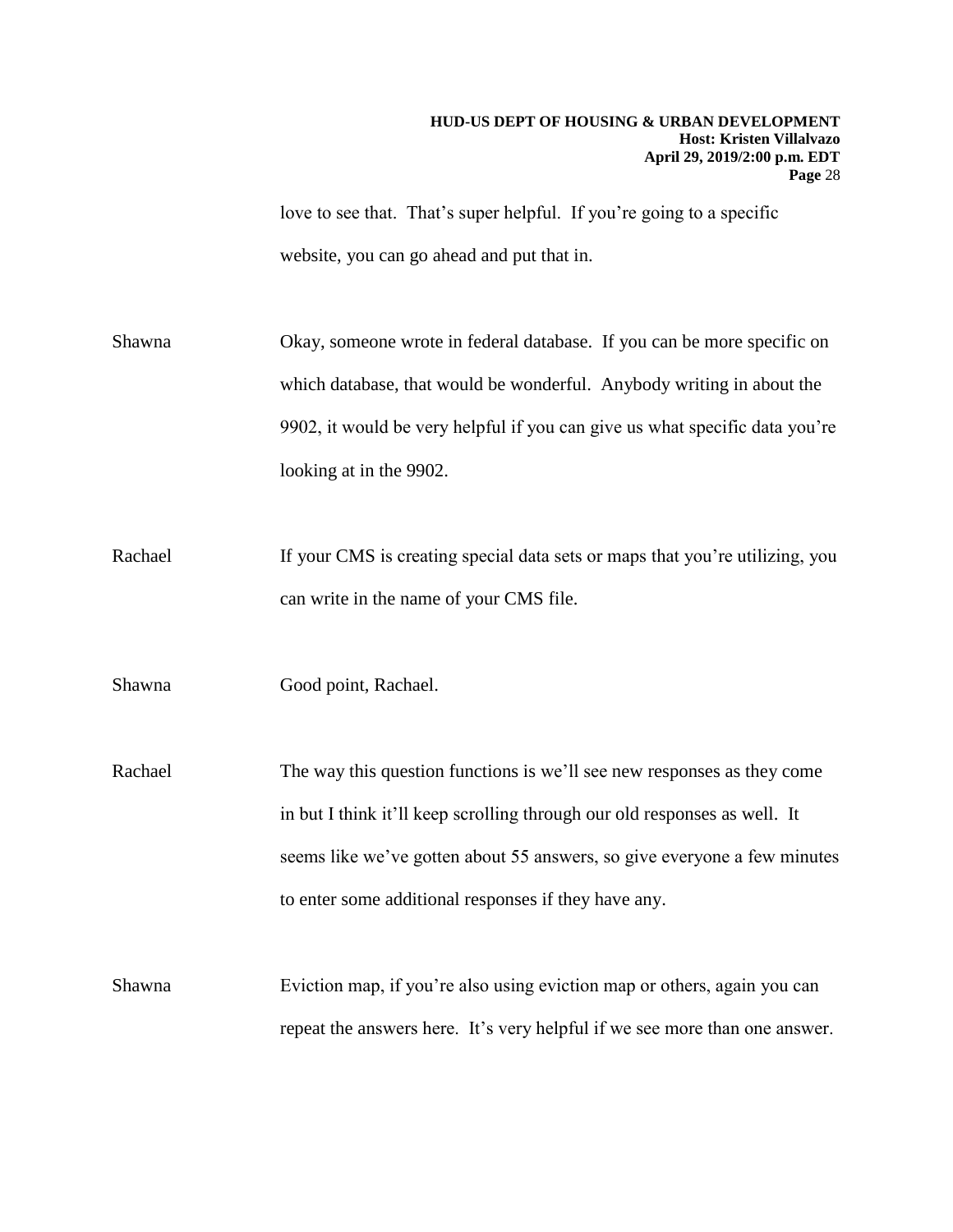Urban Institute, National Low Income Housing Coalition is also mentioned, conversation with courts and legal aid.

Rachael Alright, great. We've had 60-ish responses for a little while now. I may go ahead and move on, but if you're still typing out your answer, certainly complete your typing, and enter that before you move on to the next slide.

> 9902 Section 10 category do you typically choose for preventing eviction? Alright, so this is another multiple choice question. You're allowed to select multiple responses, so we're interested here in finding out which In addition to 10C, creating a sustainable budget, we assume that most clients that are at risk of eviction, your agency is attempting to create the sustainable budget with them so that's why we don't have that listed here, but the ones we do have listed are 10H, avoided eviction after receiving housing counseling services, 10I, improved living conditions after receiving housing counseling services, and 10B information received on fair housing, fair lending, or accessibility.

Shawna Again, as Rachael said, this is what you typically use for your impact that you're making with your clients.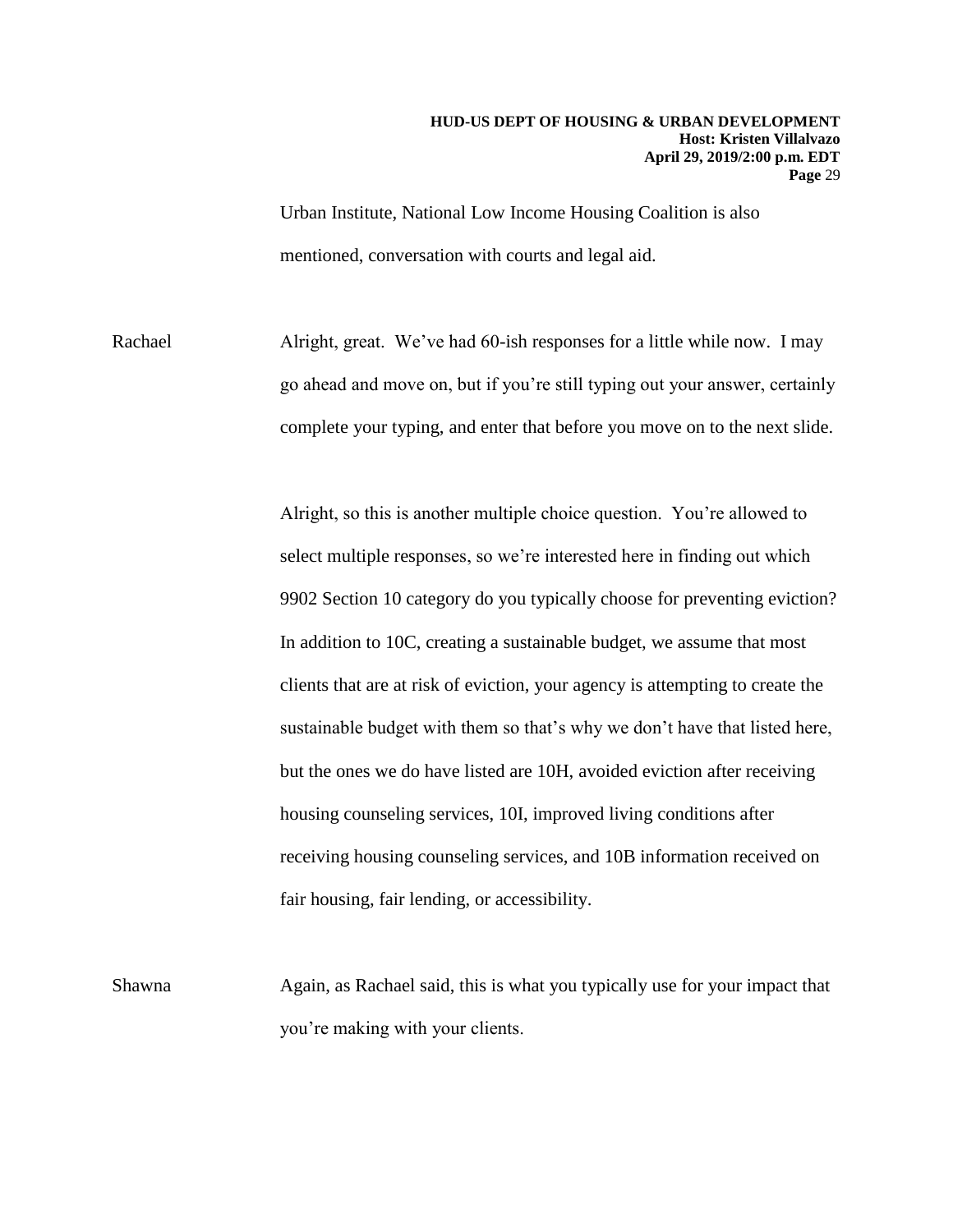why you're choosing these impacts but this will give us a good sense of Rachael Yes, thanks, Shawna. Our next question is an open-ended question about how folks are typically reporting their data, maybe reasoning behind choosing some of these outcomes over other outcomes or trends we're seeing in the data. It'll help us understand that 9902 data a little bit better when we look at it every quarter.

Lorraine Shawna and Rachael, I just wanted to add that a lot of times, when agencies are contemplating their section 10, they may trip over the word sustainable. I just want to remind everybody, your number of clients that you create a budget for in 10C, that number should vary the same as, or very similar to the number that you report under Section 9 for one-on-one counseling. I know that's not really relevant to this particular topic, it applies in general to all types of counseling services, but I just wanted to make the opportunity to say that because many agencies get confused by that word sustainable and we're actually going to be revising our 9902. One of the proposals is to remove that word sustainable.

Shawna Thanks, Lorraine, I think that's really helpful. It also contextualizes this a little bit more as to why we might have said, in addition to 10C, because many of you are choosing 10C, if not the majority of you as well as any of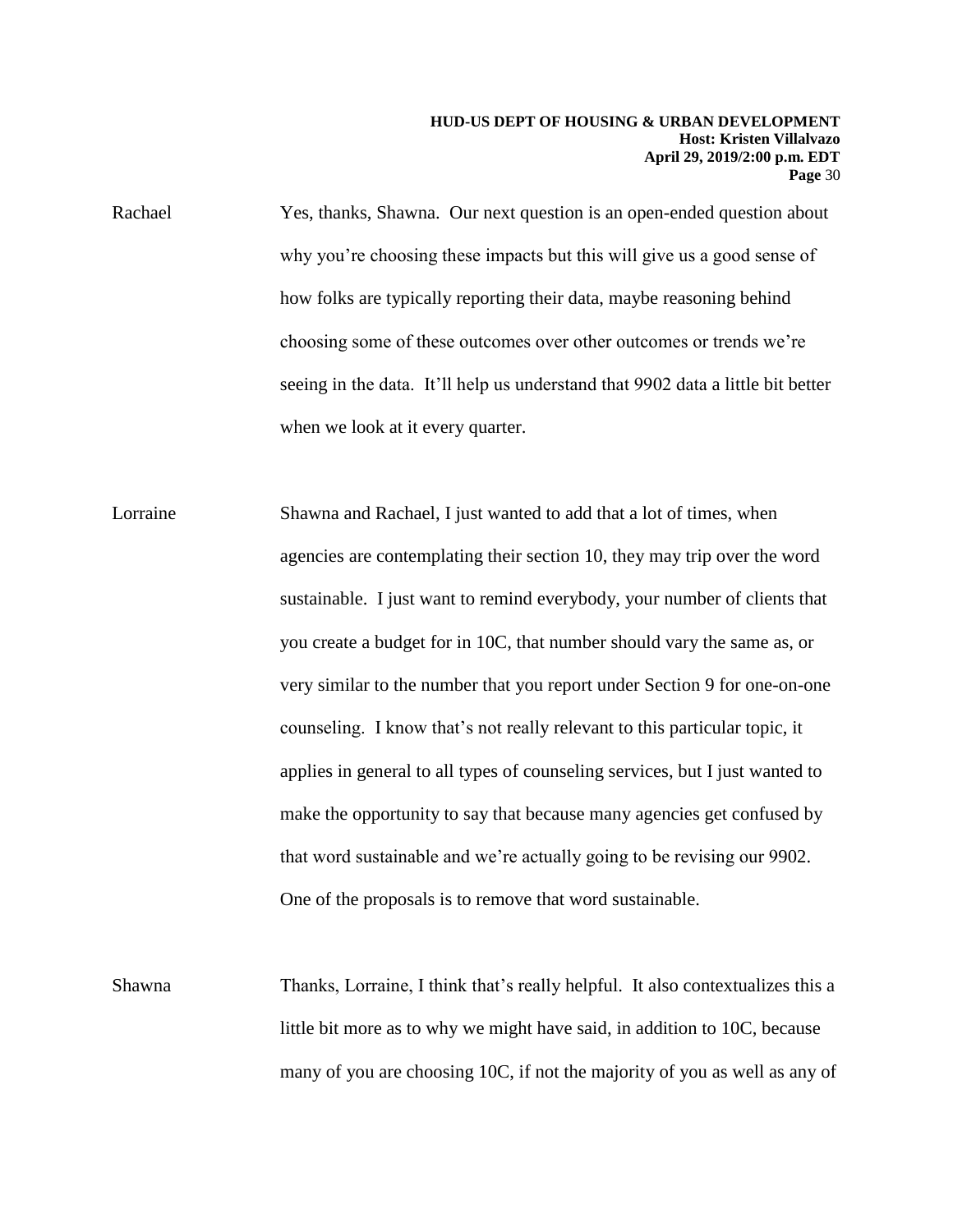these other three impacts, 10B on your housing information, 10H on avoided eviction, or 10 I on improving living condition, and as Lorraine mentioned, more than one impact could also be chosen for any of your clients.

- Rachael Yes, thanks, Shawna and thanks, Lorraine. We have about 37 responses, but I know that we have a few more people on our response list than that, so I'll give everyone a couple more seconds to respond.
- Shawna I'm going to guess, too, Rachael, that some of the folks that haven't, maybe they don't like typical. Maybe they're like it's individualized and, as Rachael said, you're going to be able to give us more feedback on what you do in the next question.
- Rachael That's a good point. Thanks, Shawna. Yes, I'll move on to that next question now. Like I mentioned in the previous question, how are you determining which categories you choose in Section 10 for clients at risk of eviction? You can submit multiple responses here. Maybe, for certain types of clients, you choose specific impact for one reason and other types of clients, you choose a different impact, or maybe there's a few different criteria you're using.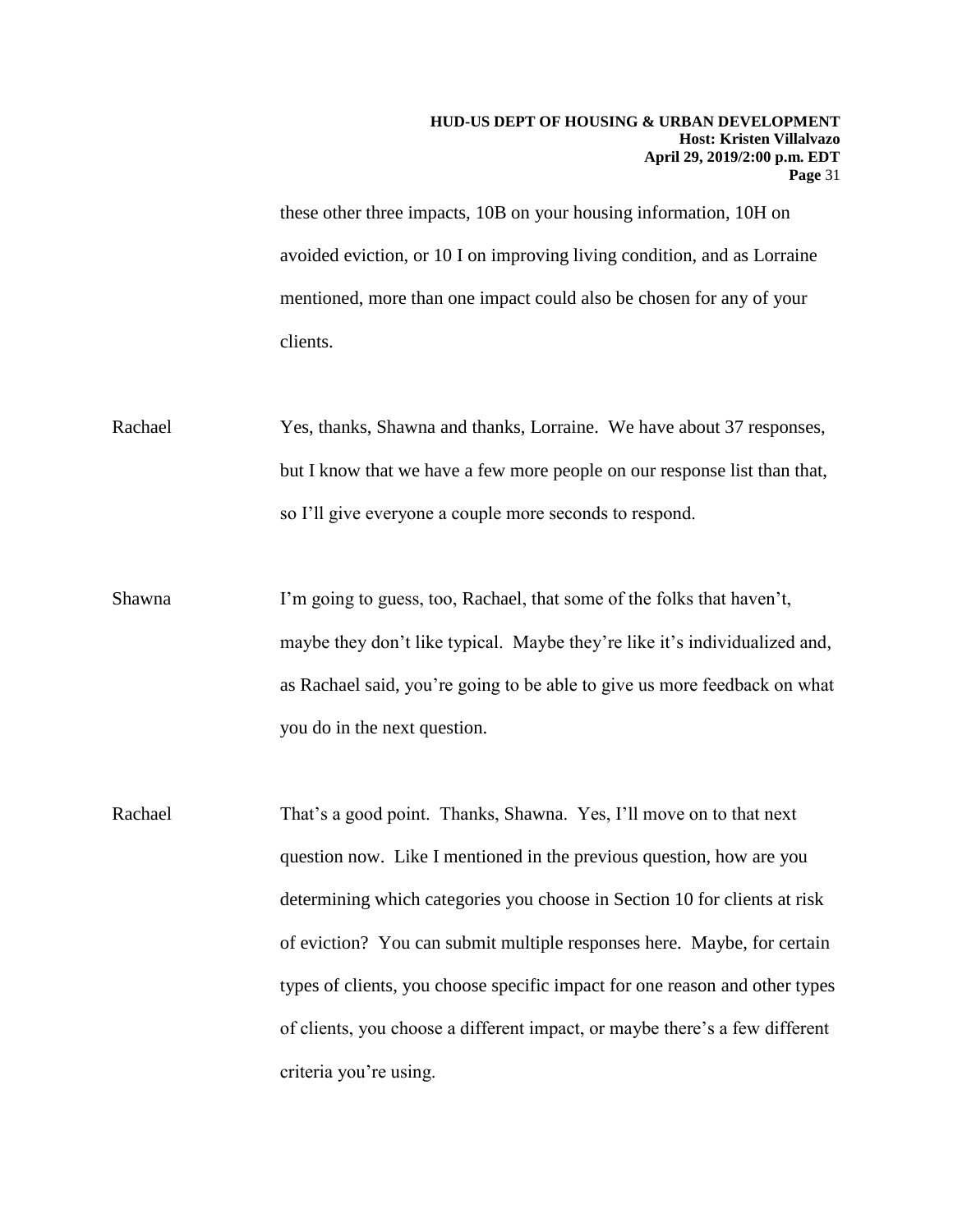But if you're not typically choosing Section 10H Avoiding Eviction, it would be interesting to know why not, if there's a reason or if you always are choosing a certain category it would be good to know that as well. A few people are saying it depends on the client situation; the client selfreports improved living conditions, that makes sense; based on your follow up.

Shawna And it might even be, so at least one person mentioned all clients are given Fair Housing and Tenant Right guides. It might be part of how you're managing or how you're implementing your rental housing counseling that that might be the focus of your rental housing counseling, so of course you would choose the fair housing as the outcome, so that makes sense. It may be your program that's driving it in some instances and it might be the client's outcome needs, what's in their client action plan that drives it, or self-reporting. This is all really helpful.

Rachael Yes, definitely. And if you find it hard to report on any of these outcomes for whatever reason, you can also include that information here as well. There's someone saying often we do not have follow up around when a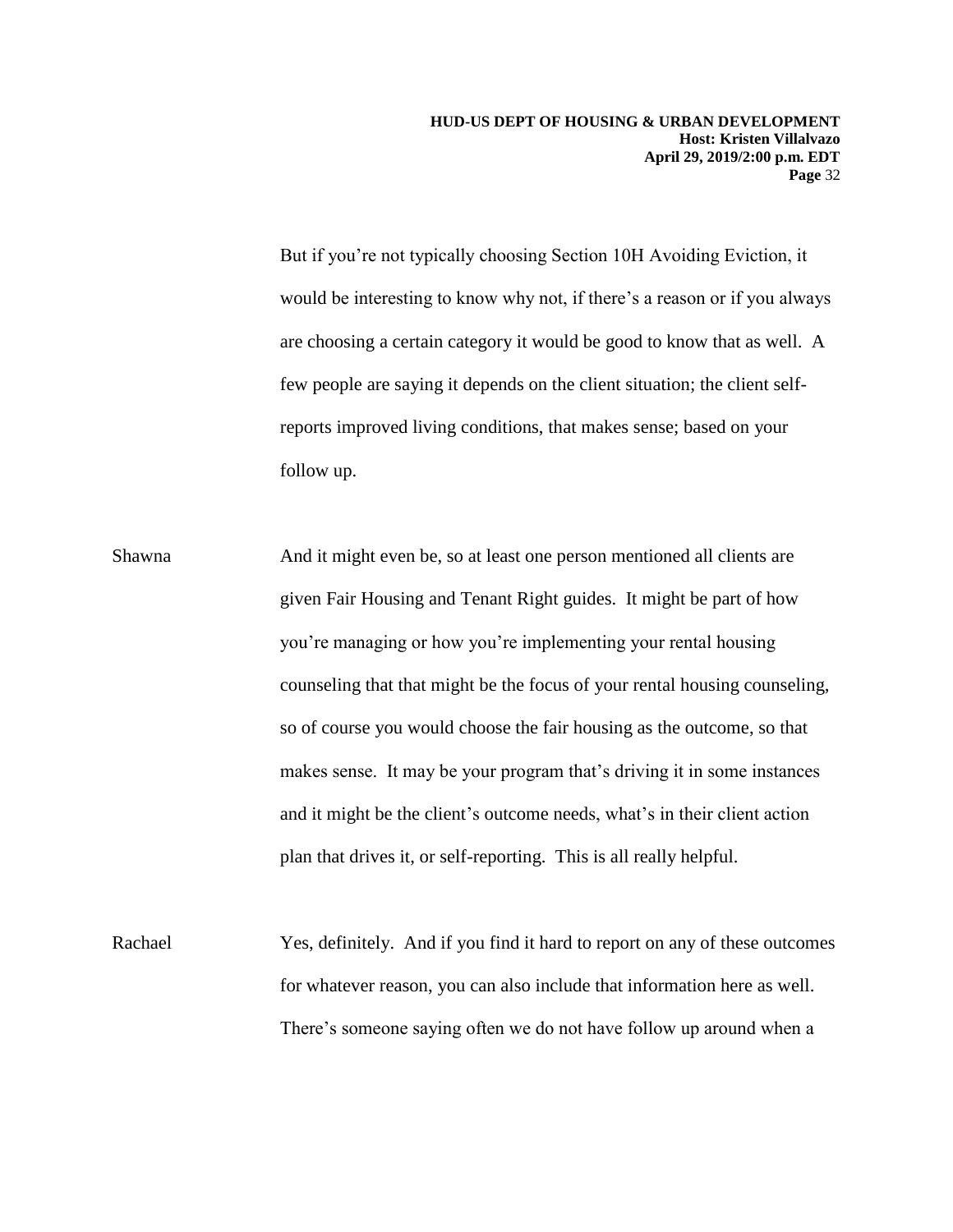person experiencing a possible eviction is actually evicted. That's makes sense since clients are moving around and hard to conduct follow up with.

 Rachael, but we are going to ask toward the end, too, where keep thinking Shawna Right. It could be a really tenuous situation and things can change quickly. Difficult to choose between responses because they're too generic and general. Okay. I'm going to recommend we move on, about these impacts in 9902 and what HUD could provide in terms of follow up technical assistance, in terms of guidance that could be offered about reporting, things like that. We will cover that in the last set of questions.

- data? We'll just give everyone a few minutes to respond. This would be Rachael Yes, thanks, Shawna. I'll move on. We have two quick questions, won't spend a ton of time on these because they're simple, yes/no. The first one is, do you need assistance from HUD in reporting and analyzing client helpful for us to know if HUD could provide more assistance in reporting on the 9902 or analyzing your client data or anything like that.
- Shawna Yes, and I just want to highlight, this is both the reporting, as Rachael said, the 9902 as well as analyzing what you receive from clients or what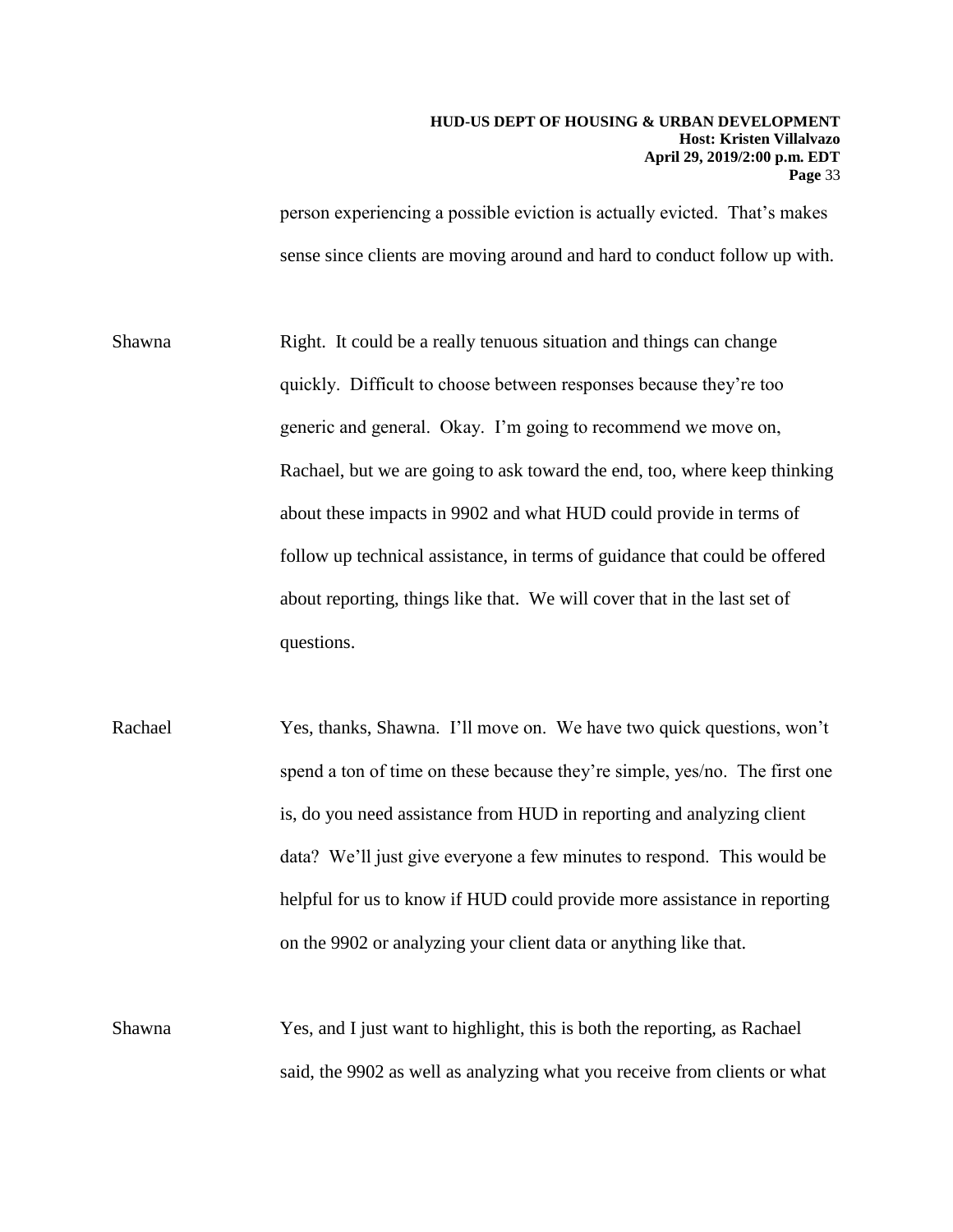client data resources are available, so this is really two different pieces, but if HUD can be helpful in this area, again, we're going to collect, at the end, your ideas around what would be helpful specifically, but go ahead and let us know now, yes or no, whether or not that would be helpful.

Rachael Alright, I think we have 38. If anyone else has their response, go ahead and enter and then I'll move on in just a second.

Shawna And I guess I don't want to discourage people, even if the majority of the folks are saying hey, no, we got this. There's still a good third of you that would like support in this area so we want to hear from you too in terms of what your needs are, so don't feel like majority rules all the time.

Rachael Yes. Thanks, Shawna. Alright, so I'll go ahead and move on to the next question. It seems like we got about 40 responses there. So, do you need assistance from HUD in analyzing other available data? So outside of what you report in the 9902 or what you're collecting from clients, maybe there are other levels of data that you'd like to know more about how to use or access and analyze for your needs. Again, simple yes/no and then in the next question, we'll ask you, for those of you who said yes, we'll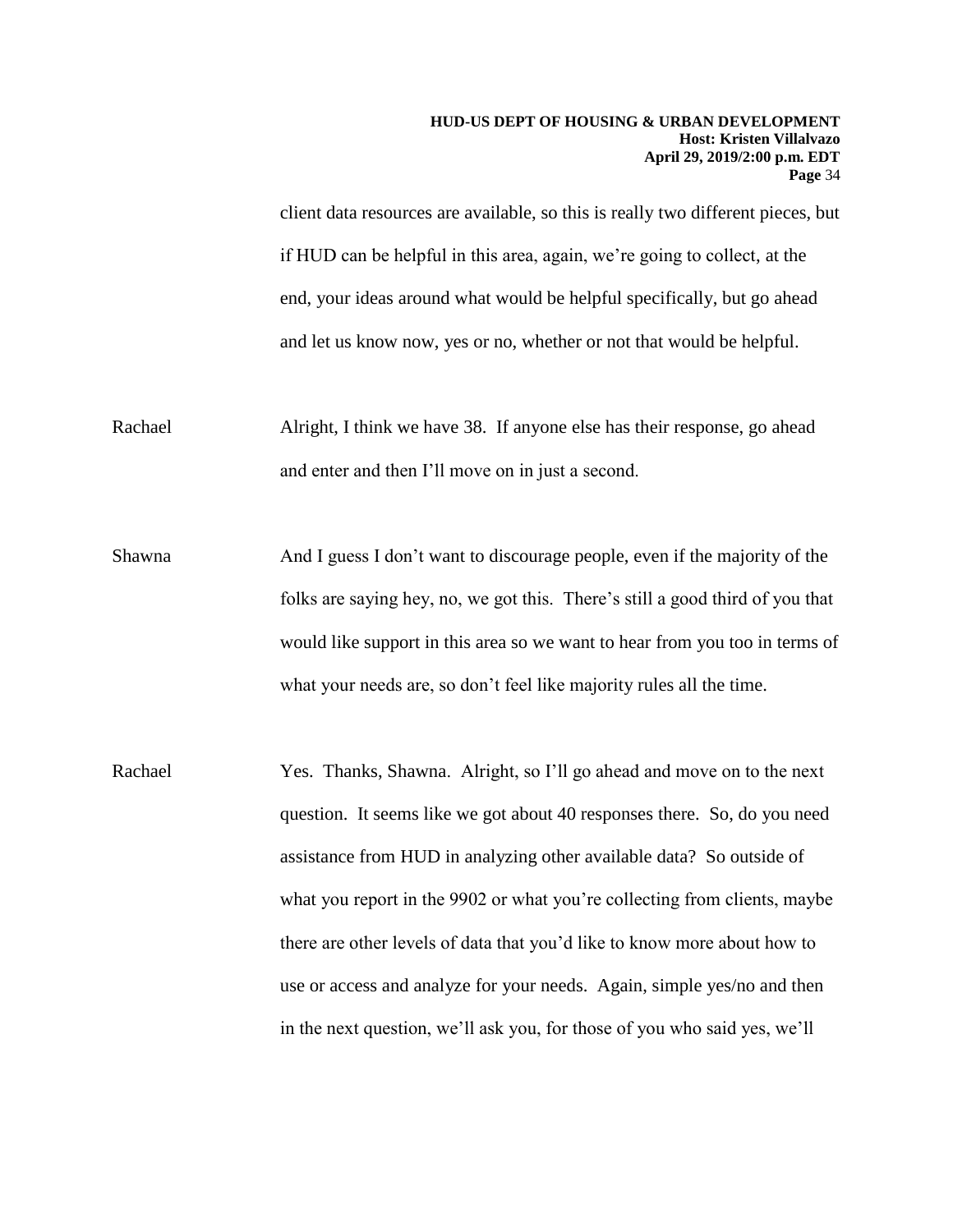ask you a little bit more about what types of resources or tools could be helpful to you.

Shawna And the other thing I'll mention too is that HUD provides a lot of technical assistance and tools and resources. Sometimes it's as small as a resource page on the HUD exchange, sometimes it's a webinar, sometimes it's online training, sometimes it's like an in-person conference. In terms of HUD supporting, it's HUD and their partners. It could be anything under the sun here, so if HUD's going to provide you with help, would that be helpful in a small, in a large way. We're really collecting just anything and everything that if you think HUD could be helpful here, then please say yes.

Lorraine And, Shawna and Rachael, I'm really curious, especially the third of the folks that said they don't use any eviction-related data, if you could let us know if you answered that you don't use the data, would some training be helpful to you.

Rachael Yes, good point, Lorraine. I'll go ahead and move on to the next question so that we can get your responses about what type of resources that HUD could offer to support you. So, if you responded yes, we'd really like you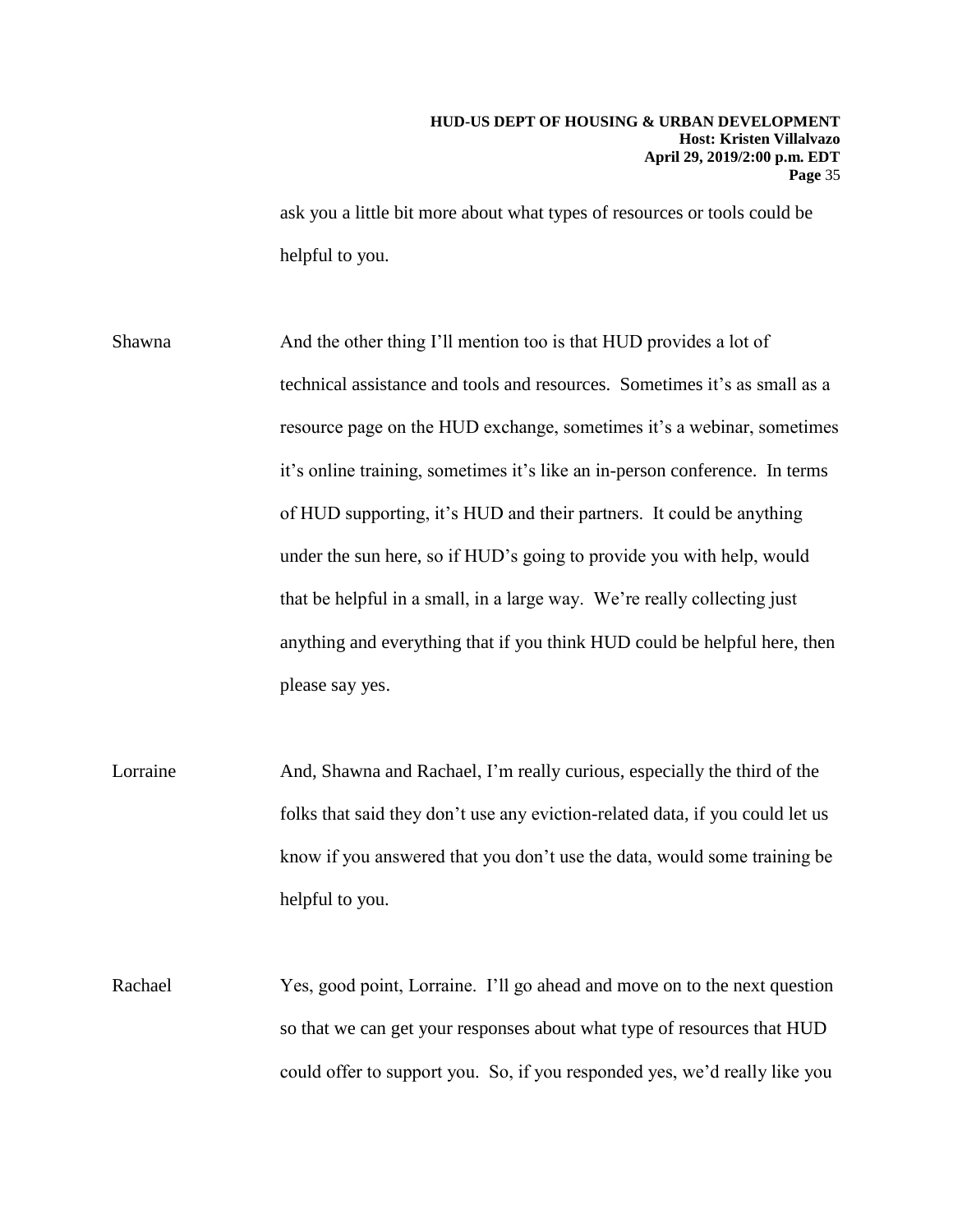something since you answered the question, that's totally fine, of if you to answer here in more detail about what could be helpful to you, but if you responded no, also feel free to respond here if you thought of have more to day, that's great too.

So the response we have so far is that you need a data source. If you could provide more information about what types of data sources you need or what types of data sets you'd be looking to look at, that would be helpful.

- Shawna And I agree with you, Rachael. I just took that to mean there's eviction data and eviction labs [ph] that those at risk of eviction that getting a source for that might be helpful.
- Rachael Yes, definitely. Someone asked if we're interested in policy change suggestions. If it's related to data, then certainly, you can put that here. If it's related to other policies then we'll have a space for that in a few questions from now.
- Shawna Yes, thanks for that. So, a couple of HUD exchange items are listed here about finding resources, answers, took kits, webinars, more information on how to interpret questions in the 9902. Again, if you see an answer where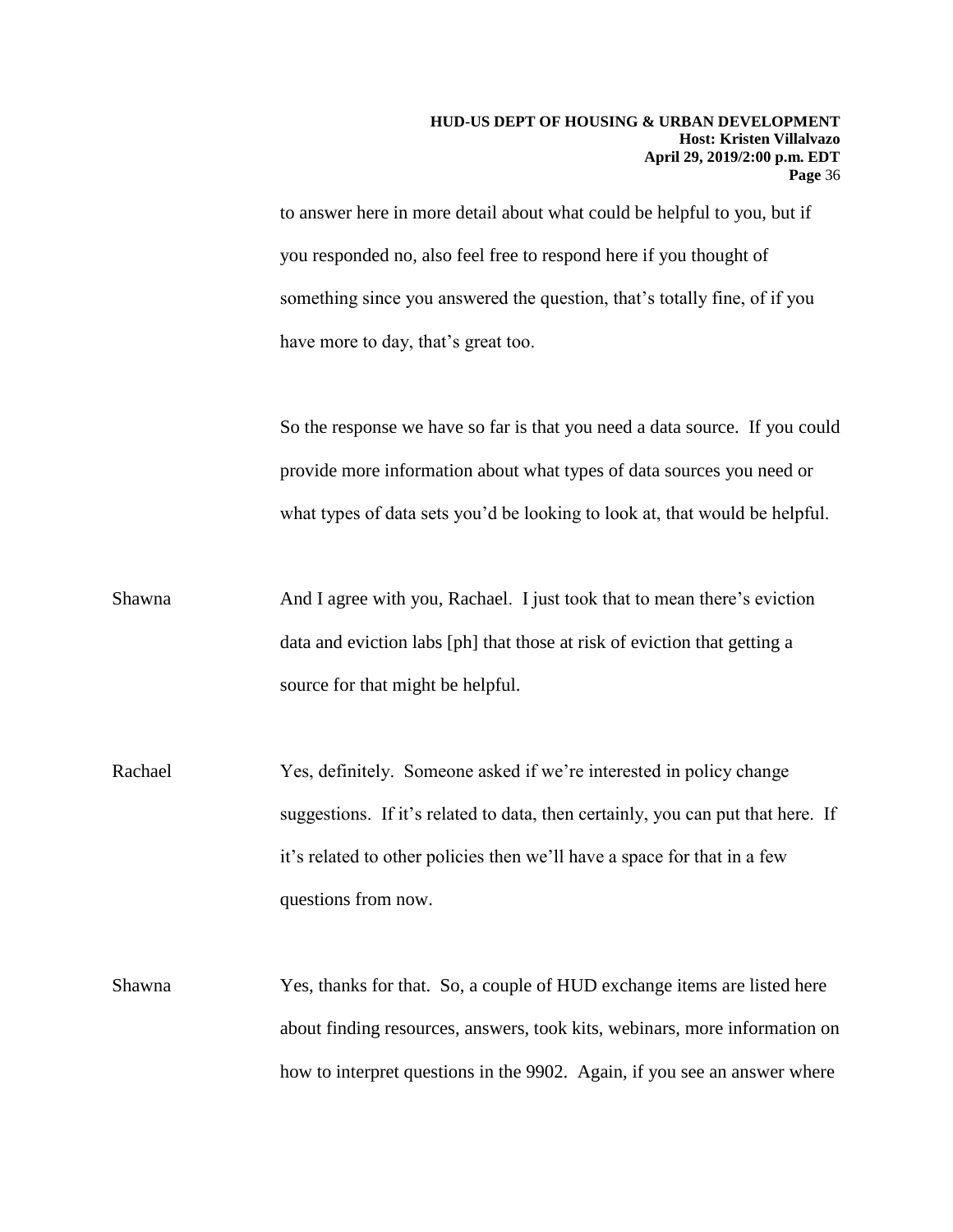you'd like to just—you agree, go ahead and just type in the same answer so we know multiple people need XYZ on the HUD exchange or XYZ on the 9902. All that would be helpful. Local/national data how each state compares; that might be interesting in terms of tenant/landlord law.

Rachael Alright, we're at about 20 responses. If anyone else has submissions, please get those in now before we move on to the next section. Alright, I'm going to go ahead and move along to our next set of questions.

> assist in these efforts. So far we've learned what services you're currently Our next set of questions really revolves around improving assistance. In this section, we want agencies to tell us how they believe their services to at-risk clients could be improved and what types of training or resources the Office of Housing Counseling or training grantees could provide to providing as well as what services you would—what data you're using to provide those services and in this section we'll learn more about what you would like to provide.

So, in one or two words, what does your agency need to more effectively help clients prevent eviction? This is another word cloud so please keep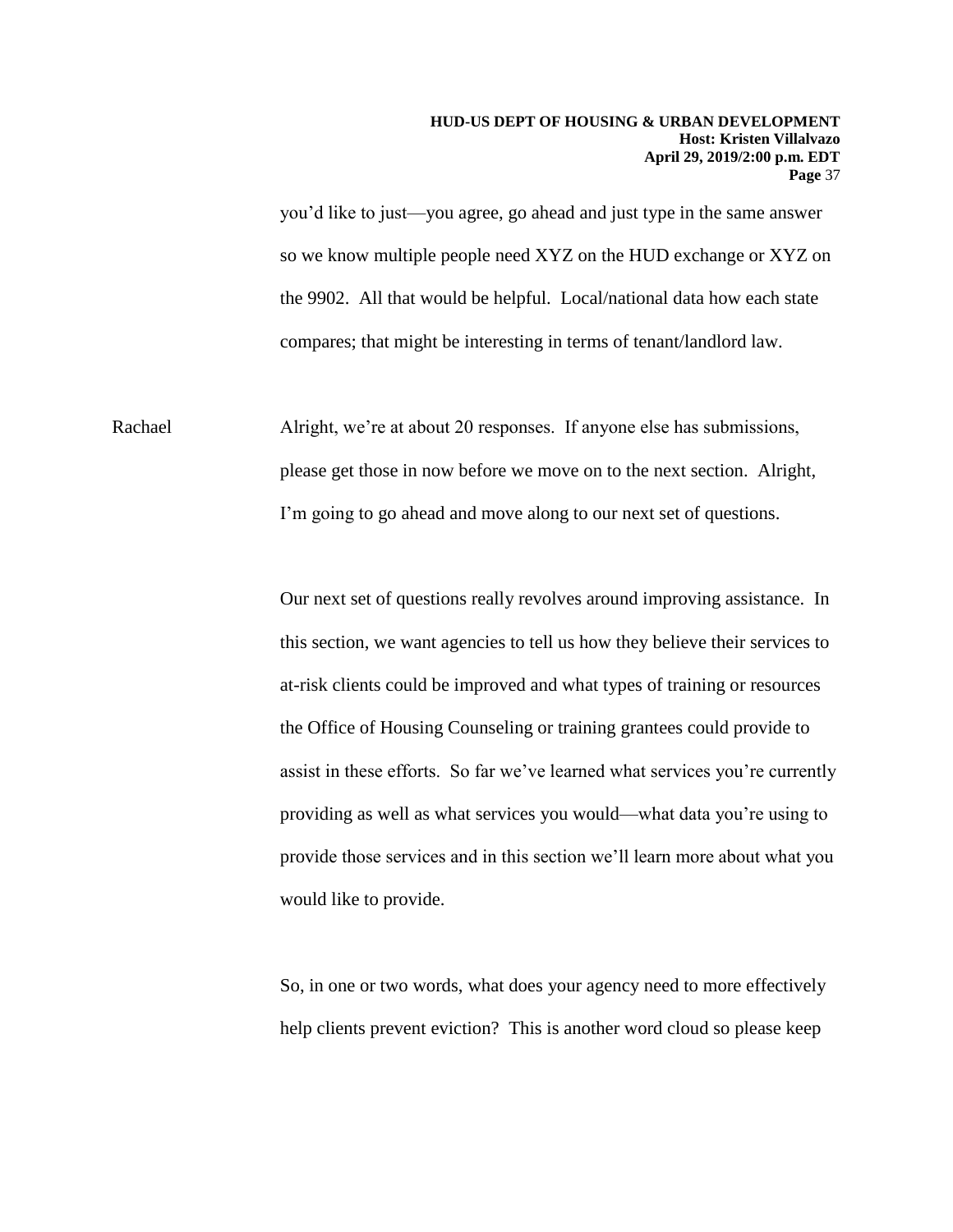your responses brief and if you see something on the screen that you agree with, you can absolutely type that in again.

Shawna No surprise that funding, money, just cause—

Rachael Just cause section, yes.

Julie So, Shawna, what do we see—can we just talk briefly about the difference between funding and money. Is money something we give to the clients and funding something that goes to the agency or are these kind of the same thing?

Shawna Yes that's a good clarification. If you mean funding for your agency, write funding. If you mean money for the client, write money.

Rachael I see affordable housing options, legal help, funds tied to education, funding for staff. People are getting more specific with the funding. That's helpful too. Follow up, more staff, landlord engagement. We have about 42 responses so I'll give folks a bit more time.

Shawna I think because it's 3:00 we can also—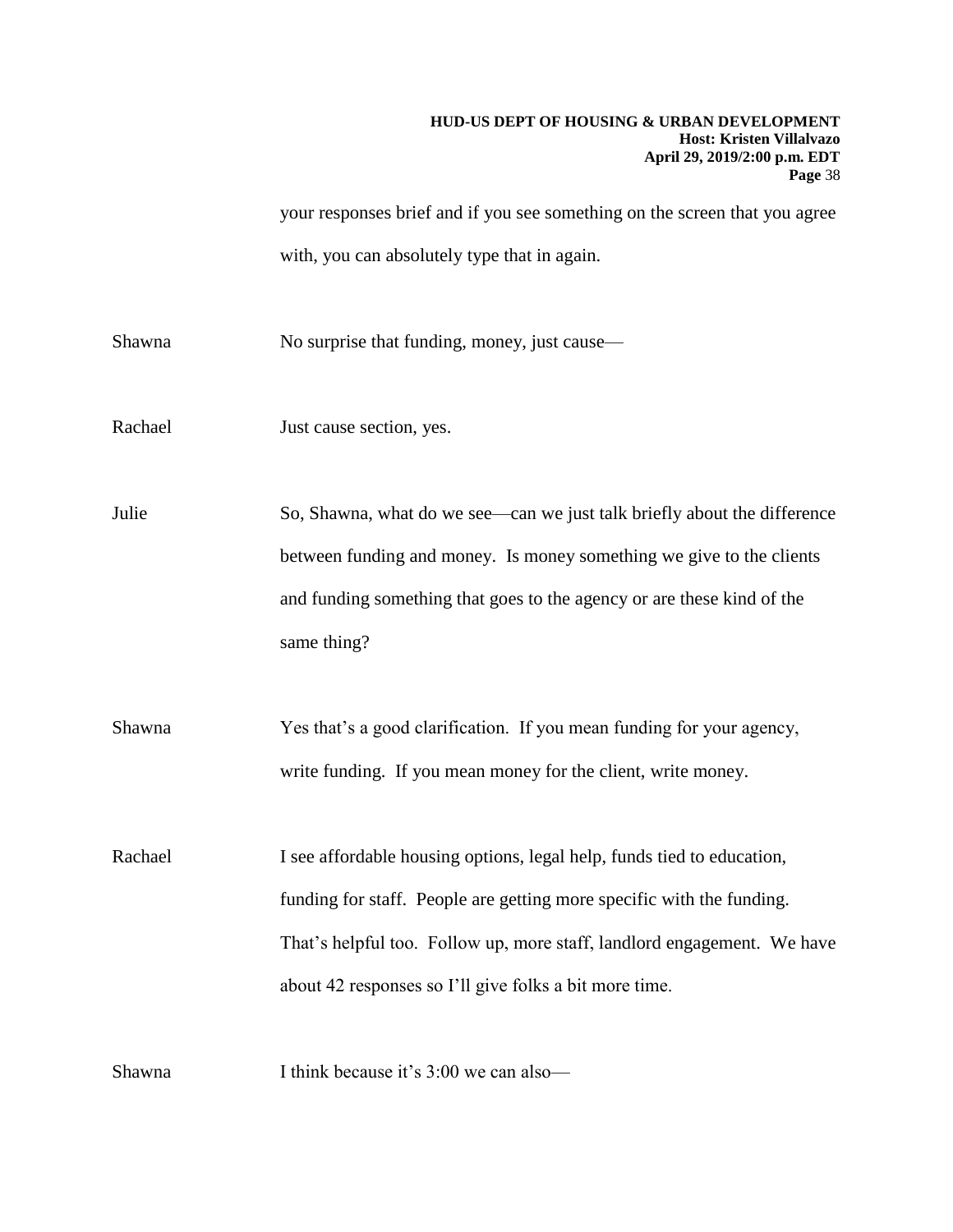provide to clients at risk of eviction? So the options are, continue current delivery options. So if all three of these would be something your agency moment for your agency. Rachael Yes. Alright. I'm going to move along to the next question. As Shawna pointed out, I think we're going to pick up the pace a little bit to make sure we get to everyone's questions and have time for verbal feedback. So, the next question is, if you had unlimited funds, what services would you services but serve more people, expand service area and add service would do, you can go ahead and select all three, or just select the ones that would apply to your agency. Again, this is if you had unlimited funds. Obviously there are barriers to accomplishing some of these at the current

> still working on that, you can go ahead and submit your answer while I Alright, so far pretty evenly split responses, but most folks are saying continue current services but serve more people and then the next highest one is add service delivery options and then a good amount of you would also choose to expand your service area. Great. I think that's helpful data for us to have. I'm going to move on to the next question but if you're move ahead.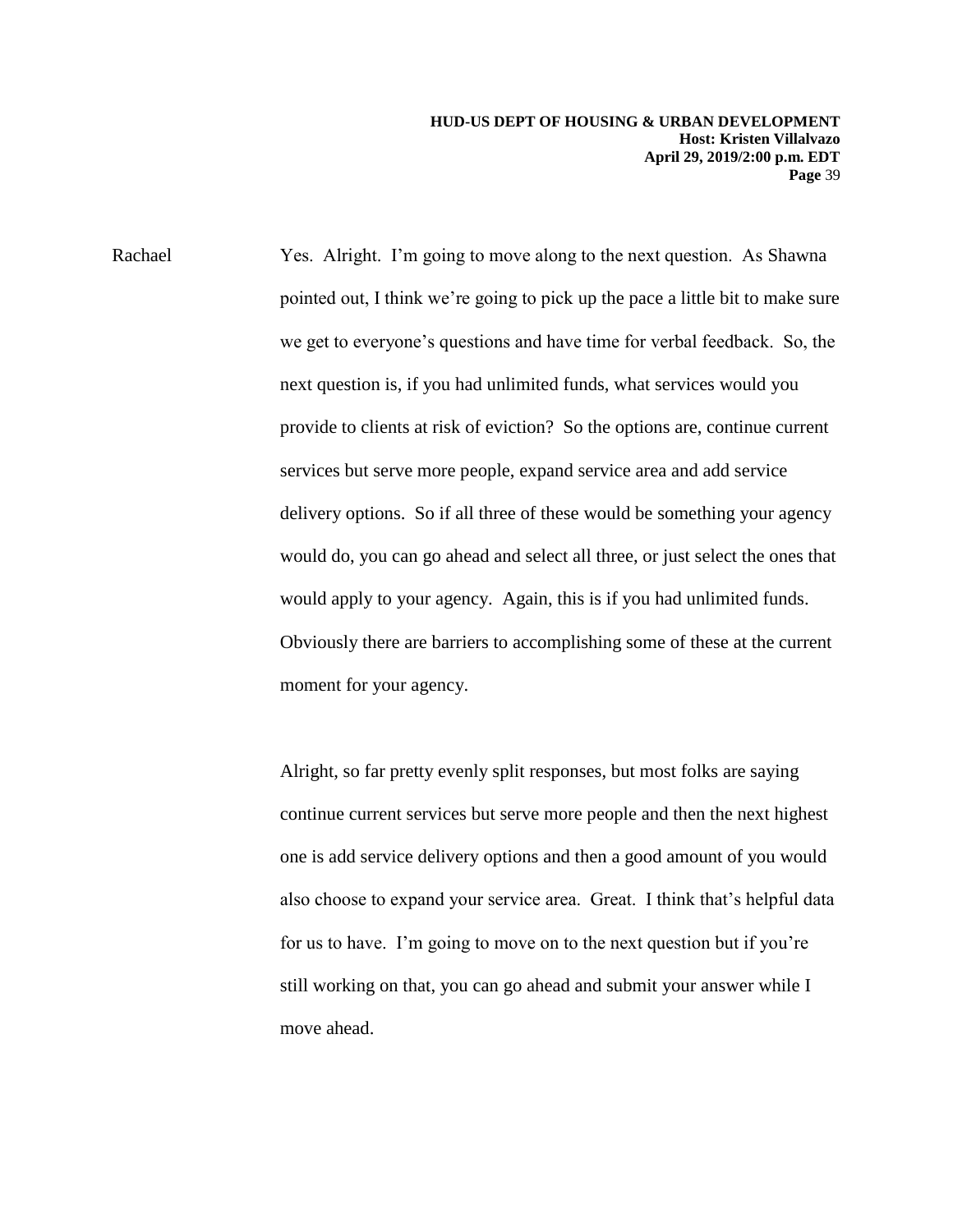So this is another open-ended question: what training, resources or tools do you need to better provide rental counseling and eviction prevention services. So we have that word cloud in the beginning. I think this is focused on specific resources training or tools that would help your agency provide rental counseling and eviction prevention services. Alright, more training on budgets, state-specific landlord/tenant laws, staffing, consistent guidance; if you said consistent guidance, if you want to be a little bit more specific about which guidance should be made more consistent, I think that would be helpful just to target specific ways HUD could help. I'll scroll down the screen, fair housing, more staff, more affordable housing options, flexible funding.

Shawna Lots of folks are mentioning legal and what the options are there.

 NOFA grantees that received funding and we always like to share with Lorraine I think this question, in particular, we'll be able to share this with our training providers. In addition to ICF, we also have four FY18 training them additional training topics, so the feedback on this, it will be great for us to provide to them, so thank you very much for providing these answers.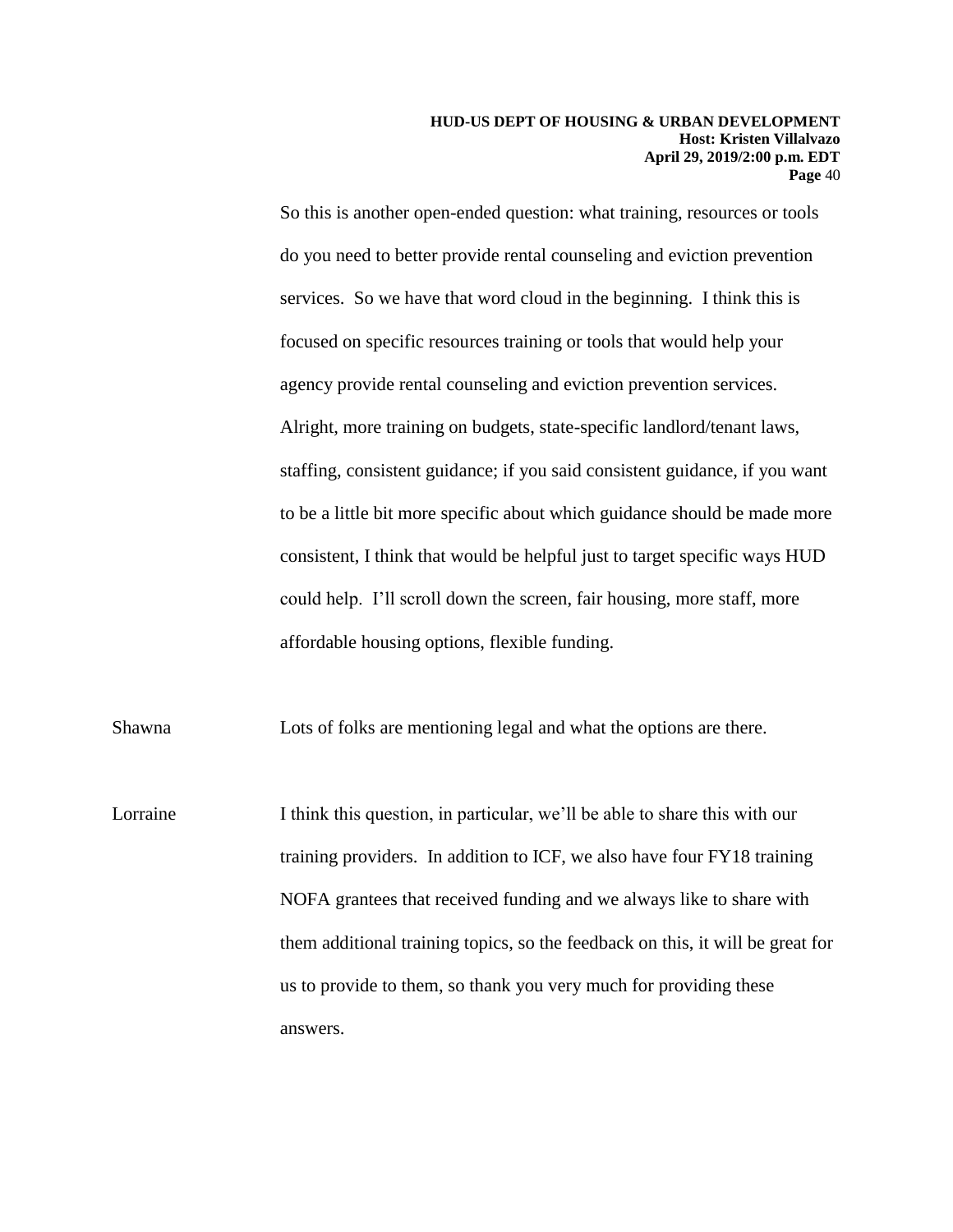Shawna That's a great point, Lorraine. Lots of partners that you can provide this information to. Okay, great.

Rachael Alright, so I'll move onto the last section now which is federal, state and local barriers and Shawna will cover those questions.

Shawna Okay. Thank you so much, Rachael. So we have five questions here and we're primarily focused on barriers. These are barriers that affect your client, barriers that might affect you as a housing counseling agency. Okay. This is one of those ranking questions and we really want you to rank what is the most significant barrier down to the least significant barrier. This is for the client so, what are the most significant barriers to a client avoiding eviction? And go ahead and rank order right now, and this one I do want you to make sure that you take a little bit of time with, you want to make sure you have some good answers here. Again, it doesn't have to be the top six here. You could do the top two if you would like, top three.

> So we have change in employment, not enough emergency savings, lack of knowledge of tenant/landlord laws, lack of decent affordable housing, maybe there's unclear lease or contract agreements, or finally, a lack of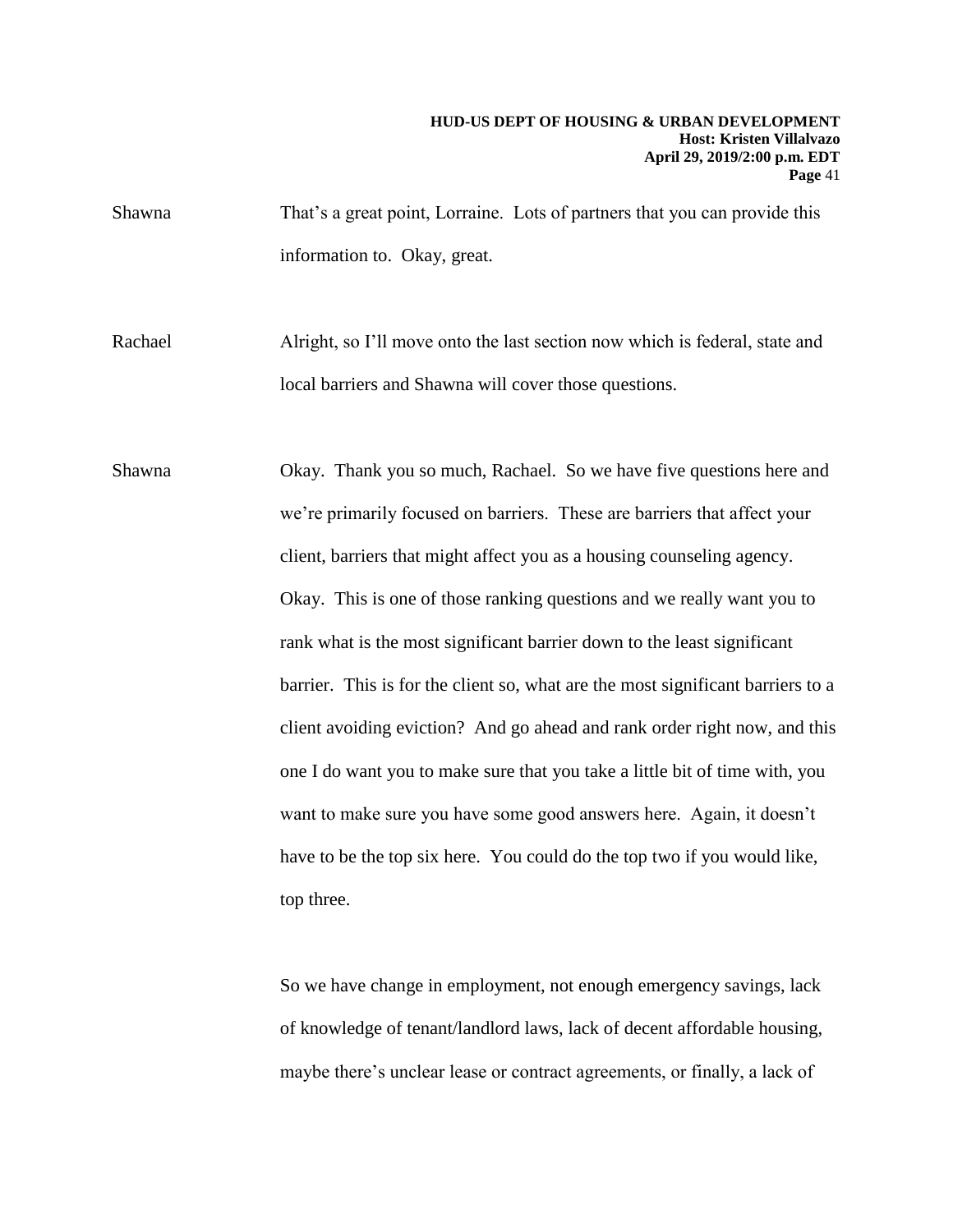community services. Okay, you folks are pros now at the rating and ranking. I can see the responses coming in. About half reported at this time. It's neck and neck with lack of decent affordable housing and not enough emergency savings.

- Rachael We have about three-quarters of you responded so far so I'll give it another few seconds.
- Lorraine This is a very important section for us so please take a moment and answer this question for us. It will be very helpful in our feedback to Congress.

Shawna Thanks, Lorraine.

- Rachael Great. Looks like we got a few more responses in the last couple of seconds, so not enough emergency savings is in the lead but the others are weighed pretty significantly too.
- Shawna This also helps prioritize topics and things that should be covered first in terms of technical assistance or training. This can be used in a variety of different instances.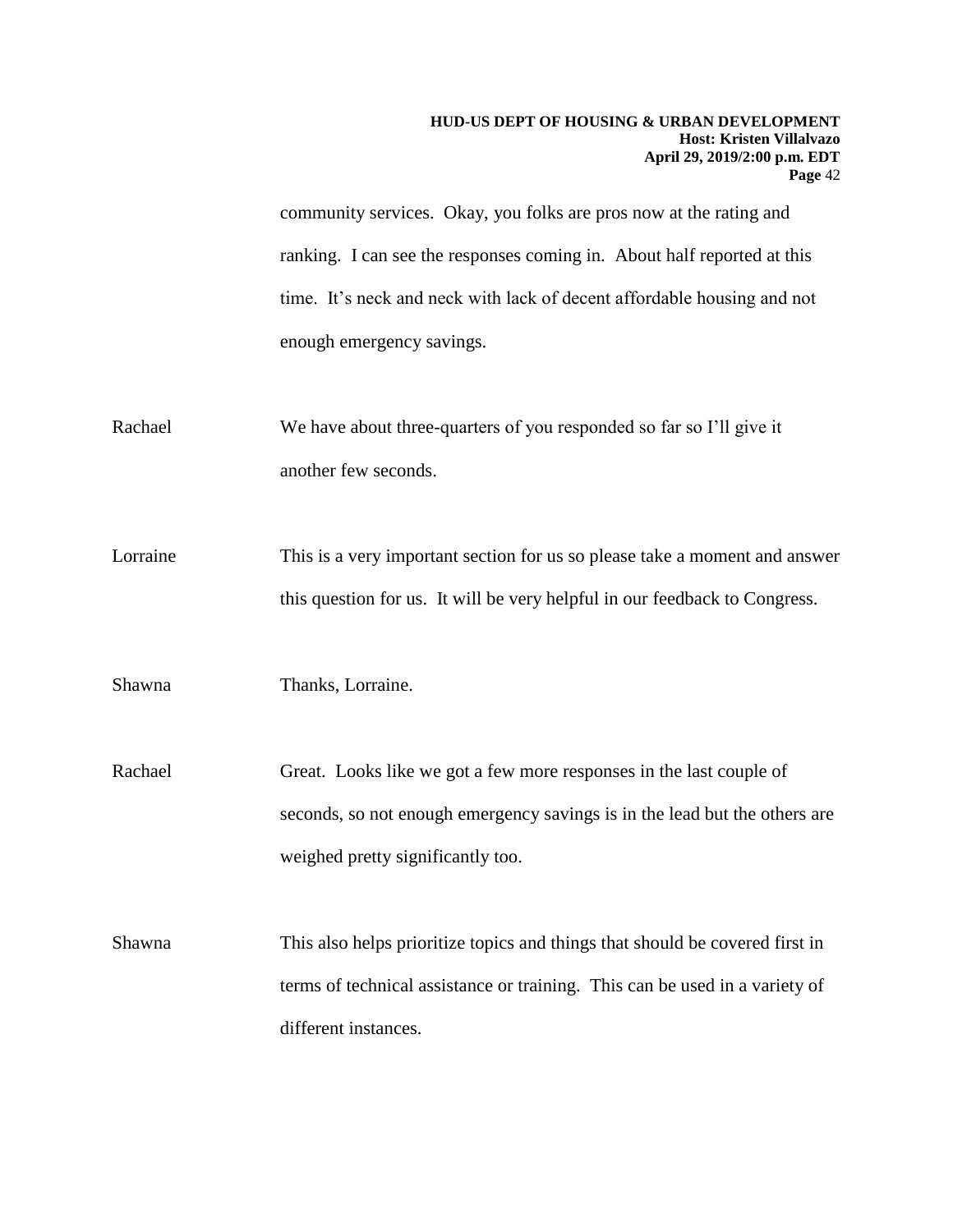Rachael Yes, definitely. So, I'll move on to the next question, but if you're still working, by all means, please continue filling that out. I know you could still be rearranging your options.

 training or knowledge? Is it inadequate community resources available for referrals? Is it the lack of landlord/tenant education on their rights? Is it possibly ineffective state/local tenant housing or property laws? Is it the lack of affordable housing options in the community? Shawna So the last question was about the client. Now we want to hear about the most significant barriers to you as an agency assisting a client avoid eviction. So, is it insufficient agency funding? Is it inadequate staff

> Responses are coming in. So far I'm seeing, I'm just going to do the least significant barrier is inadequate staff training and knowledge, so at least so far it's you have the knowledge but maybe there's the lack of options for you, lack of funding, lack of community resources for you to refer people to. Let's see what's going to win out in terms of lack of affordable options in the community or insufficient funding. That seems to be the top two.

Rachael Yes, and we've had about three-quarters of people respond so far, so that's great. Keep getting those responses in. Alright, and it looks like lack of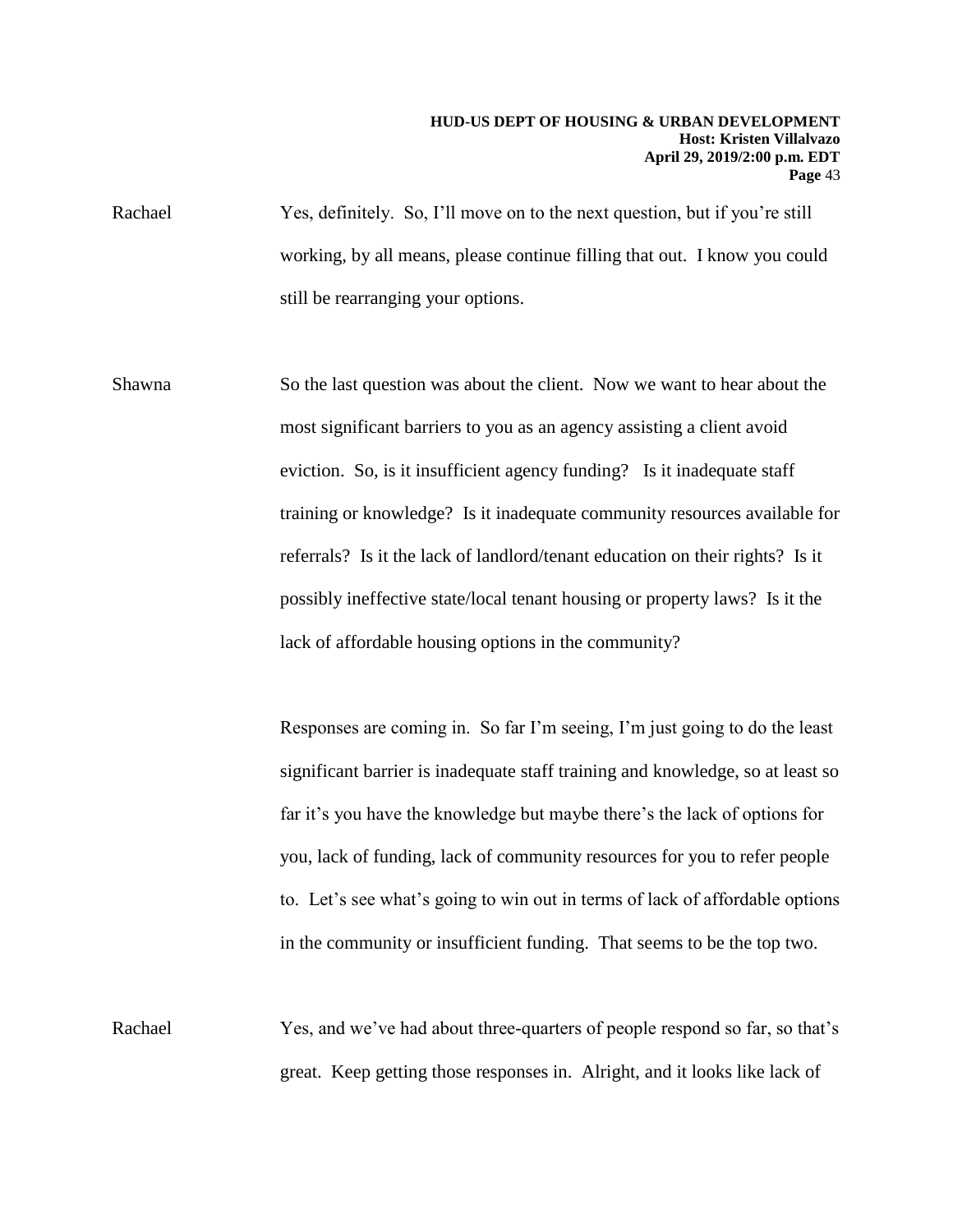affordable housing options in the community has been pretty strongly in the lead for a while now. We have 36 responses. I'm going to go ahead and move on to the next question, but if you're still working on your prioritization, please continue and submit that.

 housing counseling or is it other HUD programs? I think state and local Shawna Okay. This is really important to try to get a handle on. So, which level of government could affect the most change on eviction prevention: state and local, HUD's Office of Housing Counseling, or is it other HUD programs? So there are many HUD programs there, but you're going to choose one and then we have a follow-up question to that. Okay. Neck and neck with other HUD programs. It's almost like I can't decide—oh, may be the top winner, but I think it's the second and third that I'm unsure about.

> And maybe you don't work with other HUD programs but there's homeless programs out there, there's public and Indian housing, could be a shared responsibility at HUD and we'll get to that in the next couple of questions but just trying to pinpoint where the most help could potentially be, or maybe what partnerships—maybe it's HUD Housing Counseling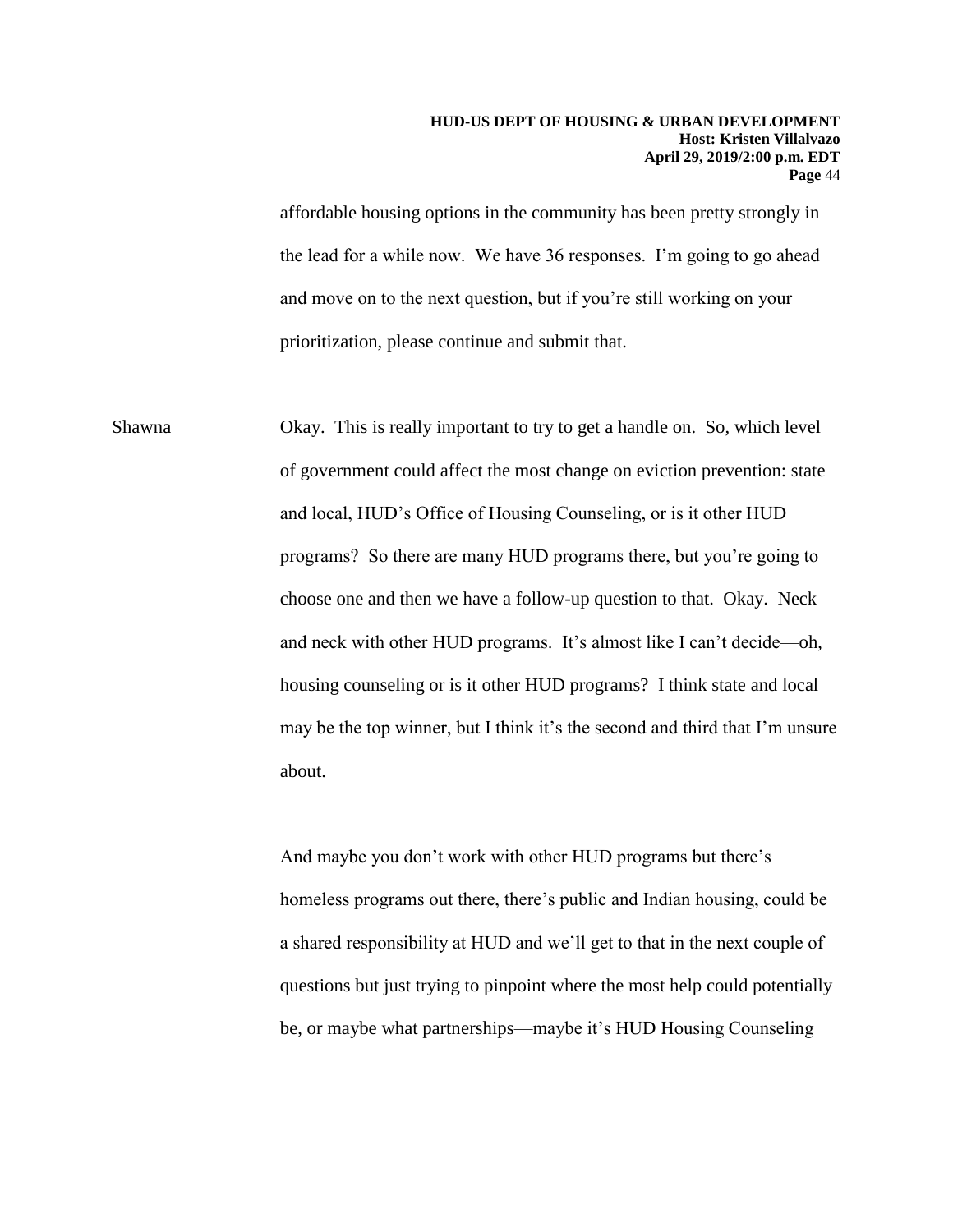partnering with another part of HUD to help deliver some answers. But vote for one here. We just have a couple more responses.

Rachael Yes, it seems like most have come in so I'll move right along to the next question.

Shawna Okay. So, this is an open-ended, multiple responses; so, what types of changes could be implemented? This is by other HUD—this is not Housing Counseling, this is other HUD programs, state or local government. Overwhelmingly you said state and local governments in the last question so we want to hear a lot of responses there, but if you do happen to work with other HUD programs or would like to see them do something, you can also provide responses.

> So HCV is housing choice voucher funding, more vouchers, okay. Again, you can repeat answers if you see an answer that that's exactly what you would say. Less reporting, okay, and again, this is other HUD programs, state and local governments. We'll get to Housing Counseling next in another question. More vouchers, more vouchers. Okay, great. Housing subsidies; hopefully you mean vouchers there. Education of landlords,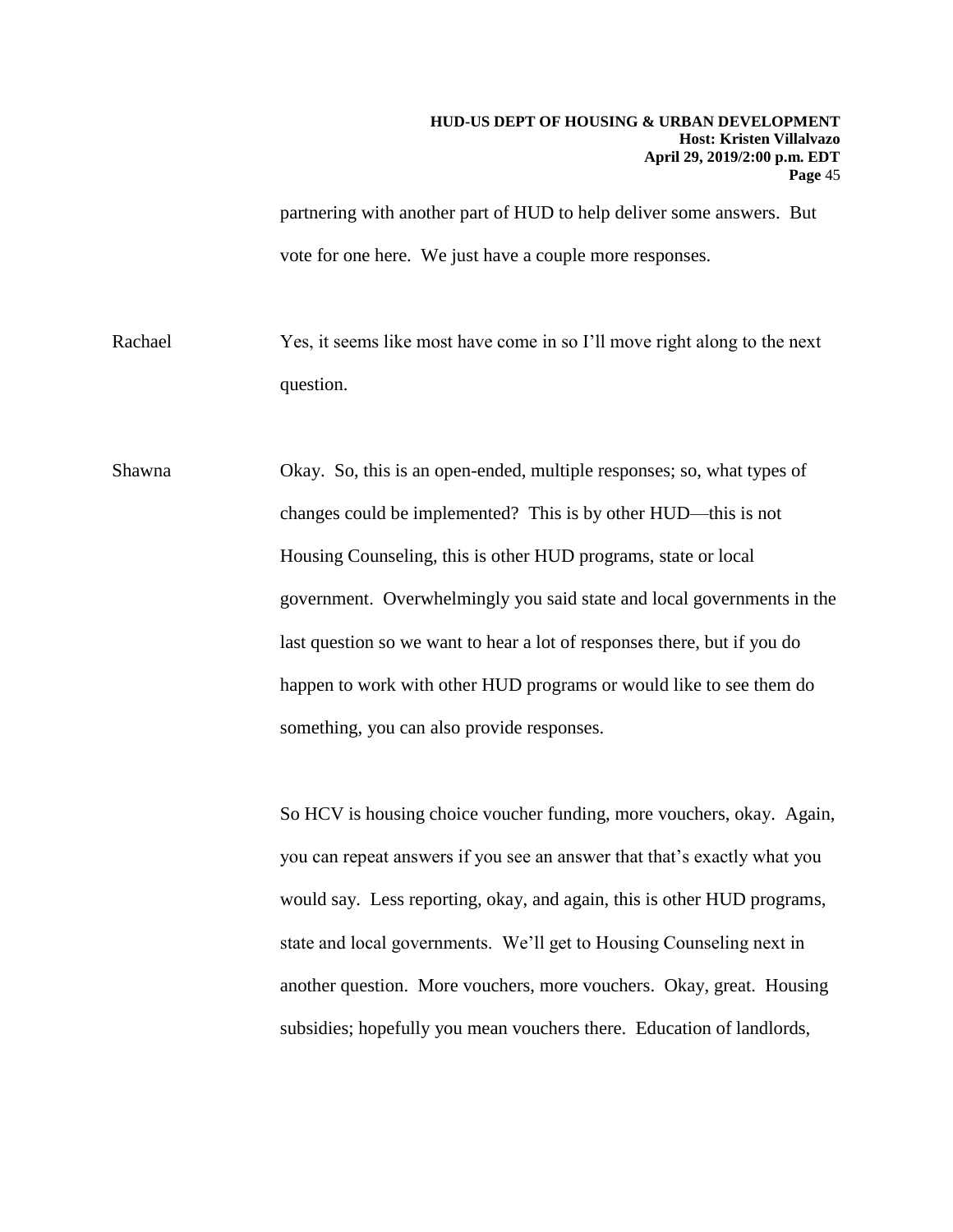let's pick up some local things here, education of landlords, education of clients about resources available.

Rachael Yes, and if there are specific policies in your service area that you think could be changed or specific laws or regulations, you can go ahead and write those in because it's being [ph] collected here, regional information so we can map that to where you're located.

Julie Shawna I think that this might be a good place, too, to think about the policy issue, because I think that we all understand that resources, financial resources, funding and that is always limited anywhere in the government, so what other types of changes. So if you are dealing with clients specifically that have housing choice vouchers or are trying to get housing choice vouchers, what policies, what—

Shawna What are some impediments? Yes.

Julie Yes, what are the impediments and what could we do to make that better?

Shawna Right. That's a really good point. So I think we hear funding loud and clear but let's touch on some of those other categories of policy changes.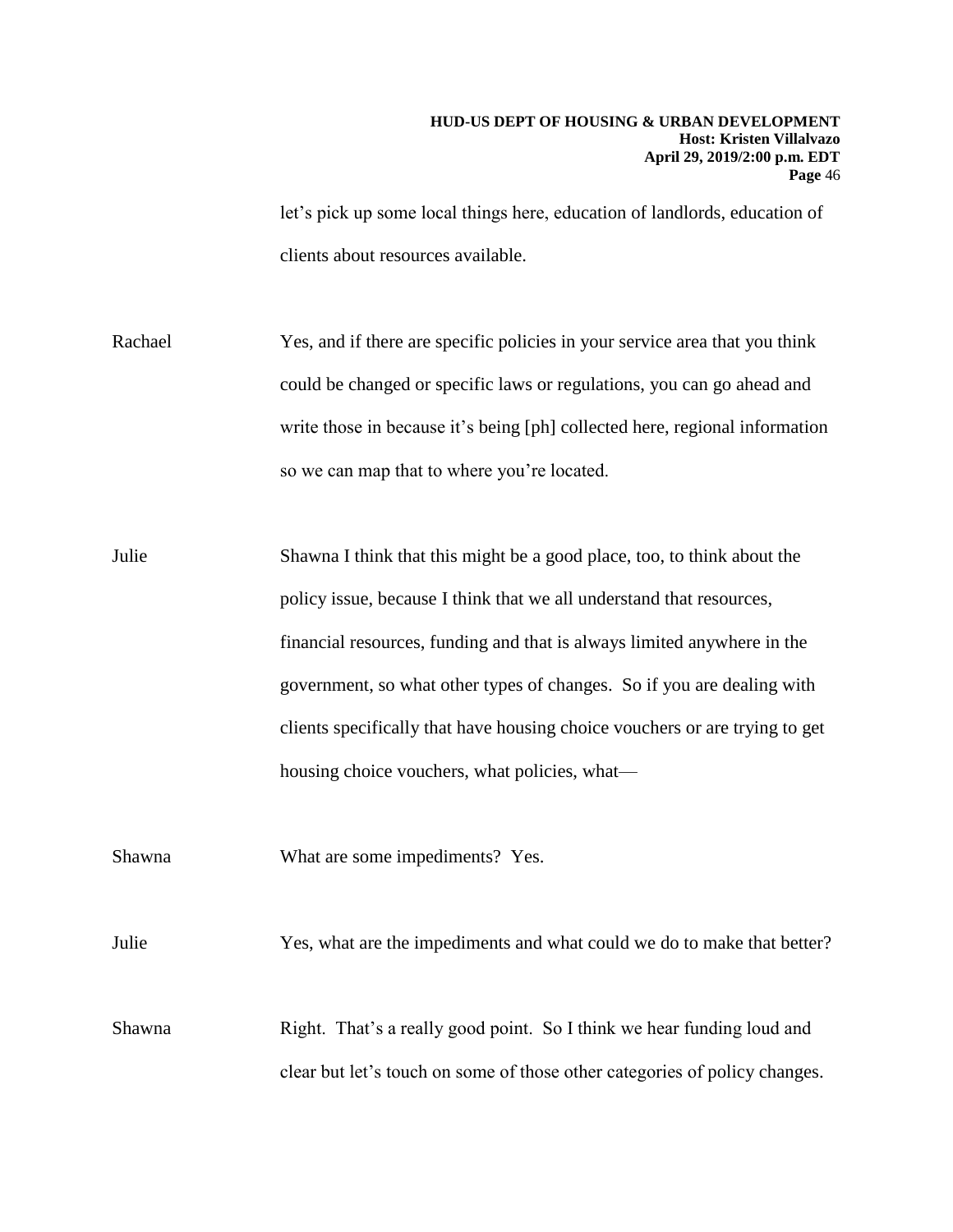So, non-discrimination against voucher holders, well, where is that handled? Maybe HUD's involved in that but there are some local and state governments that are trying to tackle non-discrimination of income source. Okay.

Rachael Alright. We have about 62 responses. I'll give it another few moments and then I'll move along to make sure we get to all of our questions.

Shawna Okay, just cause came up on local policies addressing slumlords, so something around property standards, it sounds like folks are advocating. Very helpful. A couple of those about the FMRs, the fair market rents, that is outside of HUD's housing counseling program and to make sure that it's more realistic in communities. That's helpful to mention.

Rachael Alright, so 75 responses. That's great. I'm going to move it along but if you're typing something, certainly make sure you submit that before you join us on the next slide.

Shawna This is all really helpful. Thanks for pushing that, Julie. Okay, so this is about what can the Office of Housing Counseling do to assist agencies in more effectively serving clients at risk of eviction? These are specific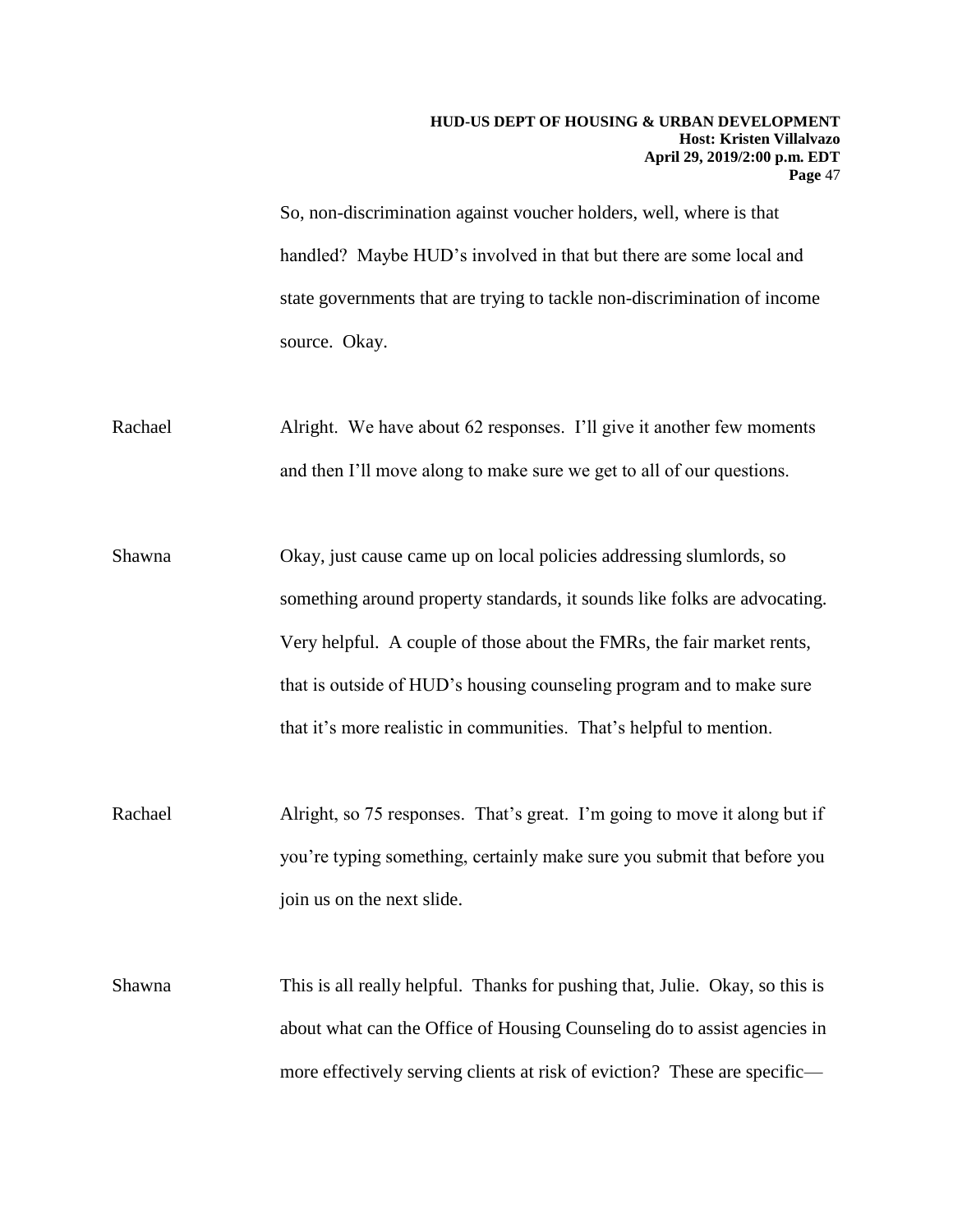and multiple responses are allowed here, so you can submit a response and then think about what you want to say next and then submit another response, but this is what they could do and I know folks mentioned reporting on the last one, but maybe beyond reporting, what could they do in terms of policies to more effectively help you serve clients. What could they do? Funding, okay.

they do, specifically? Tell us more about what you mean about flexible funding. That would be helpful to know more about that. Okay, more marketing on the program. Okay so maybe they could specifically advocate for prevention funds. Training on available resources, so just what other resources might be available. Okay, so the point in time count is something that is done with the Continuum of Care programs. We might have that answer go into the last bucket. This is HUD's Office of Housing Counseling, what could

More examples of templates that can be used, so maybe it's a client action plan that's specific to eviction prevention. That's an interesting idea. Additional training on the prevention of eviction. Media campaign so renters and landlords know about counseling, okay. So there might be an outreach role here. HUD has a great outreach partner, CMR, that might be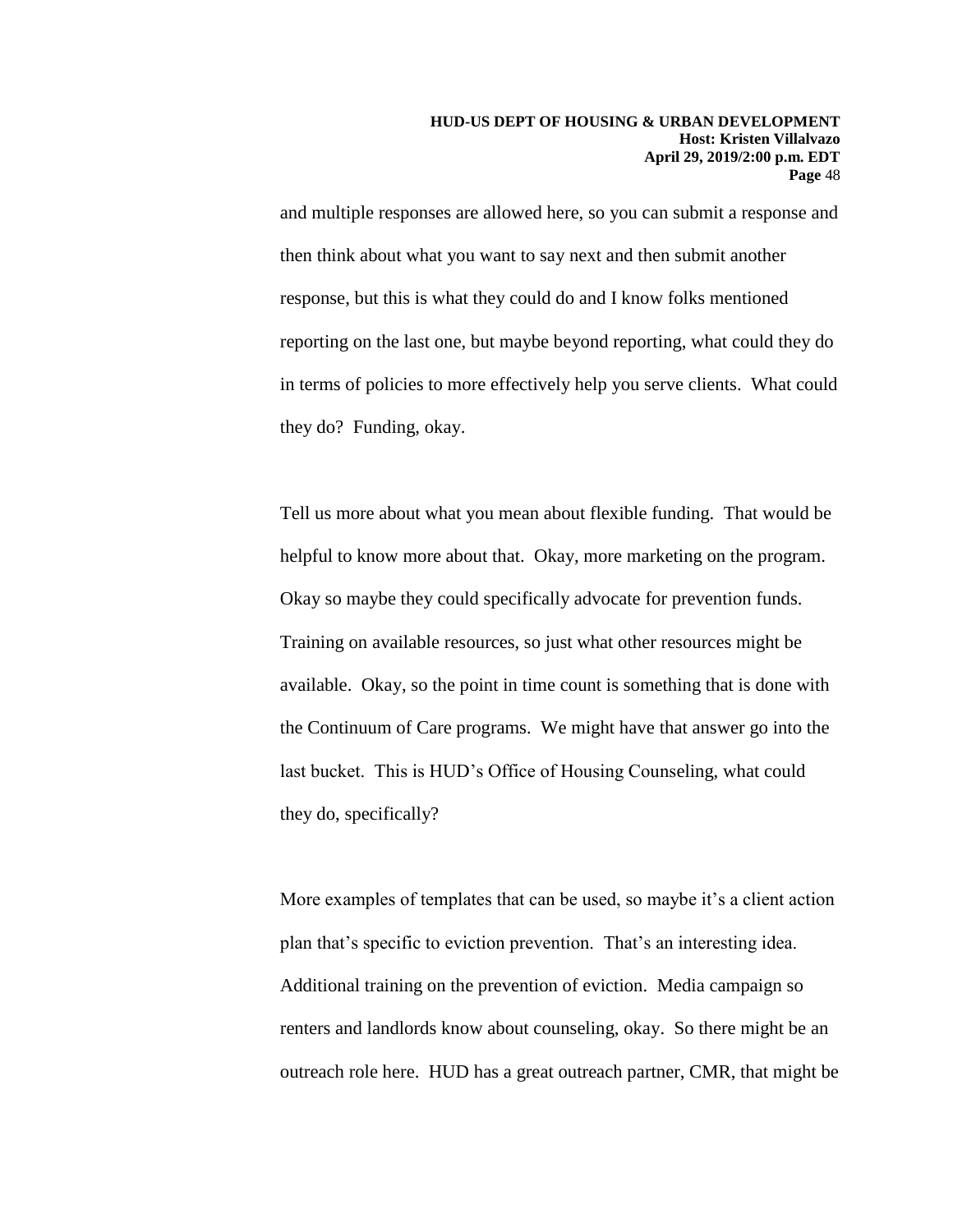able to help with that. Re-entry into housing a priority, okay, so those that have already faced an eviction, that they can re-enter. Other funds forthey would like to advocate for funds to be used for other costs that the client may be able to use to apply for a job like clothing, things like that, okay. Maybe those are like pass-through funding.

These are coming in fast and furious. I know a few are repeating, but keep typing. We have 35 responses. Advocate for abbreviated license for okay, so somebody wants a fast pass for just rental counseling for certification or approval maybe.

disconnect between housing counseling and other HUD programs? Julie I see a comment, COC [ph] and HUD Housing Counseling should work better together. Any other HUD programs that you all would feel there's a

 programs? Shawna Good follow-up question, Julie. There seems to be a natural link between Housing Counseling, particularly those at risk and the Continuum of Care programs since they work with those that are at risk of being homeless, who are homeless, etc. They're in the re-housing business, but any other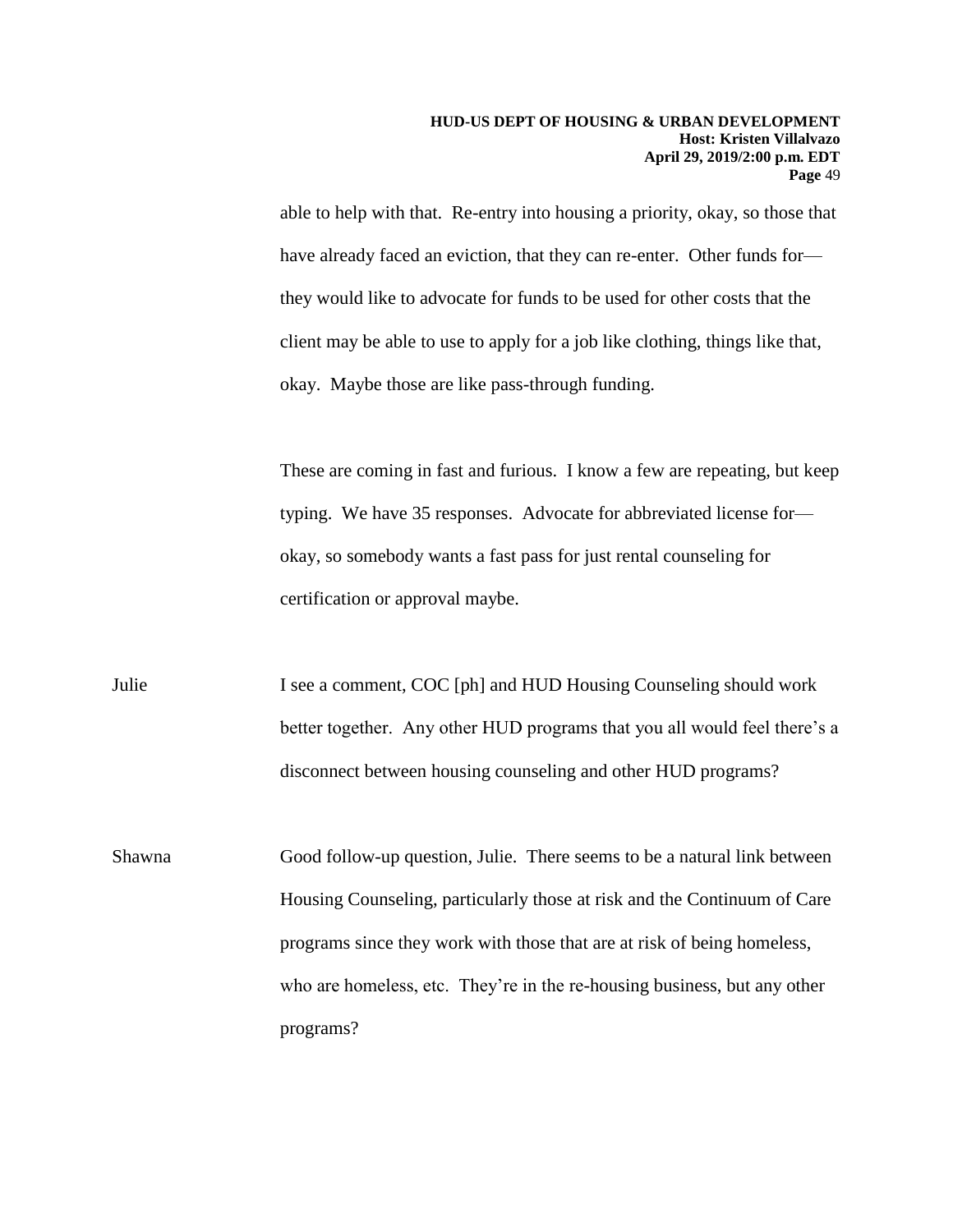Rachael Alright. We have around 40 responses. Do we want to move on to the final question about other thoughts folks may have?

Shawna Sure, let's do that, but definitely, housing authorities, Julie, were mentioned.

Rachael Yes, definitely. Keep typing your responses if you're working on them now and get those submitted. I see 46, so that's great.

Shawna Separate rental and mortgage counseling, okay. Yes, so this is any other final thoughts to share about rental housing counseling and eviction prevention. This is like your time, that if we didn't cover it, we want to hear any type of final thoughts, so we'll give this like maybe a minute and then turn it over to Lorraine to do the open-ended discussion. Maybe some of you that have a final thought here, we may ask you to call in and share your specific thoughts, so go ahead and type in your answers about anything else that you think should be here that we did not discuss.

Rachael And if you don't have anything to share that we haven't covered, that's totally fine. That means that we did a good job covering the different topic areas today, but great. So it looks like someone said make it more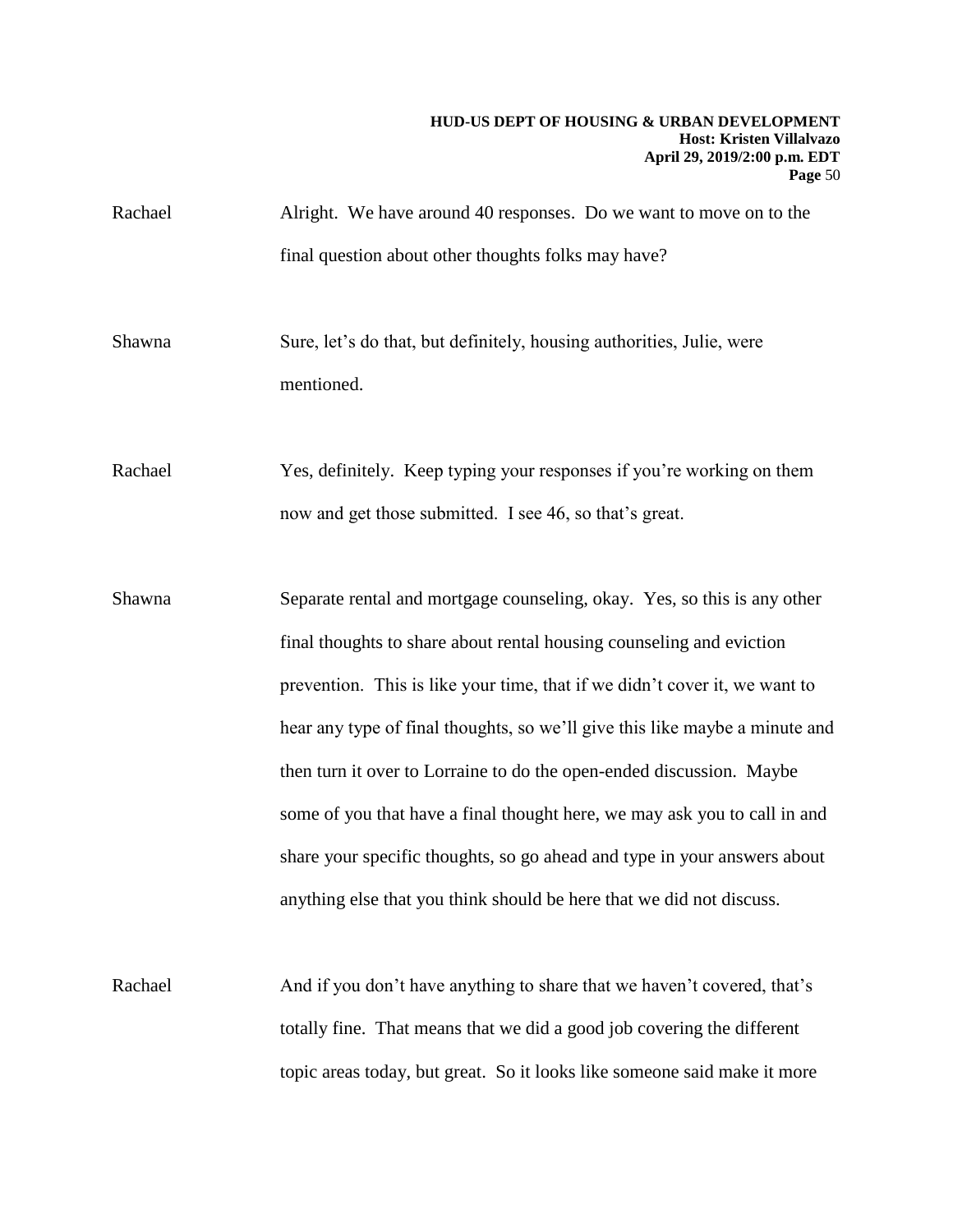public [indiscernible] landlords/owners know why it is important to educate their community and communicate in an effective way with their landlord.

 renter and how to prevent eviction later on. Landlord outreach, Shawna Yes, it seems like a lot of folks are advocating for some sort of public service type program that could be helpful to get clients, for landlords and tenants to know their rights, basically, like a know your rights type thing. Pre-rental information, so basically like before you rent, how to be a good transitional rental and, what is that, domestic violence, yes, feeling sad that their community doesn't have a program or resources available to help folks with rental assistance. I don't know what—oh, CES is Coordinated Entry System, oh my gosh, I had to think about what that acronym meant. So, the Coordinated Entry System in the Continuum of Care and eviction prevention, that's a really great point.

> Okay, so keep those coming because Mentimeter will be open if there are any final thoughts. I'm going to make sure that we turn it over now. Thank you so much for everyone who provided their feedback through Mentimeter and I'm going to turn it over to Lorraine and we're going to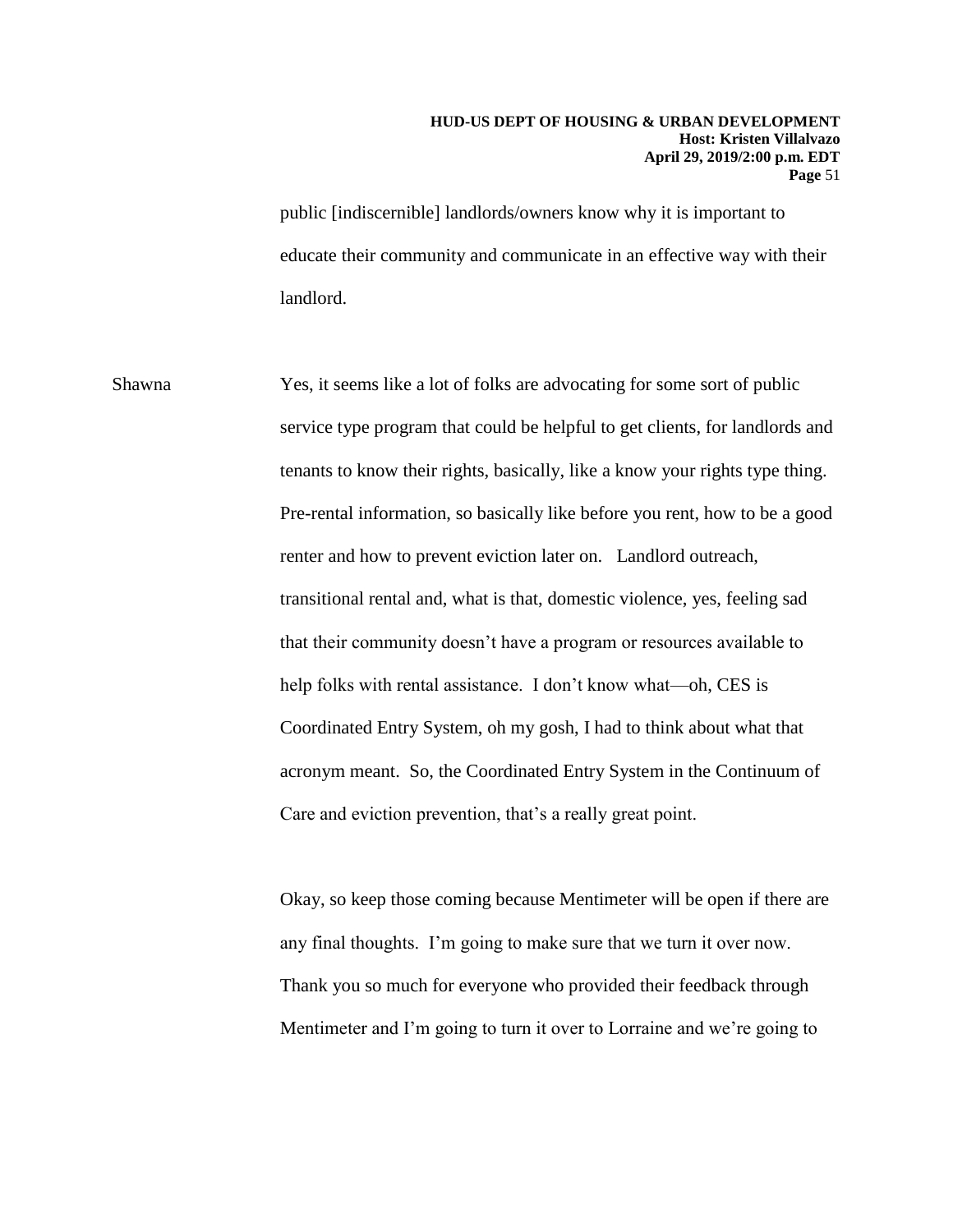provide. Lorraine? get started with any type of verbal feedback that you folks would like to

Lorraine That sounds great. Thank you very much, Shawna and Rachael. We got some fabulous responses. Thank you very much, everyone, but don't hurry up and leave, please, because after—we are going to spend about 10 minutes, possibly up to 15 depending on your level of participation, but after that, we're going to have one final Mentimeter question. That is going to be critical feedback for us to let us know how you think this new Mentimeter process is working for stakeholder meetings.

> they can participate in the discussion? Terri, are you still there? But right now, we have some opportunities and Julie and I are going to focus on some specific questions up front first before we open it to general comments. Terri, would you please provide everyone instructions on how

Moderator Pardon me. [Operator instructions].

 you like some more information on? Lorraine Okay, great. I'm going to let Julie start this discussion. Julie, what would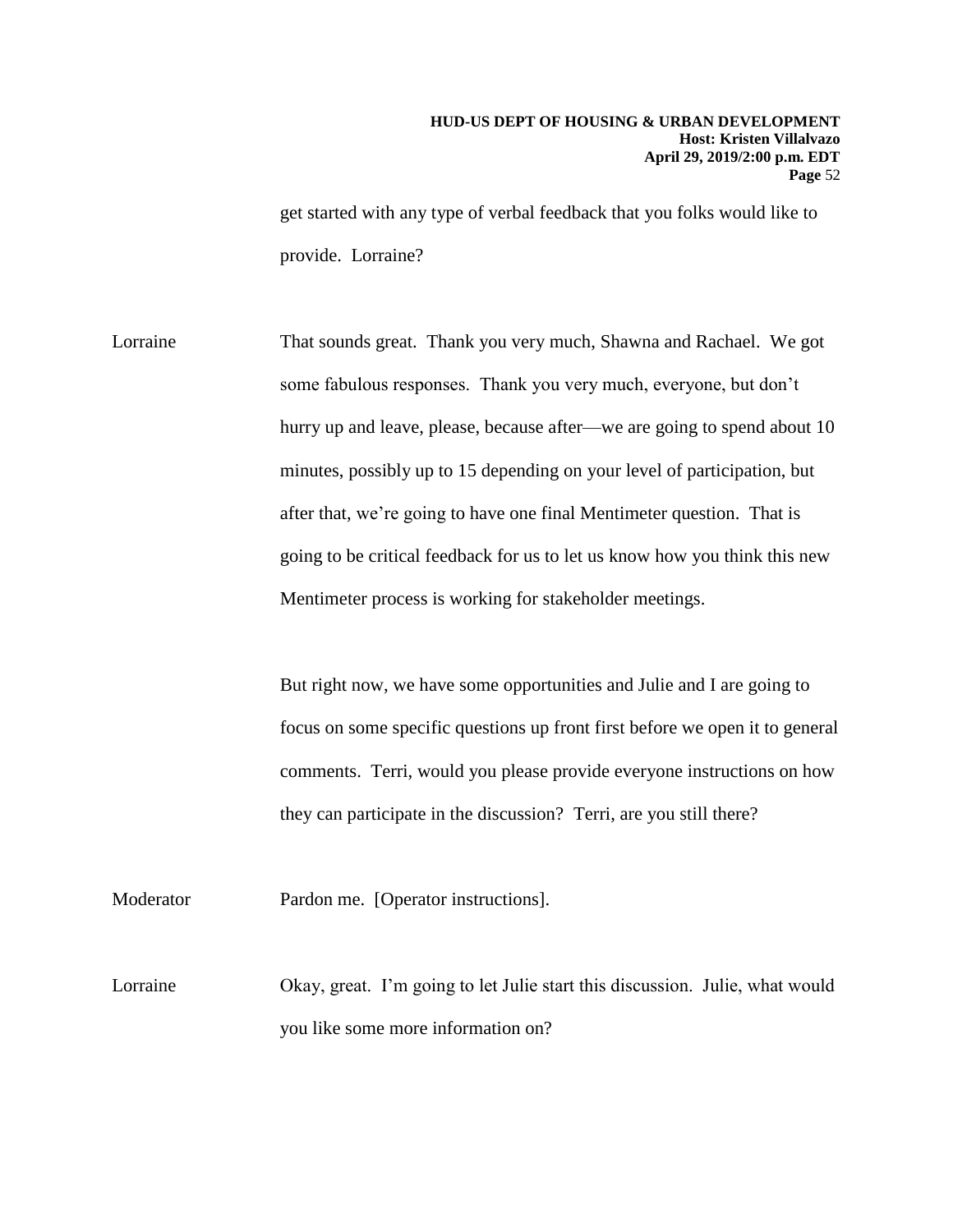Julie Thanks, Lorraine, and thanks, Shawna and Rachael. Good discussion. And thank you, everybody, for your contribution. This is really, like Lorraine said, it is super important for us because a lot of the information that you're giving us today, we are going to take back to our leadership team and then on to Congress, so it's really important.

> opt for flexible payment plans? I'm curious about what that landlord I have a question, just briefly, on the landlord engagement comment and I'm wondering, more specifically, what would that landlord engagement look like? For example, would it be a referral to their tenants to housing counseling? Would it be landlord training? Would it be HUD's change to the lease provisions, maybe giving people more time to pay their rent or engagement would really look like. Any comments on that?

Shawna Okay, and Julie, is it okay if folks also type into the questions box any of their feedback on landlord engagement? Would that be helpful?

Julie Sure.

 helpful because that's something that we can use after the call as opposed Shawna So one thing about the questions box, when you type in, that's really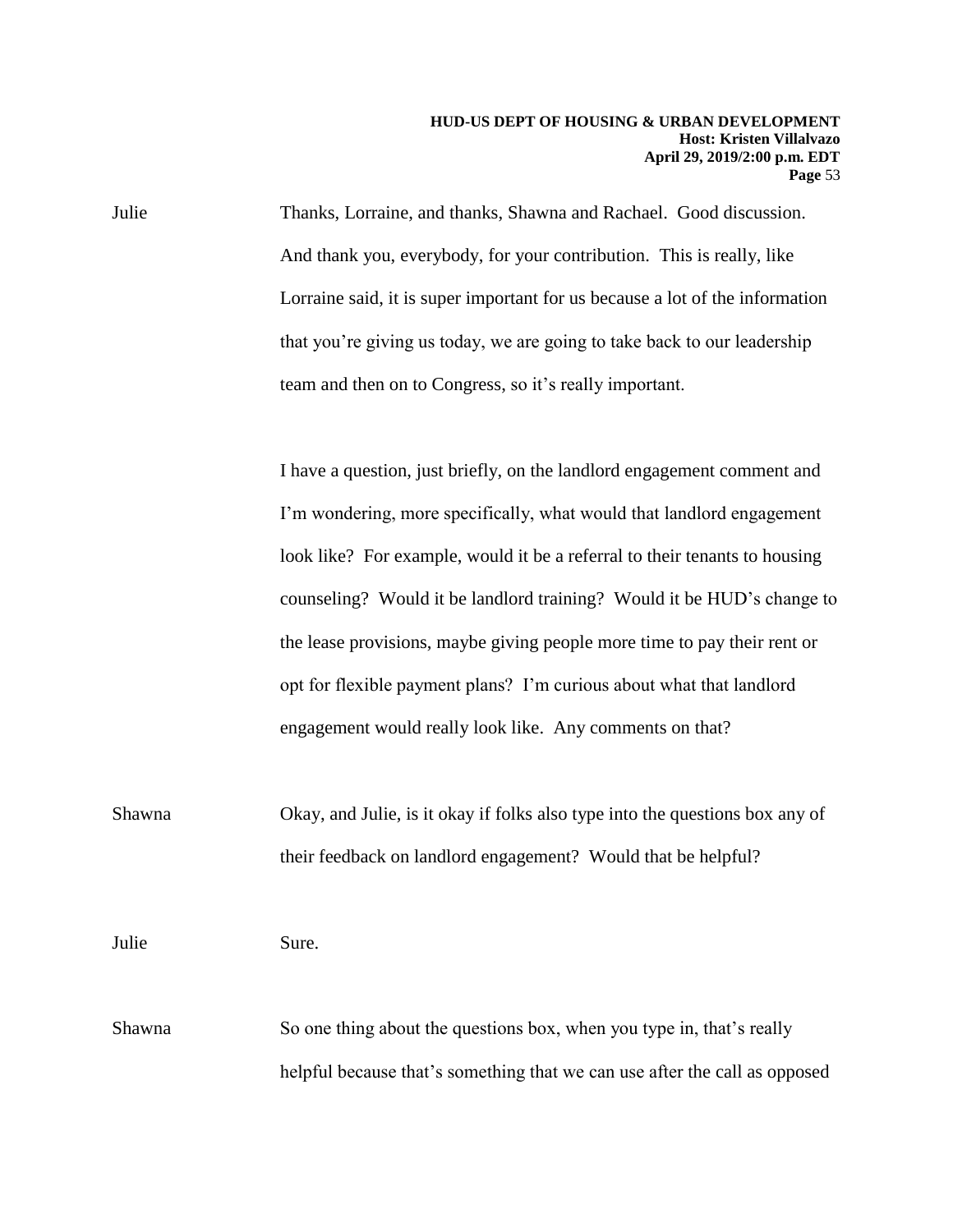one to use. Okay? to the chat box. Please do not use the chat box. The questions box is the

Julie Terri, is there anyone in the queue.

Moderator Not at this time. [Operator instructions].

 more landlord education. I have a two-part question for landlord Lorraine Okay well, while we're waiting and having them mull over that question, I kind of have a follow-up question that's related to what Julie's talking about. In the landlord engagement, one of the responses many had was education. Many of you responded that you would add services if you had more money. I'm really curious if landlord education is something you would like to add for a service? And also, what kind of training would you like to see for engaging landlords? Some of you also mentioned mediation, so if you could give you some feedback on that, it will be very helpful when we design future took kits and we talk to our training providers on what kind of information they can provide.

> So, do you have any feedback on educating landlords, please? Terri, do we have anyone in the queue?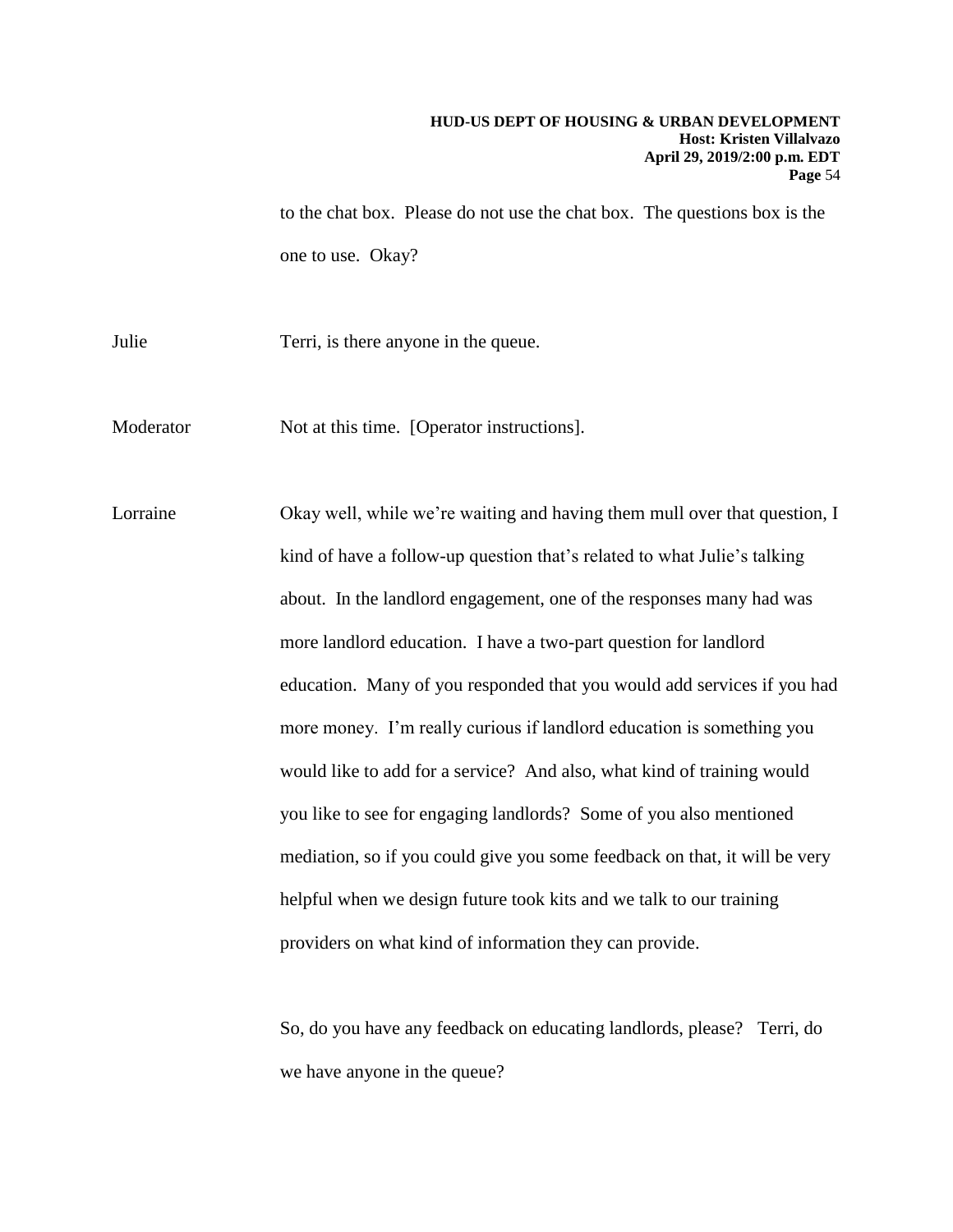Moderator Not at this time. [Operator instructions]. And we'll go to Brenda Lano [ph]. Please go ahead.

Brenda Hi. My name is Brenda Lano, I'm with the Carver County Community Development Agency. We have started doing landlord engagement. We do quarterly meeting with local landlords. We teach them all types of landlord/tenant law, fair housing, the benefits of accepting vouchers, those kind of things. I think that one area that would be very helpful is to have that fall under HUD Housing Counseling so we would have a means to pay for those classes. Currently we're doing those all on our own and then maybe we would be able to tie those to Housing Counseling and encourage a landlord to maybe allow someone 30 or 60 days to engage with a housing counselor to see if they could improve their situation, get the community connections or learn to budget.

 category on 9902 under group education, educating landlords, possibly? Lorraine Oh, great. Thank you very much, Brenda, for sharing that. And so, as a follow-up question, would you kind of like to see that possibly as a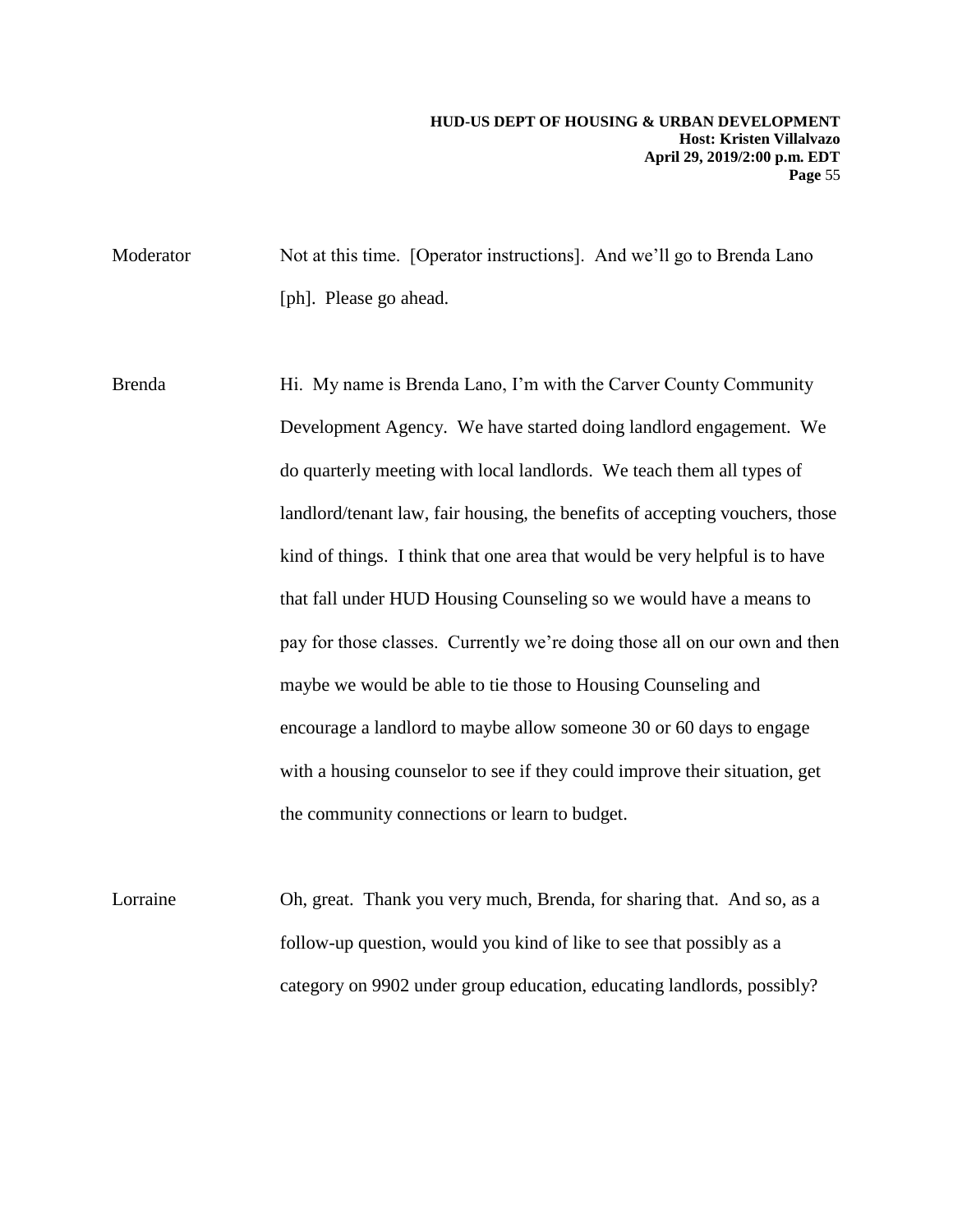Brenda Yes, it would be great because then it would a funding source for us to be able to pay for a certified trainer for fair housing to come in.

 Lorraine Oh, great. Well, thank you very much for your feedback. I really appreciate that. Does anyone else have a response for us, to either Julie or my question?

Moderator [Operator instructions]. And right now there are no questions in queue.

Lorraine Okay, I'm going to turn it over to Julie to ask one final question before we return to Rachael or Shawna and Mentimeter.

 allow me to stay in affordable housing for a longer period of time? If I'm a landlord, how do I work with somebody who needs affordable housing? Julie So, Lorraine, the only other question that I actually had, which is really still related to the same topic, was just briefly, yes or no, could landlord/tenant education open opportunity to affordable housing? So where we saw a lot of the responses said we need more affordable housing and could there be more opportunity in affordable housing with more education for landlords and tenants? How to be a good renter, will that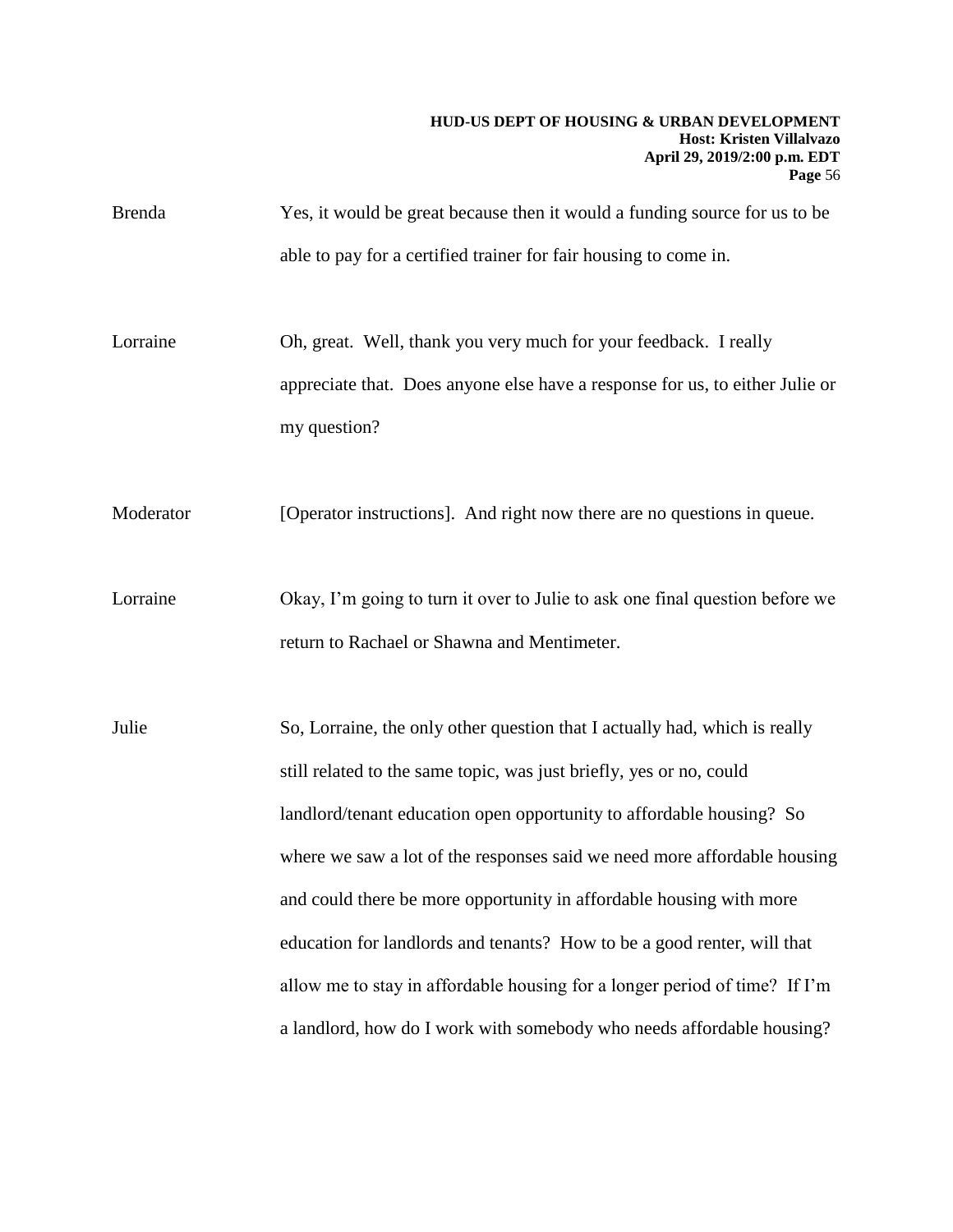So, really the question is, what types of landlord and tenant education and I think we just touched on that, so we might just want to move on because I think this is something that's sort of included, and it was included in our response from Atlanta [ph].

 Lorraine Well, you make a really good point, Julie. If you have good tenant/landlord relations, you have less evictions. You're helping to house people in affordable housing longer. So, I think you make a really good point there, and I also want to encourage everyone, please, if you didn't want to say anything verbally, please use the chat box, and also if you think of something down the line and you want to add to it, you can also send to housing.counseling@hud.gov an email response and just put Rental Evictions in the subject line. With that, let's go ahead and, Terri, is there anybody in queue before we go back to Shawna and Rachael and Mentimeter?

Moderator We actually have Patricia Robb [ph]. Please go ahead.

Lorraine Oh, great, Patricia.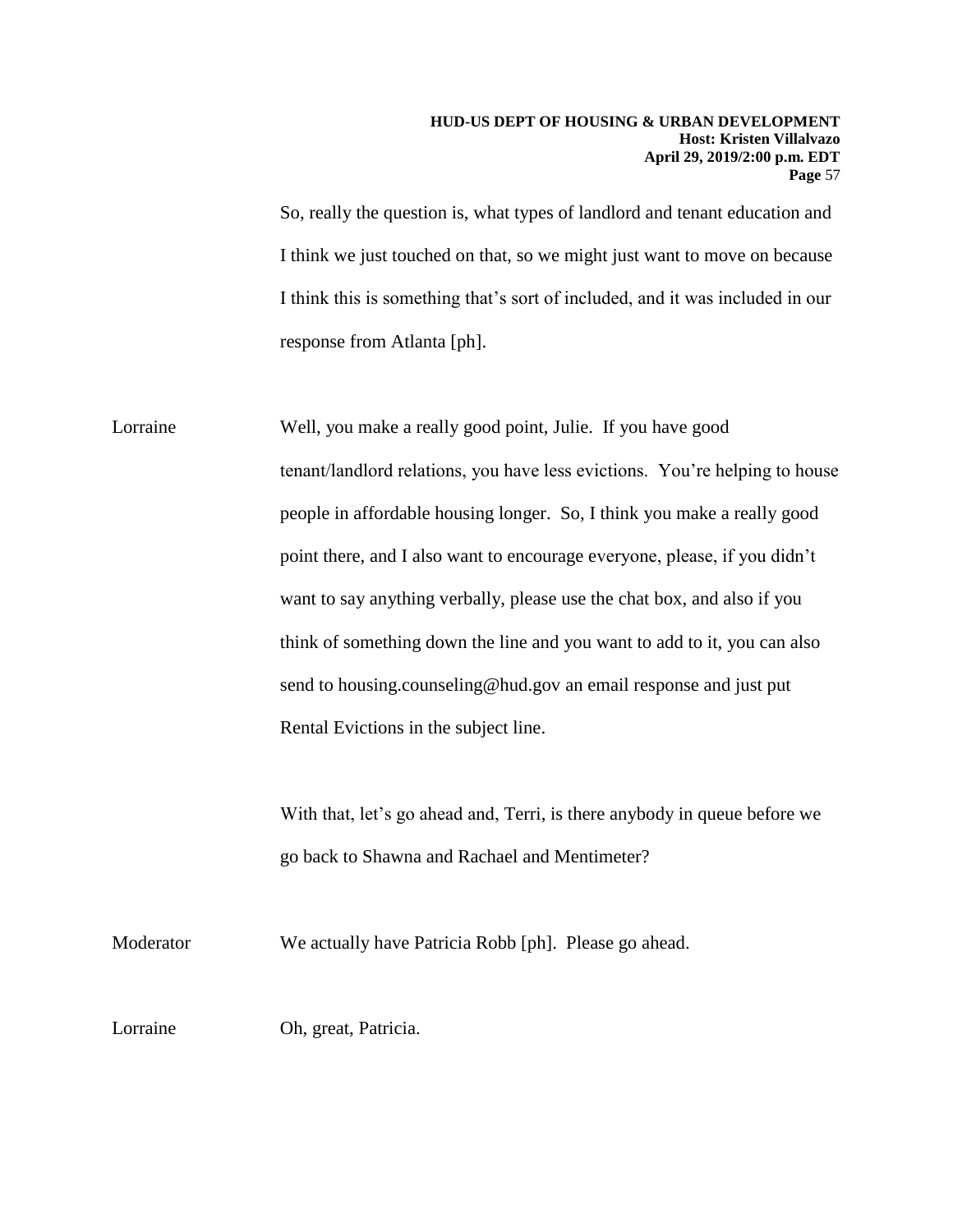Patricia Yes, can you hear me?

Lorraine Yes.

Patricia Okay, great. I want to concur also with the other speaker that was stating one of the biggest things that I see when I'm working with housing [indiscernible] rental housing personnel is that they don't see the importance of their clients having, I would say, and we hit it again, over and over, education coming from HUD Housing Counseling agencies. It is so important, and then they also are being made aware of their responsibilities as far as what they know, as far as their guidelines, making sure that everybody's on the right page.

> to, and make sure we are all on that same page because, as a result, it's not I do believe that when clients have proper financial capability, being educated as far as their responsibilities; if this is done and that team is beginning to work together on a better level, and they being aware of the fact that, you know what, housing counseling is so important. See, they don't even realize that housing counseling is important and that they need taking place and clients are slipping through the channels, more or less.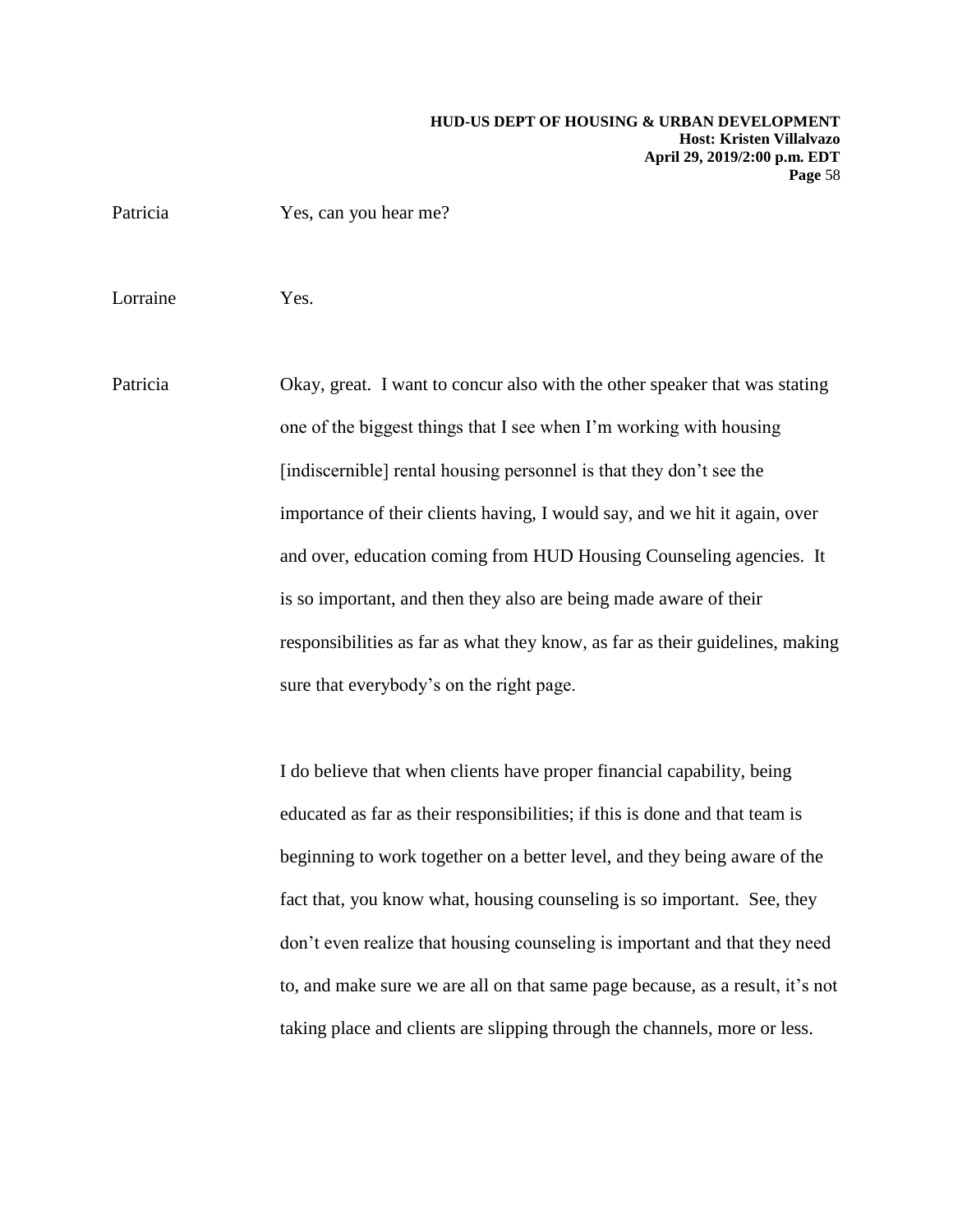So, I concur, that's one of the main things and having it on, like we talked about, the 9902 funding for those areas. I think it's so important. I believe we'll be able to catch more clients as far as being in a preventive measure than anything.

Lorraine Absolutely. Thank you, Patricia, and our Deputy Assistant Secretary, Sarah Gerecke, one of her comments she says is, we want housing counseling not to be the best kept secret.

Patricia I agree.

do we have anybody else in queue?<br>Moderator Not at this time. Lorraine Yes, we hear you on that and we're working hard to get the word out. Thank you very much, Patricia for sharing. Really appreciate that. Terri,

Lorraine Okay, I'm going to turn it back over to Shawna and Rachael.

Shawna Okay, thanks, Lorraine, and please, some of you have already provided in the questions box, some answers to some of Lorraine and Julie's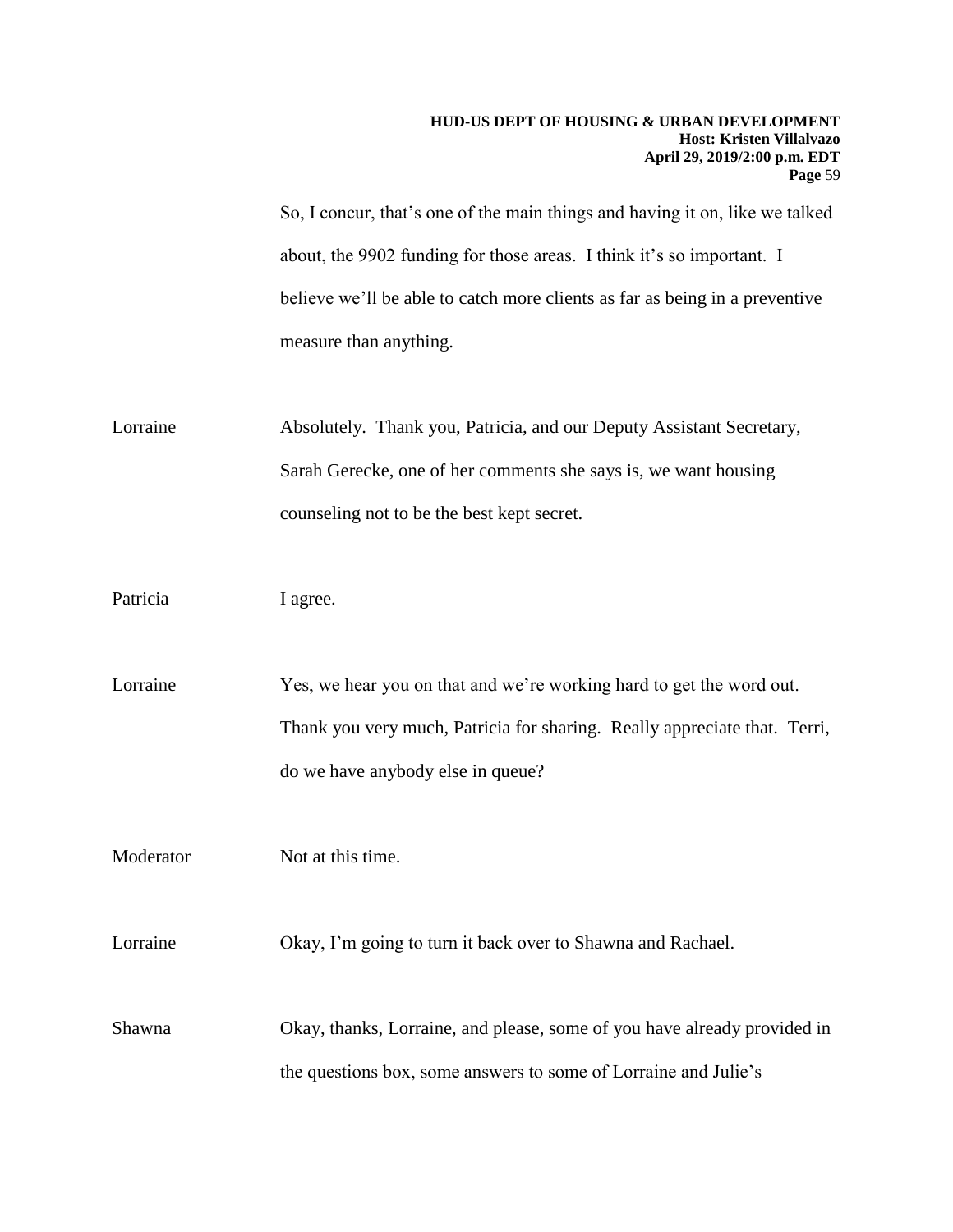questions. You can continue to keep those up but make sure you use that question box because that's the only feature of GoToWebinar that will record your answers which is why we're using Mentimeter for a lot of your feedback.

So, did the webinar meet your expectations? This is going to be hidden responses, so just please vote now: yes definitely; different than expected, but effective; did not meet my expectations. Those are your three choices there and you might need to log back into menti.com if you're timed out. If you do you will see the code again and the code that you can use, Rachael, can you just read that out for folks?

Rachael Yes, so that's 732723 if you need that code again.

Shawna Okay, thanks so much. As Lorraine said, this is the first time we're using Mentimeter in a webinar so really, part of this is you're judging us or giving us feedback on Mentimeter in terms of how that worked. There's a lot of feedback and I'm sorry if we didn't say this earlier, there's a lot of feedback on this topic and so we really wanted to use Mentimeter to do as much of the heavy lifting as we could through that particular polling software.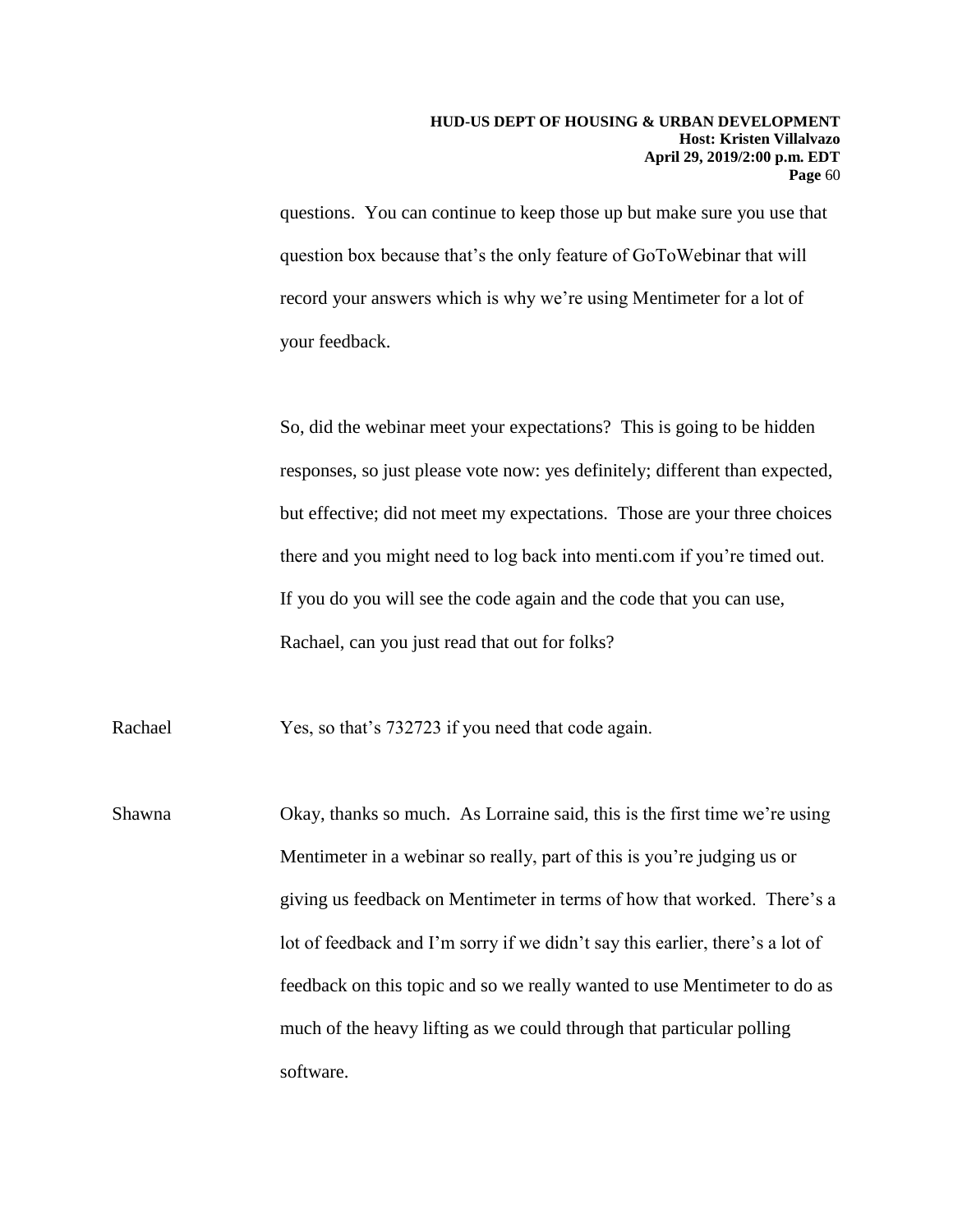provider, we're going to use your feedback, all your really helpful So, while you're providing that feedback, I just wanted to do a little bit of wrap up. Again, we mentioned that we, as ICF, or a technical assistance feedback today for two purposes: to look at what technical assistance tools, training and other needs might be solved by not just us but with HUD, their training partners, CMR for outreach, etc.; and then also, the Office of Housing Counseling is going to provide a memo to Congress in the month of June, so pretty quickly, on any type of feedback for them in terms of the prevention of eviction. We just really appreciate you telling your story today.

Then we do have a resources slide, Lorraine mentioned, if you don't mind sharing that, Rachael, in the middle of this page. If you have any further feedback that if we can't capture it here, you can always email housing.counseling@hud.gov and you might put in the subject line there, Stakeholder Webinar on Eviction Prevention, or something like that just so it routes to the right people if there's anything that we didn't cover today. Then we also provided you with a couple of resources here such as the counseling page on the HUD exchange and also the Bridge Newsletter as well.